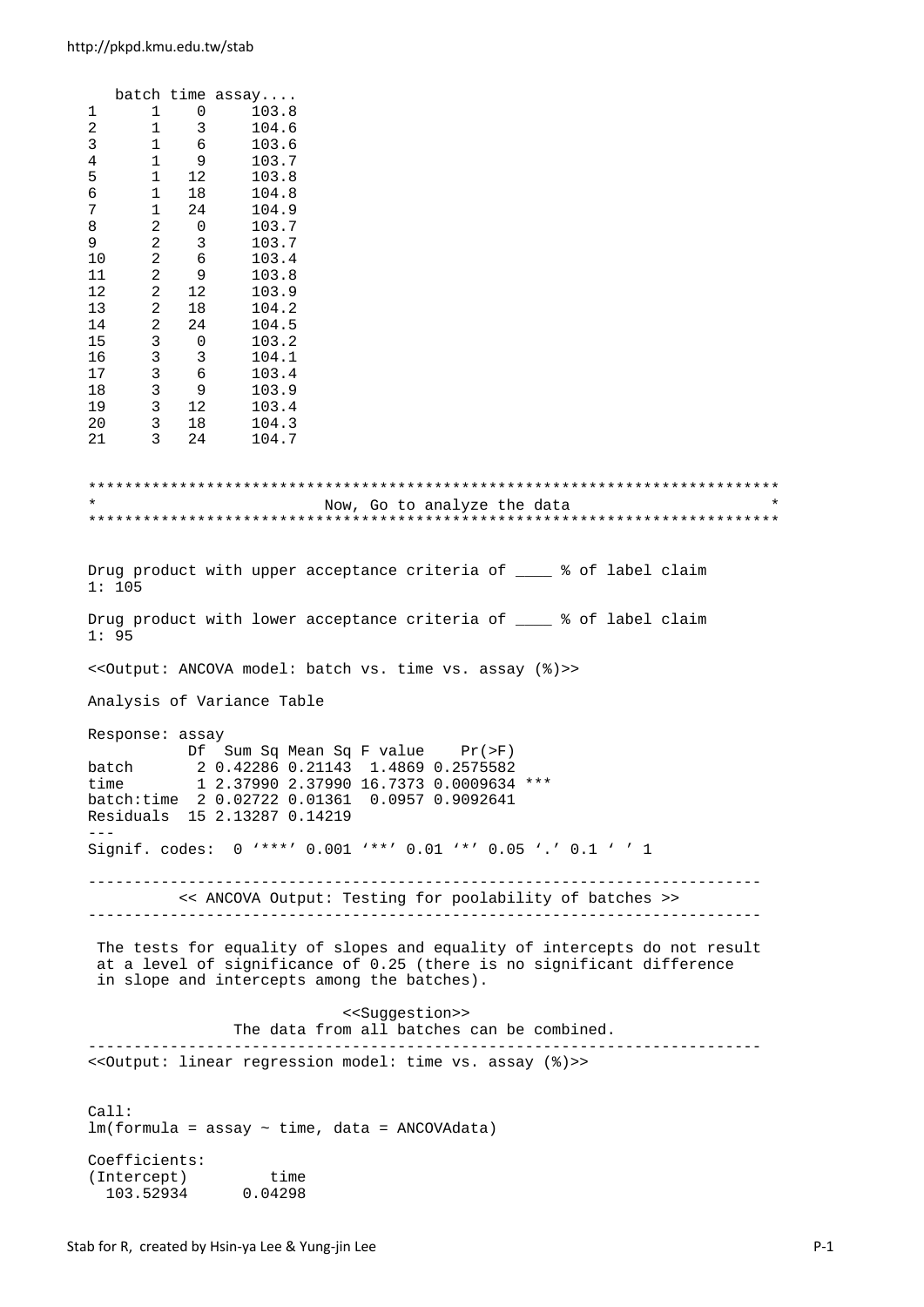Analysis of Variance Table Response: assay Df Sum Sq Mean Sq F value Pr(>F)<br>time 1 2.37990 2.37990 17.506 0.0005033 time 1 2.37990 2.37990 17.506 0.0005033 \*\*\* Residuals 19 2.58295 0.13594 --- Signif. codes: 0 '\*\*\*' 0.001 '\*\*' 0.01 '\*' 0.05 '.' 0.1 ' ' 1 \*\*\*\*\*\*\*\*\*\*\*\*\*\*\*\*\*\*\*\*\*\*\*\*\*\*\*\*\*\*\*\*\*\*\*\*\*\*\*\*\*\*\*\*\*\*\*\*\*\*\*\*\*\*\*\*\*\*\*\*\*\*\*\*\*\*\*\*\*\*\*\*\*\* << Output >> -------------------------------------------------------------------------- <<Summary: linear regression model>> Y= 103.5293 +( 0.04298071 ) X

|    |                         | time Observed assay( $\frac{1}{2}$ ) Calculated assay( $\frac{2}{3}$ ) Residuals |       |                          |  |
|----|-------------------------|----------------------------------------------------------------------------------|-------|--------------------------|--|
| 1  | 0                       |                                                                                  | 103.8 | 103.5293  0.270658683    |  |
| 2  | 3                       | 104.6                                                                            |       | 103.6583  0.941716567    |  |
| 3  | $\epsilon$              | 103.6                                                                            |       | 103.7872 -0.187225549    |  |
| 4  | 9                       | 103.7                                                                            |       | 103.9162 -0.216167665    |  |
| 5  | 12                      | 103.8                                                                            |       | 104.0451 -0.245109780    |  |
| 6  | 18                      | 104.8                                                                            |       | 104.3030 0.497005988     |  |
| 7  | 24                      | 104.9                                                                            |       | 104.5609  0.339121756    |  |
| 8  | $\mathbf 0$             | 103.7                                                                            |       | 103.5293  0.170658683    |  |
| 9  | $\overline{3}$          | 103.7                                                                            |       | 103.6583   0.041716567   |  |
| 10 | $\epsilon$              | 103.4                                                                            |       | 103.7872 -0.387225549    |  |
| 11 | 9                       | 103.8                                                                            |       | 103.9162 -0.116167665    |  |
| 12 | 12                      | 103.9                                                                            |       | 104.0451 -0.145109780    |  |
| 13 | 18                      | 104.2                                                                            |       | $104.3030 - 0.102994012$ |  |
| 14 | 24                      | 104.5                                                                            |       | 104.5609 -0.060878244    |  |
| 15 | $\overline{0}$          | 103.2                                                                            |       | 103.5293 -0.329341317    |  |
| 16 | $\overline{\mathbf{3}}$ | 104.1                                                                            |       | 103.6583  0.441716567    |  |
| 17 | $\epsilon$              | 103.4                                                                            |       | 103.7872 -0.387225549    |  |
| 18 | 9                       | 103.9                                                                            |       | 103.9162 -0.016167665    |  |
| 19 | 12                      | 103.4                                                                            |       | $104.0451$ -0.645109780  |  |
| 20 | 18                      | 104.3                                                                            |       | 104.3030 -0.002994012    |  |
| 21 | 24                      | 104.7                                                                            |       | 104.5609  0.139121756    |  |
|    |                         |                                                                                  |       |                          |  |

 Drug product with Upper acceptance criteria of 105 % of label claim Shelf life = 25.60840 months

--------------------------------------------------------------------------

\*\*\*\*\*\*\*\*\*\*\*\*\*\*\*\*\*\*\*\*\*\*\*\*\*\*\*\*\*\*\*\*\*\*\*\*\*\*\*\*\*\*\*\*\*\*\*\*\*\*\*\*\*\*\*\*\*\*\*\*\*\*\*\*\*\*\*\*\*\*\*\*\*\*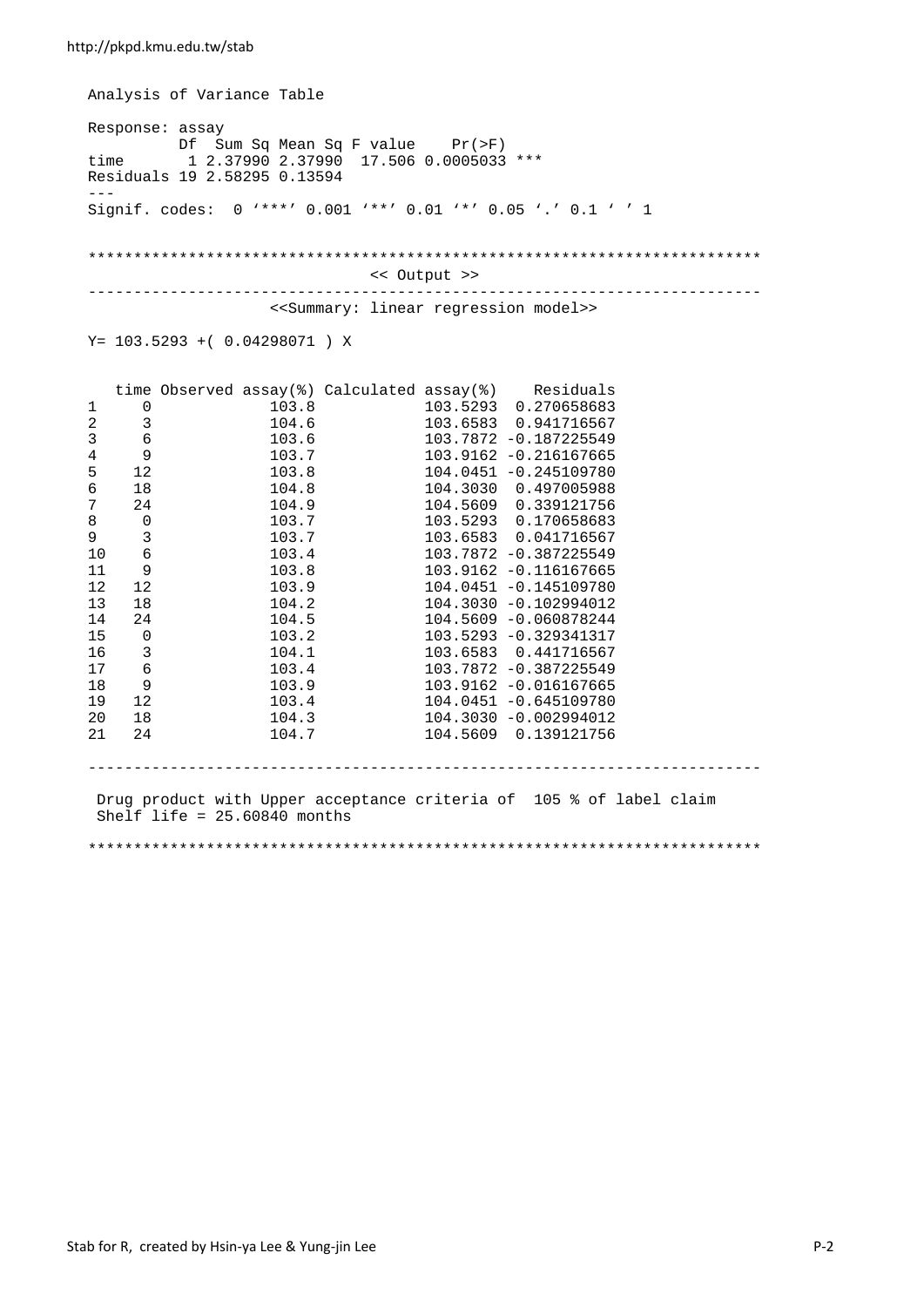

## **Shelf Life= 25.61 months**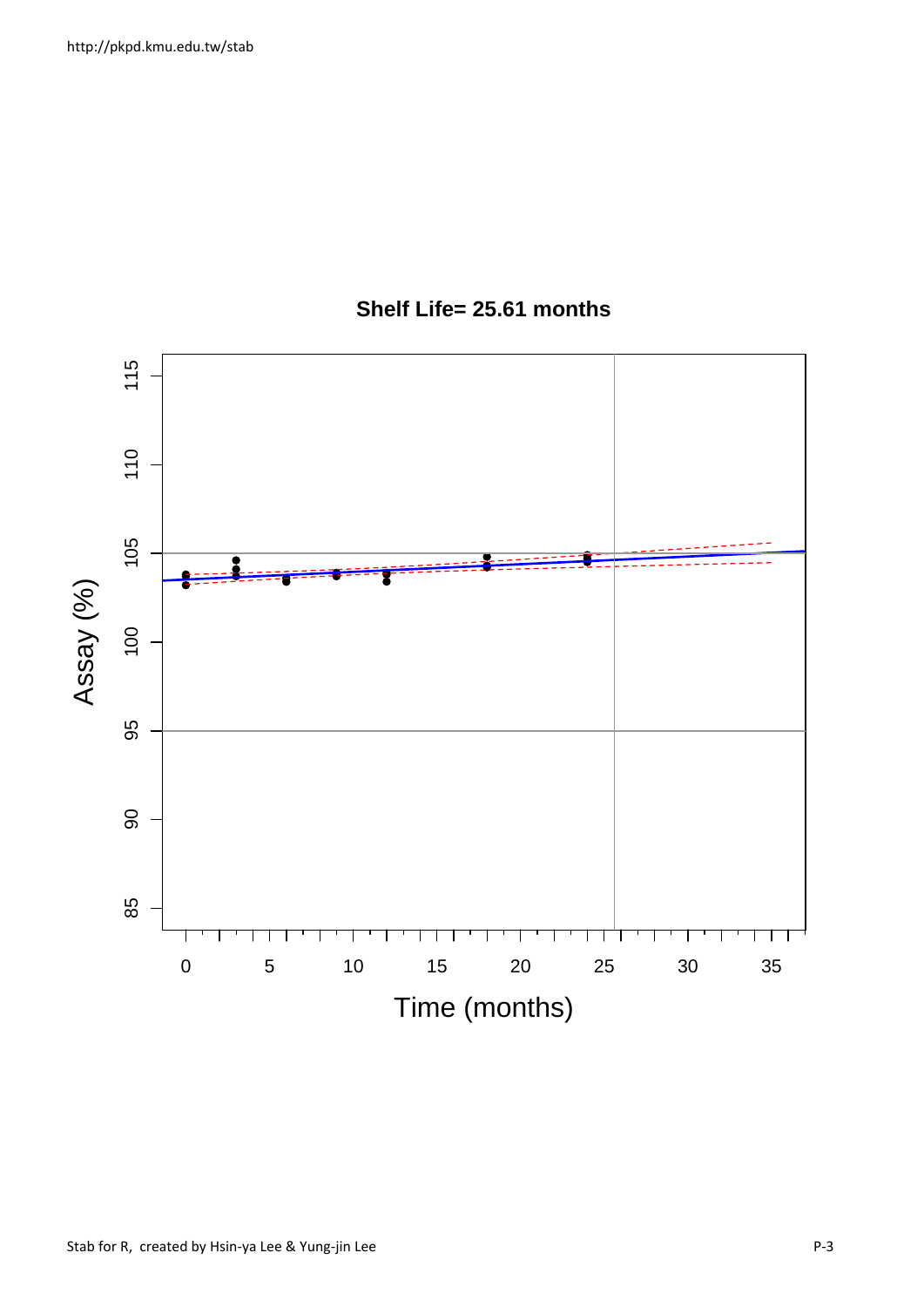#### SAS and the state of the state of the state of the state of the state of the state of the state of the state of the state of the state of the state of the state of the state of the state of the state of the state of the st Stability Analysis

| <b>TIME</b> |       | - 2   | - 3   |
|-------------|-------|-------|-------|
| 0           | 103.8 | 103.7 | 103.2 |
| 3           | 104.6 | 103.7 | 104.1 |
| 6           | 103.6 | 103.4 | 103.4 |
| 9           | 103.7 | 103.8 | 103.9 |
| 12          | 103.8 | 103.9 | 103.4 |
| 18          | 104.8 | 104.2 | 104.3 |
| 24          | 104.9 | 104.5 | 104.7 |
|             |       |       |       |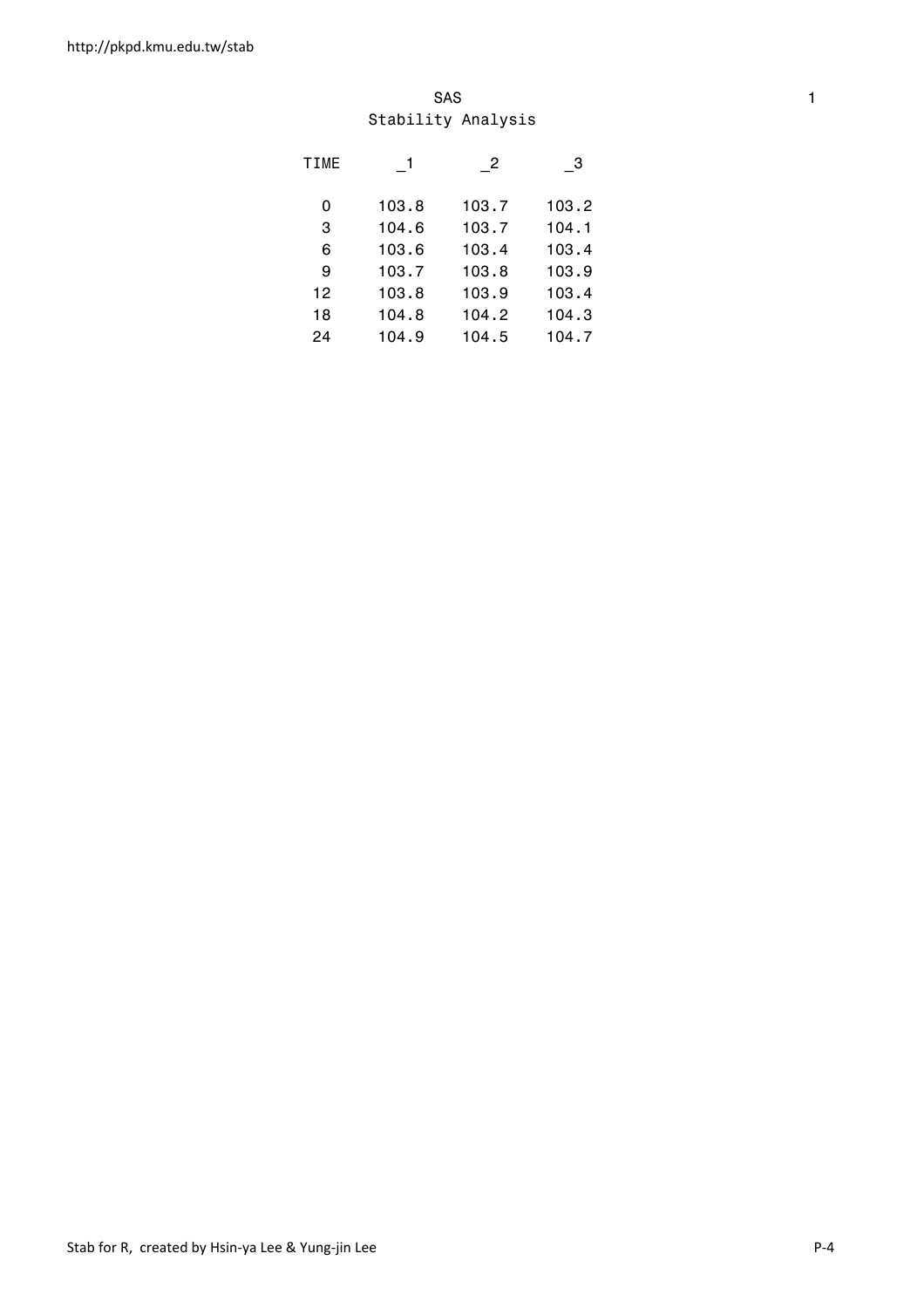|   | <b>SOURCE</b><br>SS | DF | ΜS       |         | P       |
|---|---------------------|----|----------|---------|---------|
|   |                     |    |          |         |         |
| A | 0.45                | 4  | 0.11     | 0.79133 | 0.54877 |
| В | 0.42                | 2  | 0.21     | 1.48693 | 0.25756 |
| C | 0.03                | 2  | 0.01     | 0.09573 | 0.90926 |
| D | 2.13                | 15 | 0.14     |         |         |
| F | 227014.05           | 6  | 37835.67 |         |         |

|          | * Statistical Analysis:                                  | $\star$ |
|----------|----------------------------------------------------------|---------|
| $^\star$ | Key to sources of variation                              | $\star$ |
|          | * A = sep. intercep, sep slope   com intercep, com slope | $\star$ |
|          | * B = sep. intercep, com slope   com intercep, com slope | $\star$ |
|          | * C = sep. intercep, sep slope   sep intercep, com slope | $\star$ |
|          | $*$ D = Residual                                         | $\star$ |
|          | $* E = Full Model$                                       | $\star$ |
|          |                                                          |         |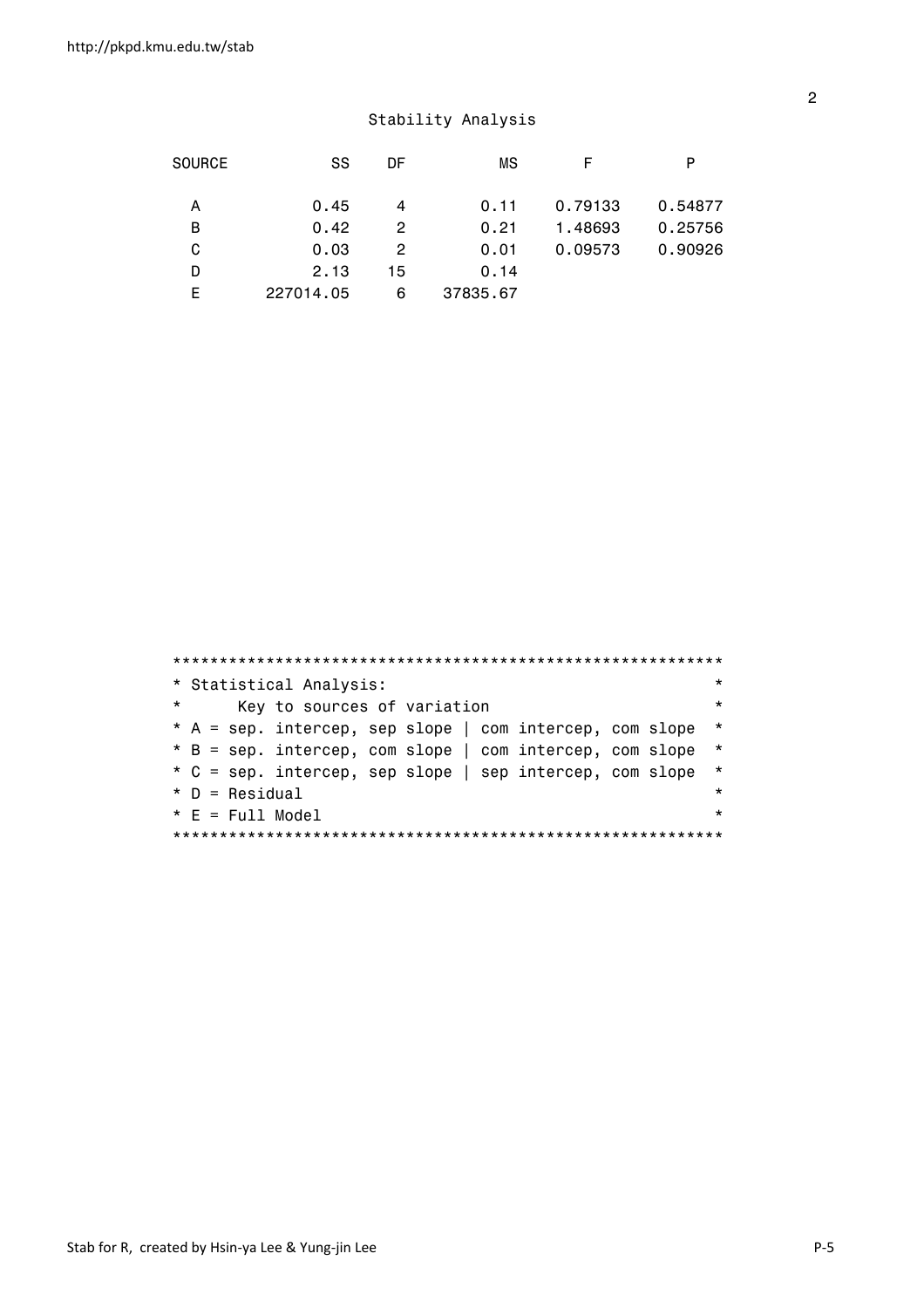

MONTH

NOTE: 78 obs had missing values. 182 obs hidden.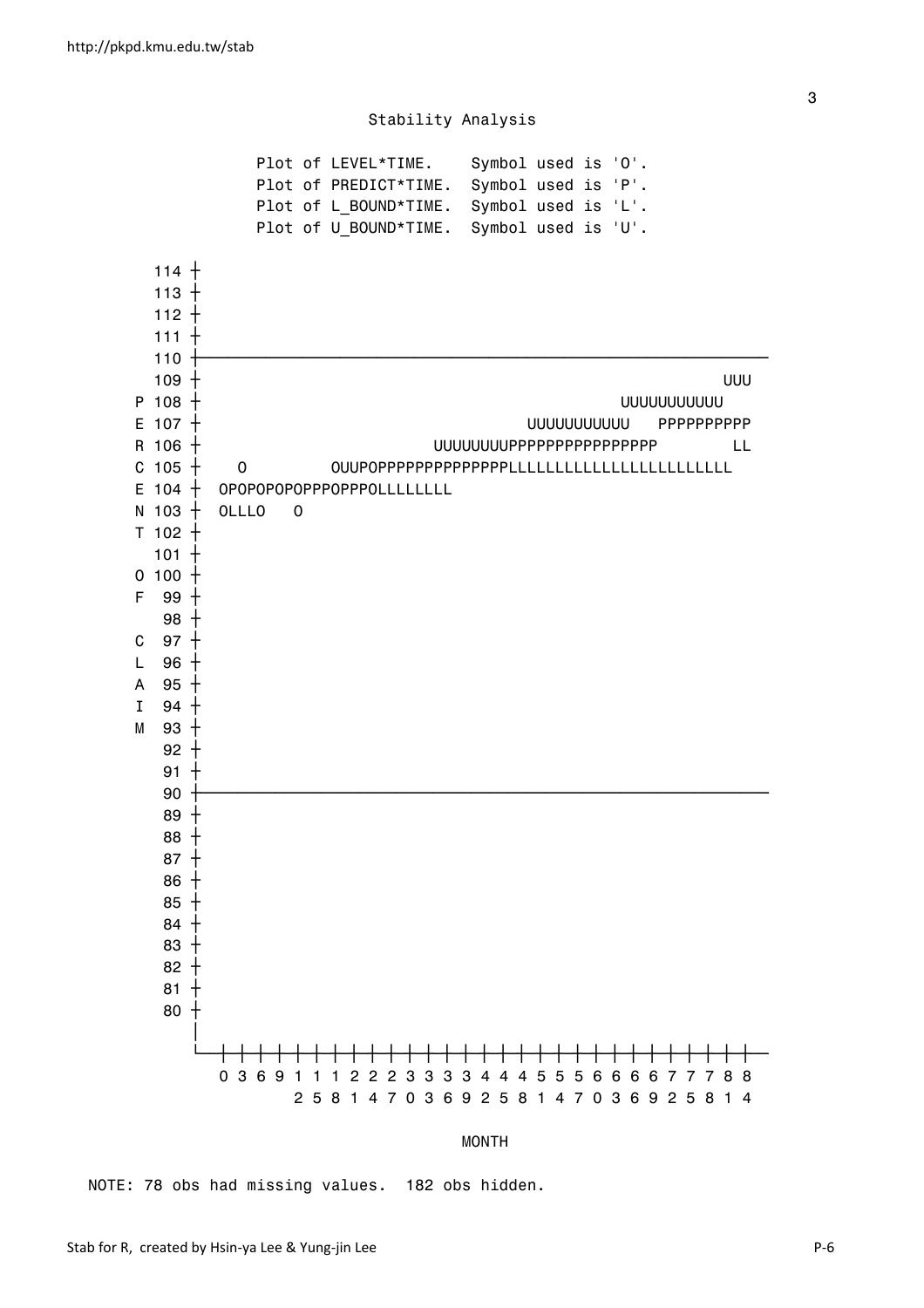|                         |         | Batch All |                                                 |         |              |
|-------------------------|---------|-----------|-------------------------------------------------|---------|--------------|
|                         |         |           | Fitted Line : $Y = 103.52934132 + 0.0429807053$ |         | $\mathsf{X}$ |
| <b>TIME</b>             | L BOUND | PREDICT   | U_BOUND                                         | STD_ERR | <b>EXP</b>   |
| 0                       | 103.251 | 103.529   | 103.807                                         | 0.13281 |              |
| 0                       | 103.251 | 103.529   | 103.807                                         | 0.13281 |              |
| 0                       | 103.251 | 103.529   | 103.807                                         | 0.13281 |              |
| $\mathbf{1}$            | 103.311 | 103.572   | 103.834                                         | 0.12479 |              |
| $\overline{\mathbf{c}}$ | 103.370 | 103.615   | 103.860                                         | 0.11712 |              |
| 3                       | 103.428 | 103.658   | 103.888                                         | 0.10989 |              |
| 3                       | 103.428 | 103.658   | 103.888                                         | 0.10989 |              |
| 3                       | 103.428 | 103.658   | 103.888                                         | 0.10989 |              |
| 4                       | 103.485 | 103.701   | 103.917                                         | 0.10316 |              |
| 5                       | 103.541 | 103.744   | 103.947                                         | 0.09707 |              |
| 6                       | 103.595 | 103.787   | 103.979                                         | 0.09172 |              |
| 6                       | 103.595 | 103.787   | 103.979                                         | 0.09172 |              |
| 6                       | 103.595 | 103.787   | 103.979                                         | 0.09172 |              |
| 7                       | 103.648 | 103.830   | 104.013                                         | 0.08725 |              |
| 8                       | 103.698 | 103.873   | 104.049                                         | 0.08381 |              |
| 9                       | 103.746 | 103.916   | 104.087                                         | 0.08154 |              |
| 9                       | 103.746 | 103.916   | 104.087                                         | 0.08154 |              |
| 9                       | 103.746 | 103.916   | 104.087                                         | 0.08154 |              |
| 10                      | 103.791 | 103.959   | 104.128                                         | 0.08051 |              |
| 11                      | 103.833 | 104.002   | 104.171                                         | 0.08079 |              |
| 12                      | 103.873 | 104.045   | 104.217                                         | 0.08236 |              |
| 12                      | 103.873 | 104.045   | 104.217                                         | 0.08236 |              |
| 12                      | 103.873 | 104.045   | 104.217                                         | 0.08236 |              |
| 13                      | 103.910 | 104.088   | 104.266                                         | 0.08515 |              |
| 14                      | 103.945 | 104.131   | 104.317                                         | 0.08905 |              |
| 15                      | 103.977 | 104.174   | 104.371                                         | 0.09391 |              |
| 16                      | 104.009 | 104.217   | 104.425                                         | 0.09960 |              |
| 17                      | 104.038 | 104.260   | 104.482                                         | 0.10598 |              |
| 18                      | 104.067 | 104.303   | 104.539                                         | 0.11293 |              |
| 18                      | 104.067 | 104.303   | 104.539                                         | 0.11293 |              |
| 18                      | 104.067 | 104.303   | 104.539                                         | 0.11293 |              |
| 19                      | 104.094 | 104.346   | 104.598                                         | 0.12036 |              |
| 20                      | 104.121 | 104.389   | 104.657                                         | 0.12819 |              |
| 21                      | 104.147 | 104.432   | 104.717                                         | 0.13634 |              |
| 22                      | 104.172 | 104.475   | 104.778                                         | 0.14476 |              |
| 23                      | 104.197 | 104.518   | 104.839                                         | 0.15340 |              |
| 24                      | 104.221 | 104.561   | 104.900                                         | 0.16224 |              |
| 24                      | 104.221 | 104.561   | 104.900                                         | 0.16224 |              |
| 24                      | 104.221 | 104.561   | 104.900                                         | 0.16224 |              |
| 25                      | 104.245 | 104.604   | 104.962                                         | 0.17123 |              |
| 26                      | 104.269 | 104.647   | 105.024                                         | 0.18036 | *            |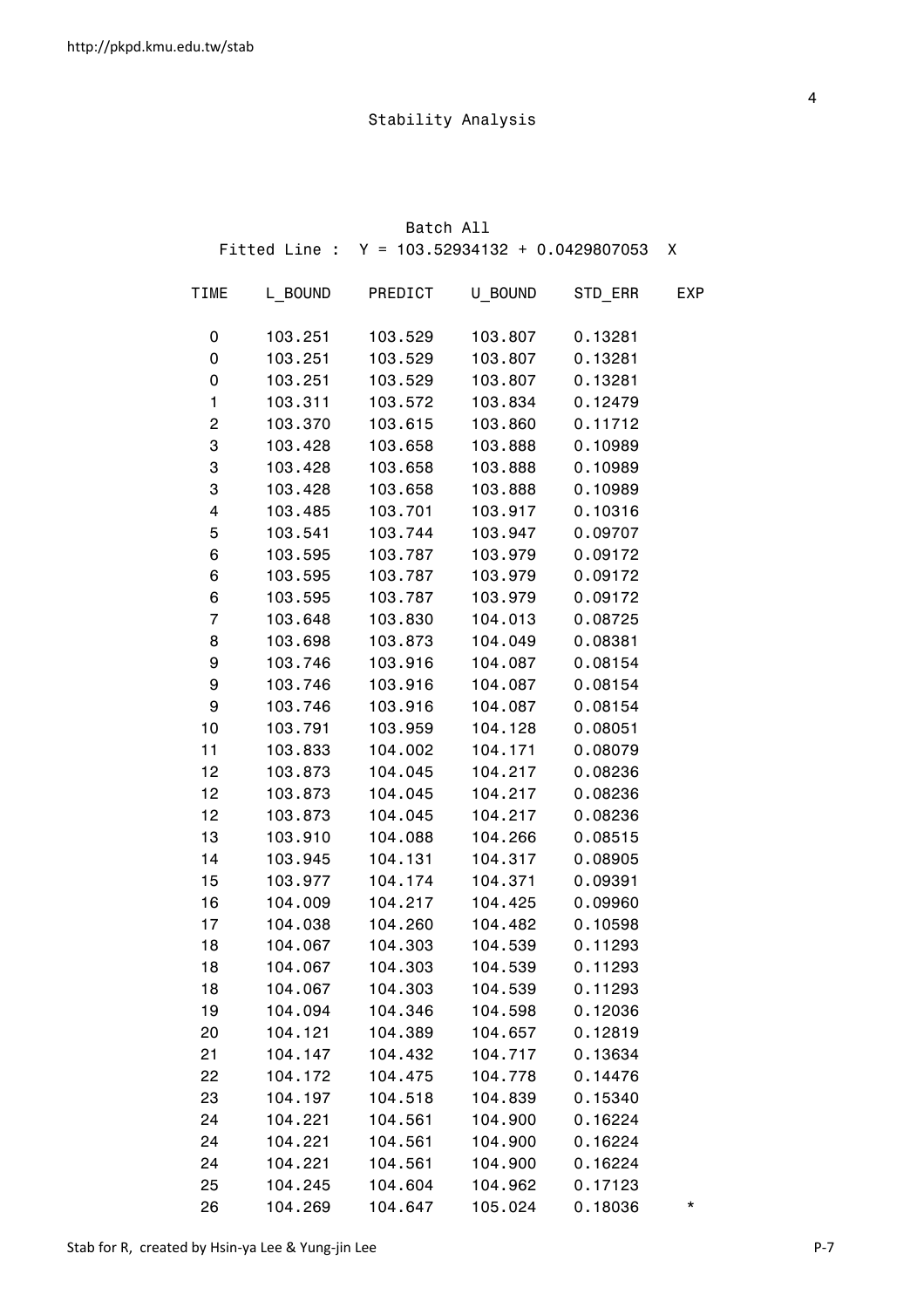http://pkpd.kmu.edu.tw/stab

| 27  | 104.293 | 104.690 | 105.087 | 0.18961 | $\star$ |
|-----|---------|---------|---------|---------|---------|
| 28  | 104.316 | 104.733 | 105.149 | 0.19896 | $\star$ |
| 29  | 104.340 | 104.776 | 105.212 | 0.20840 | $\star$ |
| 30  | 104.363 | 104.819 | 105.275 | 0.21791 | $\star$ |
| .31 | 104.386 | 104.862 | 105.338 | 0.22749 | $\star$ |
| 32  | 104.408 | 104.905 | 105.401 | 0.23713 | $\star$ |
|     |         |         |         |         |         |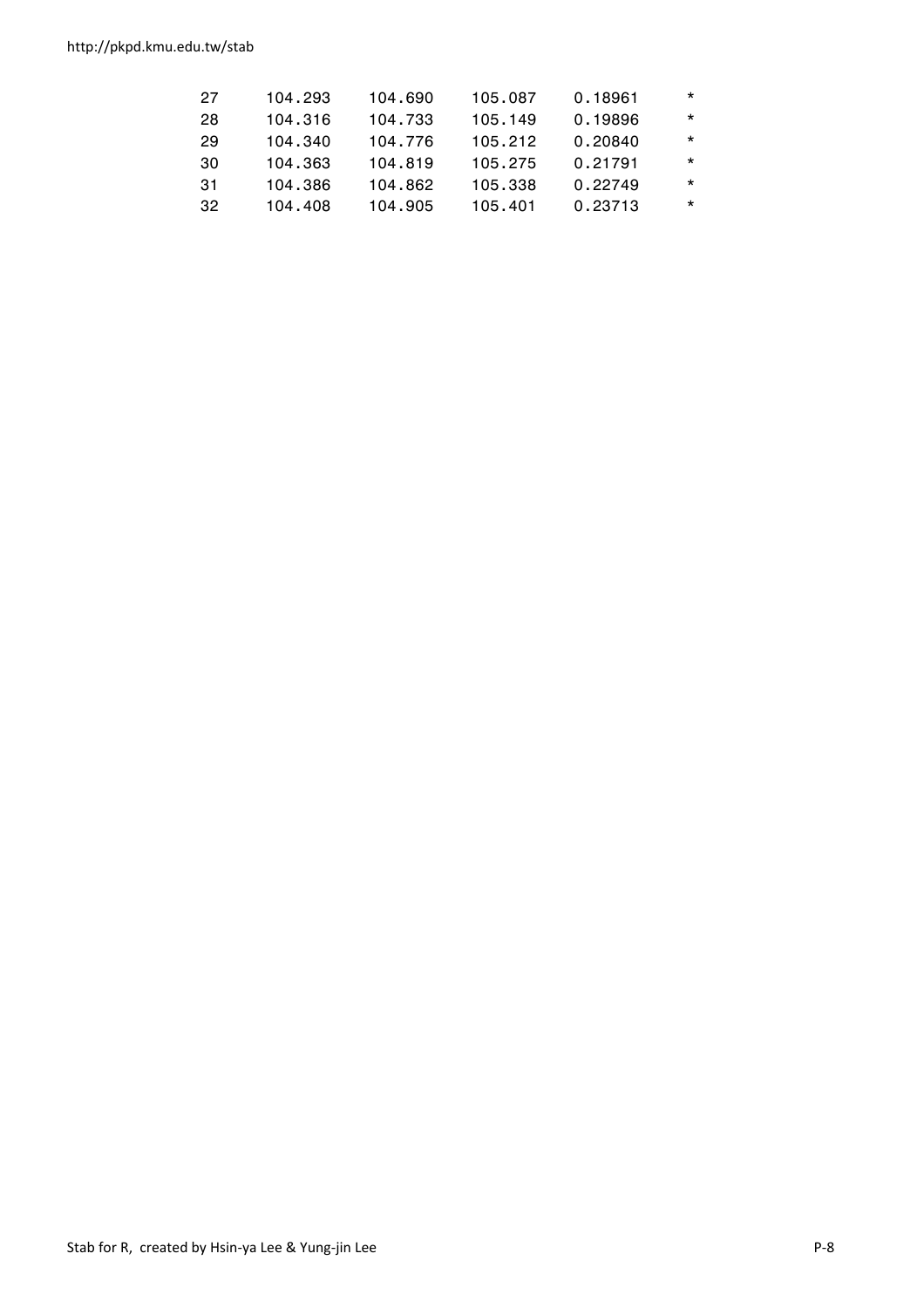| Batch All   |         |                                                 |         |         |            |
|-------------|---------|-------------------------------------------------|---------|---------|------------|
|             |         | Fitted Line : $Y = 103.52934132 + 0.0429807053$ |         |         | X          |
| <b>TIME</b> | L BOUND | PREDICT                                         | U BOUND | STD_ERR | <b>EXP</b> |
| 33          | 104.431 | 104.948                                         | 105.464 | 0.24681 | *          |
| 34          | 104.454 | 104.991                                         | 105.528 | 0.25655 | $^\star$   |
| 35          | 104.476 | 105.034                                         | 105.591 | 0.26632 | *          |
| 36          | 104.499 | 105.077                                         | 105.655 | 0.27613 | *          |
| 37          | 104.521 | 105.120                                         | 105.718 | 0.28597 | *          |
| 38          | 104.543 | 105.163                                         | 105.782 | 0.29585 | $^\star$   |
| 39          | 104.566 | 105.206                                         | 105.846 | 0.30574 | *          |
| 40          | 104.588 | 105.249                                         | 105.909 | 0.31567 | $^\star$   |
| 41          | 104.610 | 105.292                                         | 105.973 | 0.32561 | $^\star$   |
| 42          | 104.632 | 105.335                                         | 106.037 | 0.33557 | *          |
| 43          | 104.654 | 105.378                                         | 106.101 | 0.34555 | *          |
| 44          | 104.676 | 105.420                                         | 106.165 | 0.35555 | $^\star$   |
| 45          | 104.698 | 105.463                                         | 106.229 | 0.36557 | *          |
| 46          | 104.720 | 105.506                                         | 106.293 | 0.37559 | $^\star$   |
| 47          | 104.742 | 105.549                                         | 106.357 | 0.38563 | $^\star$   |
| 48          | 104.764 | 105.592                                         | 106.421 | 0.39569 | *          |
| 49          | 104.786 | 105.635                                         | 106.485 | 0.40575 | *          |
| 50          | 104.808 | 105.678                                         | 106.549 | 0.41582 | $^\star$   |
| 51          | 104.830 | 105.721                                         | 106.613 | 0.42591 | *          |
| 52          | 104.852 | 105.764                                         | 106.677 | 0.43600 | $^\star$   |
| 53          | 104.874 | 105.807                                         | 106.741 | 0.44610 | $^\star$   |
| 54          | 104.895 | 105.850                                         | 106.805 | 0.45621 | *          |
| 55          | 104.917 | 105.893                                         | 106.869 | 0.46632 | *          |
| 56          | 104.939 | 105.936                                         | 106.933 | 0.47644 | $^\star$   |
| 57          | 104.961 | 105.979                                         | 106.998 | 0.48657 | $^\star$   |
| 58          | 104.983 | 106.022                                         | 107.062 | 0.49670 | $^\star$   |
| 59          | 105.004 | 106.065                                         | 107.126 | 0.50684 | $^\star$   |
| 60          | 105.026 | 106.108                                         | 107.190 | 0.51699 |            |
| 61          | 105.048 | 106.151                                         | 107.254 | 0.52714 | *          |
| 62          | 105.070 | 106.194                                         | 107.319 | 0.53729 | *          |
| 63          | 105.091 | 106.237                                         | 107.383 | 0.54745 | *          |
| 64          | 105.113 | 106.280                                         | 107.447 | 0.55761 | *          |
| 65          | 105.135 | 106.323                                         | 107.511 | 0.56778 | *          |
| 66          | 105.156 | 106.366                                         | 107.576 | 0.57795 | *          |
| 67          | 105.178 | 106.409                                         | 107.640 | 0.58813 | *          |
| 68          | 105.200 | 106.452                                         | 107.704 | 0.59830 | *          |
| 69          | 105.221 | 106.495                                         | 107.769 | 0.60848 | *          |
| 70          | 105.243 | 106.538                                         | 107.833 | 0.61867 | *          |

the contract of the contract of the contract of the contract of the contract of the contract of the contract of the contract of the contract of the contract of the contract of the contract of the contract of the contract o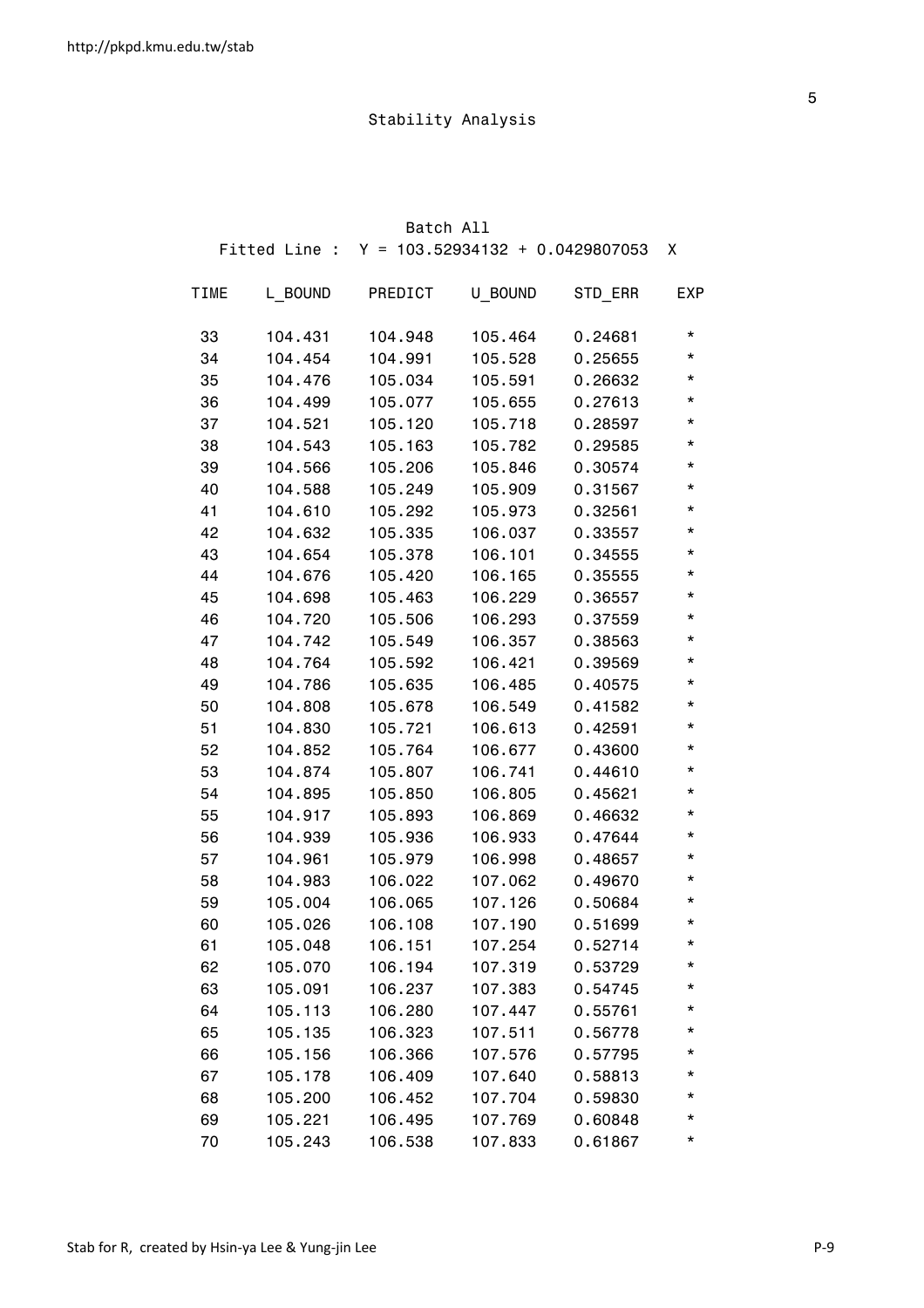95% Two-Sided Confidence Limit

Common Intercept and Common Slope

 ESTIMATED DATING PERIOD BATCH (MONTHS/WEEKS)

All 25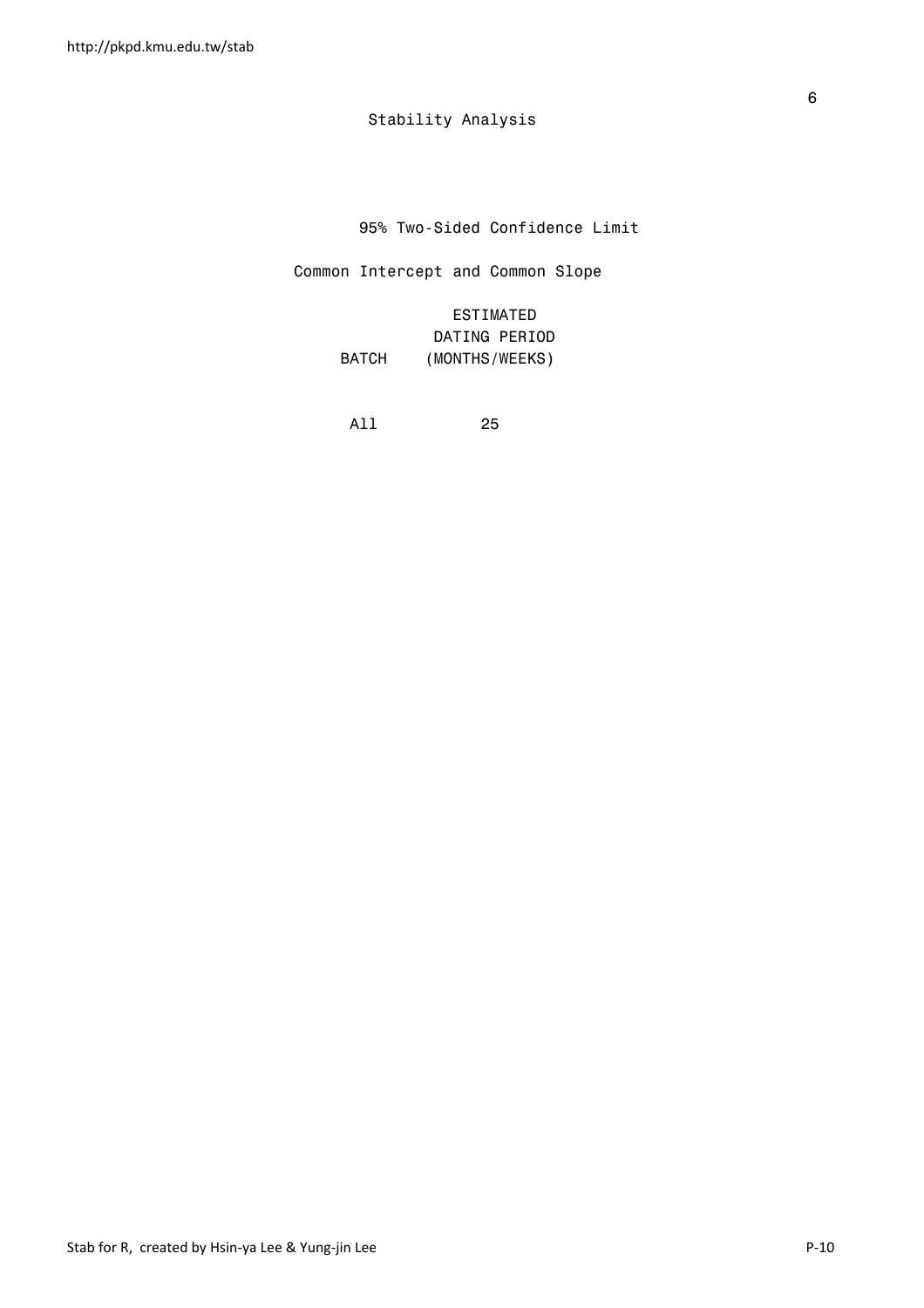batch time assay.... 1 1 0 100 2 1 3 101 3 1 6 101 100<br>99 5 1 12 99 1 18 7 2 0 99  $\begin{array}{c} 3 \\ 6 \\ 9 \end{array}$ 9 2 6 100<br>10 2 9 99  $\begin{array}{ccc} 2 & 9 & 99 \\ 2 & 12 & 99 \end{array}$ 11 2 12 12 2 18  $\begin{array}{cccc} 13 & & 3 & & 0 \\ 14 & & 3 & & 3 \end{array}$ 14 3 3 100 15 3 6 99 16 3 9 99 17 3 12 98  $17 \t 3 \t 18 \t 97$ \*\*\*\*\*\*\*\*\*\*\*\*\*\*\*\*\*\*\*\*\*\*\*\*\*\*\*\*\*\*\*\*\*\*\*\*\*\*\*\*\*\*\*\*\*\*\*\*\*\*\*\*\*\*\*\*\*\*\*\*\*\*\*\*\*\*\*\*\*\*\*\*\*\*\*\* Now, Go to analyze the data \*\*\*\*\*\*\*\*\*\*\*\*\*\*\*\*\*\*\*\*\*\*\*\*\*\*\*\*\*\*\*\*\*\*\*\*\*\*\*\*\*\*\*\*\*\*\*\*\*\*\*\*\*\*\*\*\*\*\*\*\*\*\*\*\*\*\*\*\*\*\*\*\*\*\*\* Drug product with upper acceptance criteria of \_\_\_\_ % of label claim 1: 105 Drug product with lower acceptance criteria of  $\frac{1}{2}$  of label claim 1: 95 <<Output: ANCOVA model: batch vs. time vs. assay (%)>> Analysis of Variance Table Response: assay Df Sum Sq Mean Sq F value Pr(>F) batch 2 2.7778 1.3889 3.2407 0.07493 . time 1 16.8397 16.8397 39.2926 4.139e-05 \*\*\* batch:time 2 0.8508 0.4254 0.9926 0.39910 Residuals 12 5.1429 0.4286 --- Signif. codes: 0 '\*\*\*' 0.001 '\*\*' 0.01 '\*' 0.05 '.' 0.1 ' ' 1 -------------------------------------------------------------------------- << ANCOVA Output: Testing for poolability of batches >> -------------------------------------------------------------------------- The test rejects the hypothesis of equality of intercepts but fails to reject that the slopes are equal (there is a significant difference in intercepts but no significant difference in slopes among the batches). <<Suggestion>> The data can be combined for the purpose of estimating the common slope. -------------------------------------------------------------------------- <<Output: linear regression model: time vs. assay (%)>> Call:  $lm(formula = assay ~ batch + time, data = ANCOVAdata)$ Coefficients: (Intercept) batch2 batch3 time 101.1413 -0.8333 -0.8333 -0.1635 Analysis of Variance Table

Response: assay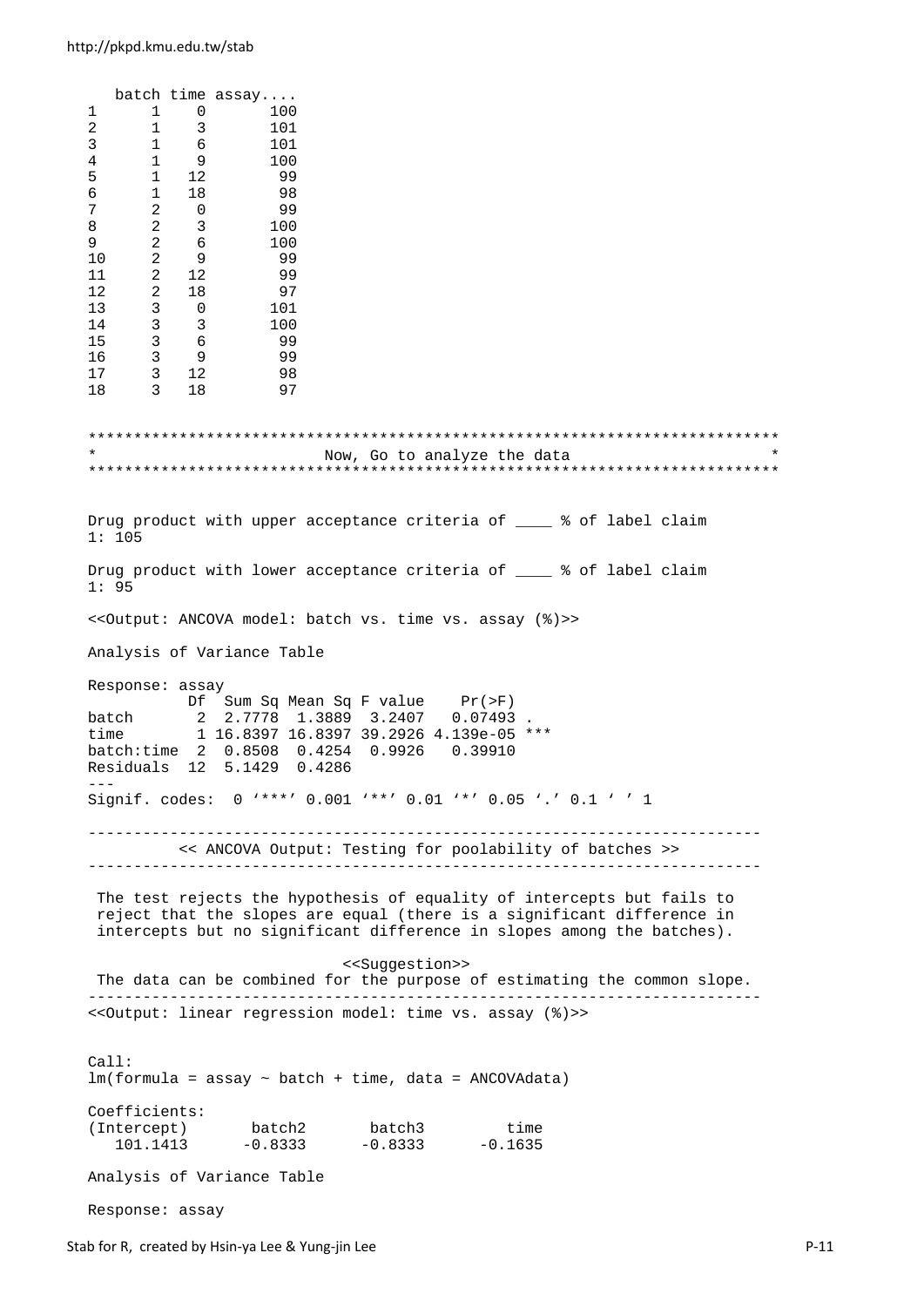#### http://pkpd.kmu.edu.tw/stab

 Df Sum Sq Mean Sq F value Pr(>F) batch 2 2.7778 1.3889 3.2442 0.06956 time 1 16.8397 16.8397 39.3342 2.051e-05 \*\*\* Residuals 14 5.9937 0.4281 --- Signif. codes: 0 '\*\*\*' 0.001 '\*\*' 0.01 '\*' 0.05 '.' 0.1 ' ' 1 << Output and Linear regression model>> Y= 101.1413 +( -0.1634921 ) X time Observed assay(%) Calculated assay(%) Residuals<br>0 100 101.14127 1.1412698  $\begin{array}{ccccccccc}\n 1 & 0 & & & & 100 & & & & 101.14127 & 1.1412698 \\
 2 & 3 & & & & & 101 & & & & 100.65079 & -0.3492063\n \end{array}$ 2 3 101 100.65079 -0.3492063 3 6 101 100.16032 -0.8396825 4 9 100 99.66984 -0.3301587 5 12 99 99.17937 0.1793651 6 18 98 98.19841 0.1984127 << Output and Linear regression model>>  $Y= 100.3079 + (-0.1634921) X$  time Observed assay(%) Calculated assay(%) Residuals  $\begin{array}{cccccccc} 1 & 0 & & & 99 & & & 100.30794 & 1.3079365 \ 2 & 3 & & & 100 & & & 99.81746 & -0.1825397 \end{array}$ 2 3 100 99.81746 -0.1825397 3 6 100 99.32698 -0.6730159 4 9<br>5 12 99 98.83651 -0.1634921<br>98.34603 -0.6539683 5 12 99 98.34603 -0.6539683 6 18 97 97.36508 0.3650794 << Output and Linear regression model>> Y= 100.3079 +( -0.1634921 ) X time Observed assay(%) Calculated assay(%) Residuals 1 0 101 100.30794 -0.6920635 2 3 100 99.81746 −0.1825397<br>3 6 99 99.32698 0.3269841 3 6 99 99.32698 0.3269841 4 9 99 98.83651 -0.1634921 5 12 98 98.34603 0.3460317 6 18 97 97.36508 0.3650794 \*\*\*\*\*\*\*\*\*\*\*\*\*\*\*\*\*\*\*\*\*\*\*\*\*\*\*\*\*\*\*\*\*\*\*\*\*\*\*\*\*\*\*\*\*\*\*\*\*\*\*\*\*\*\*\*\*\*\*\*\*\*\*\*\*\*\*\*\*\*\*\*\*\* << Output >> -------------------------------------------------------------------------- Drug product with lower acceptance criteria of 95 % of label claim Shelf life = 24.90487 months \*\*\*\*\*\*\*\*\*\*\*\*\*\*\*\*\*\*\*\*\*\*\*\*\*\*\*\*\*\*\*\*\*\*\*\*\*\*\*\*\*\*\*\*\*\*\*\*\*\*\*\*\*\*\*\*\*\*\*\*\*\*\*\*\*\*\*\*\*\*\*\*\*\*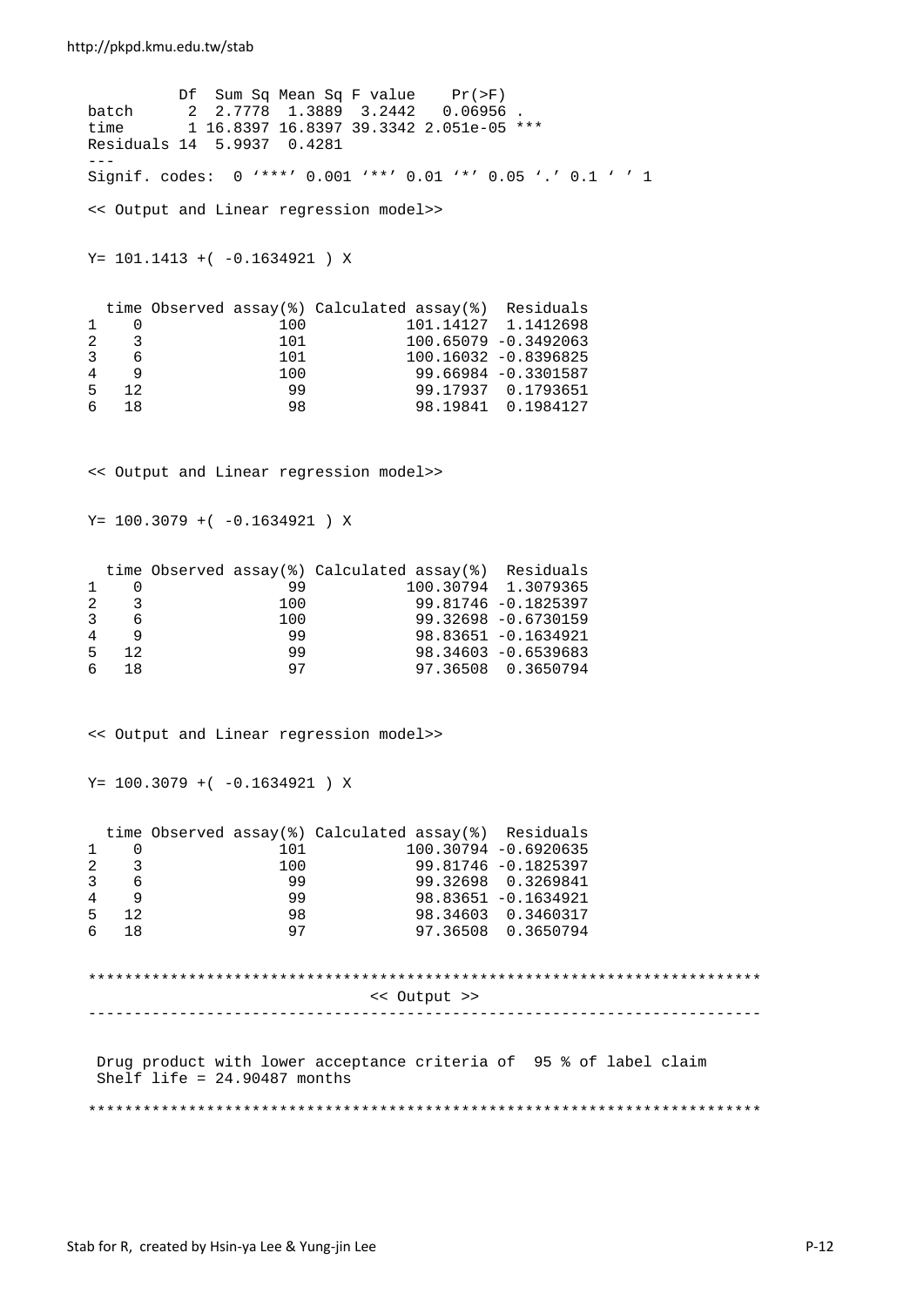

## **Shelf Life= 24.90 months**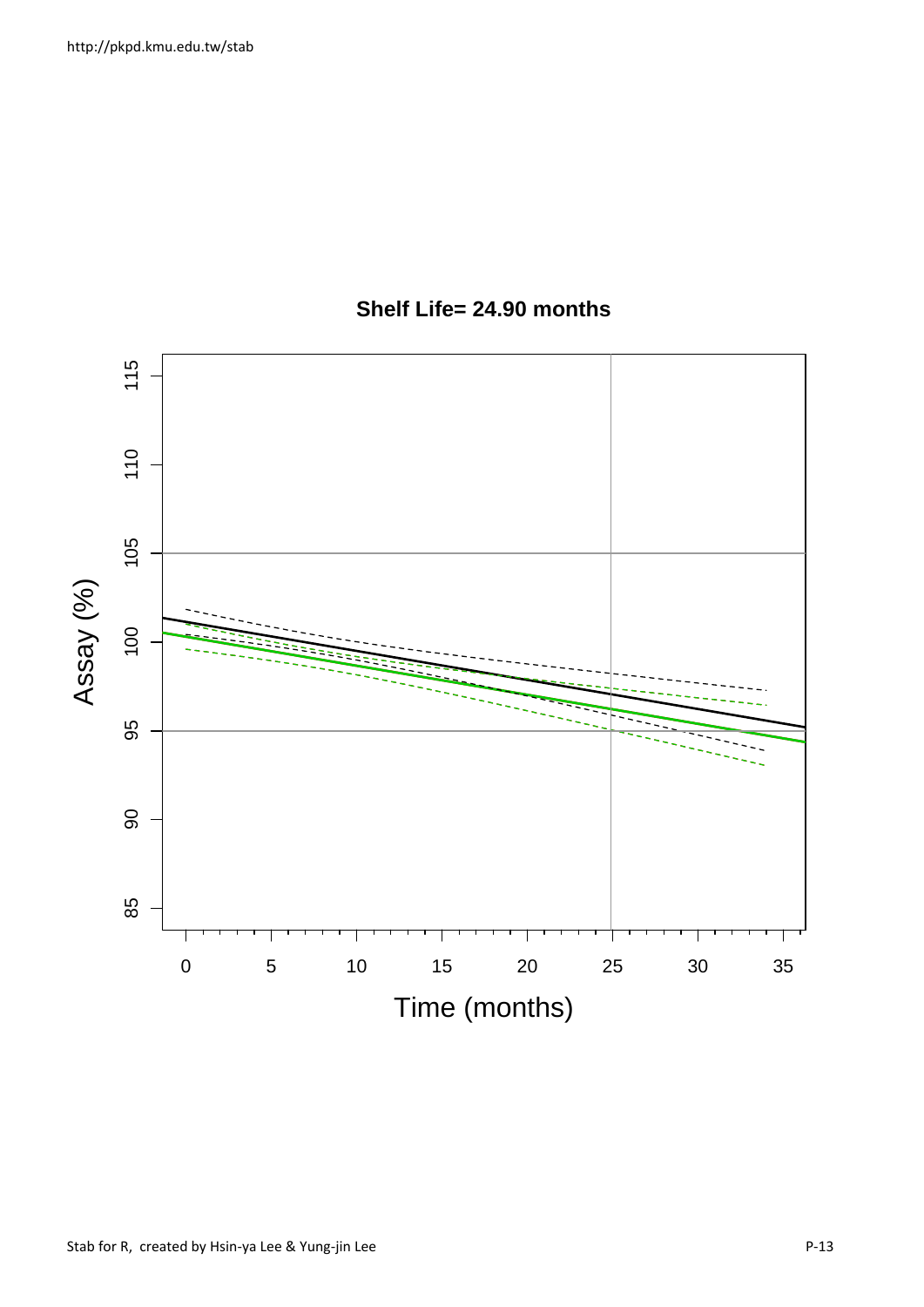#### SAS and the state of the state of the state of the state of the state of the state of the state of the state of the state of the state of the state of the state of the state of the state of the state of the state of the st Stability Analysis

| <b>TIME</b> |     | $\overline{c}$ | 3   |
|-------------|-----|----------------|-----|
| 0           | 100 | 99             | 101 |
| 3           | 101 | 100            | 100 |
| 6           | 101 | 100            | 99  |
| 9           | 100 | 99             | 99  |
| 12          | 99  | 99             | 98  |
| 18          | 98  | 97             | 97  |
|             |     |                |     |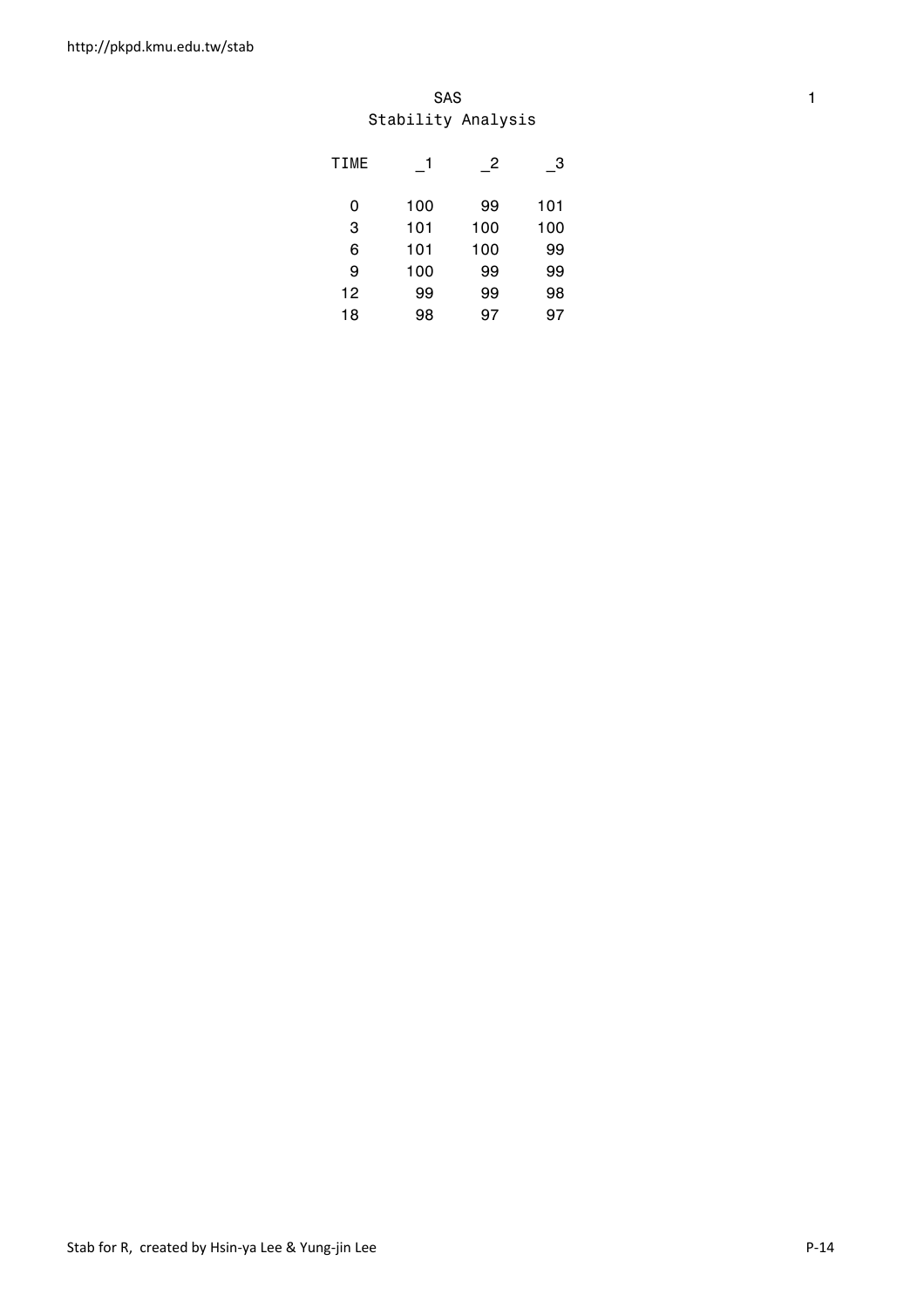| <b>SOURCE</b> | SS        | DF | ΜS       | F       | P       |
|---------------|-----------|----|----------|---------|---------|
| Α             | 3.63      | 4  | 0.91     | 2.11667 | 0.14146 |
| В             | 2.78      | 2  | 1.39     | 3.24074 | 0.07493 |
| C             | 0.85      | 2  | 0.43     | 0.99259 | 0.39910 |
| D             | 5.14      | 12 | 0.43     |         |         |
| F             | 177429.86 | 6  | 29571.64 |         |         |

|         |                                                          | ***     |
|---------|----------------------------------------------------------|---------|
|         | * Statistical Analysis:                                  | $\star$ |
| $\star$ | Key to sources of variation                              | $\star$ |
|         | * A = sep. intercep, sep slope   com intercep, com slope | $\star$ |
|         | * B = sep. intercep, com slope   com intercep, com slope | $\star$ |
|         | * C = sep. intercep, sep slope   sep intercep, com slope | $\star$ |
|         | $*$ D = Residual                                         | $\star$ |
|         | $* E = Full Model$                                       | $\star$ |
|         |                                                          |         |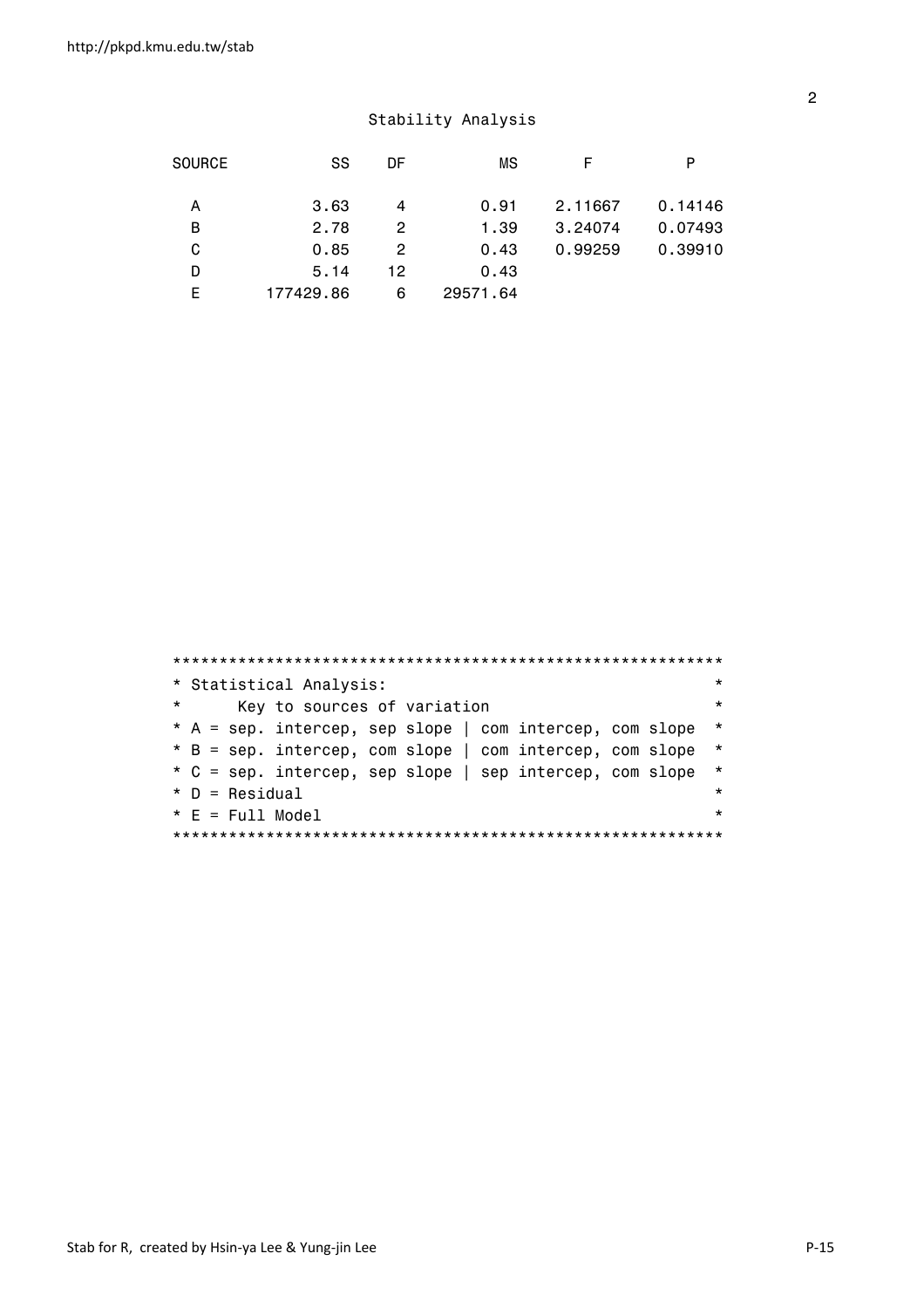---------------------------------- BATCH=1 ----------------------------------- Plot of LEVEL\*TIME. Symbol used is 'O'. Plot of PREDICT\*TIME. Symbol used is 'P'. Plot of L BOUND\*TIME. Symbol used is 'L'. Plot of U\_BOUND\*TIME. Symbol used is 'U'.  $114 +$  $113 +$  112 ┼ 111 ┼ 110 ┼─────────────────────────────────────────────────────  $109 +$  $P$  108  $+$  $E$  107  $+$  $R$  106  $+$  $c$  105  $+$  $E$  104  $+$  $N$  103  $+$  $T$  102  $+$  UU  $101 +$  PPOUOU  $0$  100  $+$  OLLPPPOPUU  $F = 99 + LLPOPPPUUUU$ 98  $+$  LLPOPPPUUUUU C 97 + LLLPPPPP UUUUUU L 96 + LLLLPPPPP UUUUUU  $\overline{A}$  95  $\overline{+}$  LLL PPPPP UUUUUUUU I 94 <del>|</del> LLLL PPPPP UUUUUUU  $M$  93  $+$  LLL PPPPP UUUU 92 LLL PPPPP ┼ 91 LLL PPPPP ┼ 90 ┼──────────────────────────────────── ─────── ─── LLL PPPP  $89 +$  LLL P  $88 +$  $87 +$  $86$   $+$  LLL  $\hphantom{100}$  85 ┼ 84 ┼ 83 ┼ 82 ┼  $81 +$  80 ┼ ─┼─┼─┼─┼─┼─┼─┼─┼ 0 3 6 9 1 1 1 2 2 2 3 3 3 3 4 4 4 5 5 5 6 6 6 6 7 2 5 8 1 4 7 0 3 6 9 2 5 8 1 4 7 0 3 6 9 2

#### MONTH

NOTE: 67 obs had missing values. 76 obs hidden.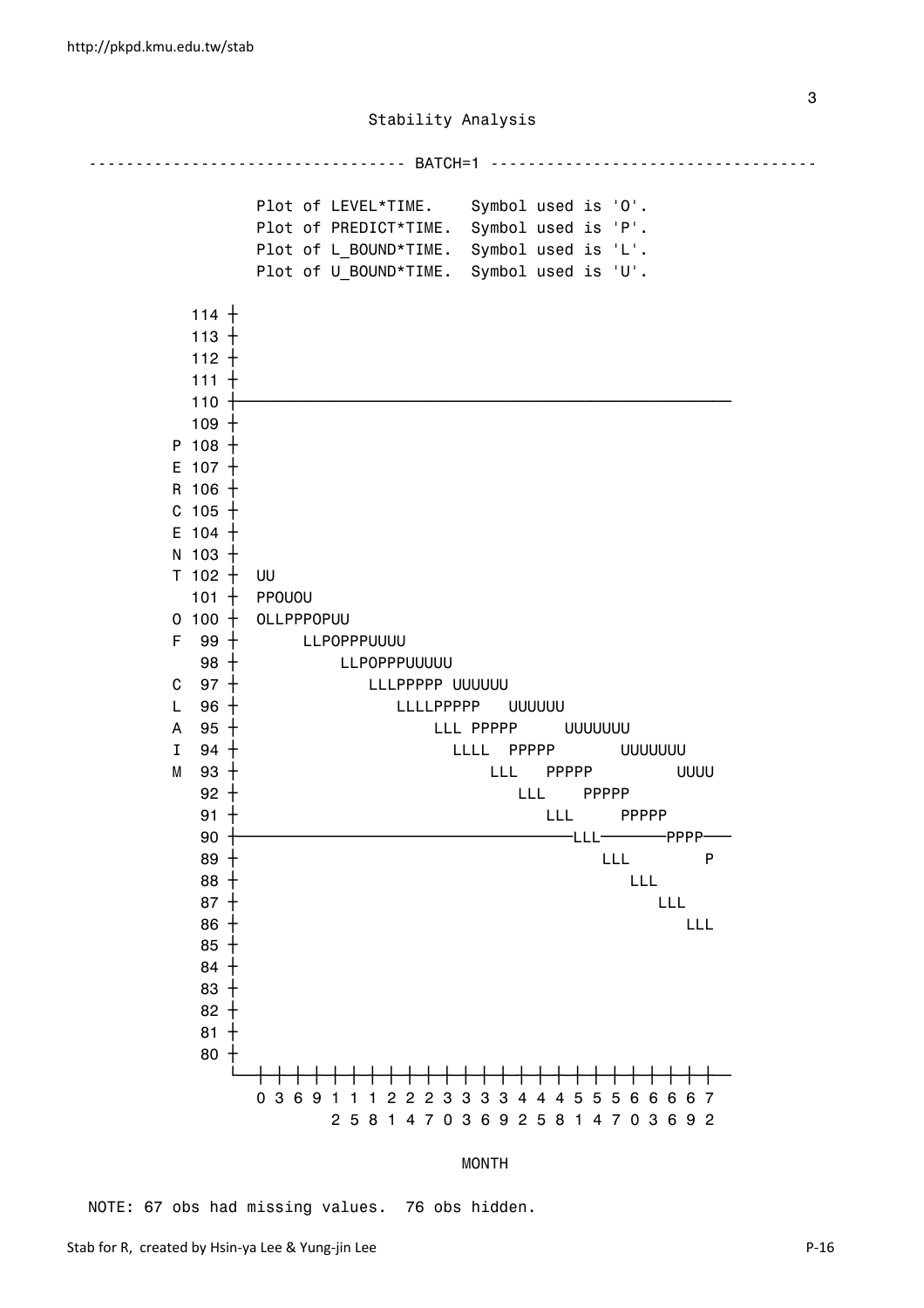---------------------------------- BATCH=2 ----------------------------------- Plot of LEVEL\*TIME. Symbol used is 'O'. Plot of PREDICT\*TIME. Symbol used is 'P'. Plot of L BOUND\*TIME. Symbol used is 'L'. Plot of U\_BOUND\*TIME. Symbol used is 'U'.  $114 +$  $113 +$  112 ┼ 111 ┼ 110 ┼─────────────────────────────────────────────────────  $109 +$  $P$  108  $+$  $E$  107  $+$  R 106 ┼  $c$  105  $+$  $E$  104  $+$  $N$  103  $+$  $T$  102  $+$  $101 + 00$  $0$  100  $+$  PPOPOU  $F$  99  $+$  OLLPPPOPOUU  $98 +$  LLLPPPPUUUU C 97 + LLLOPPPUUUUUUU L 96 + LLLPPPP UUUUUU A 95 <del>|</del> LLL PPPP UUUUUU I 94 <del>|</del> LLL PPPP UUUUUU  $M = 93 + 1$  LLLL PPPP UUUUUU 92 LLL PPPP UUU ┼ 91 LLLL PPPP ┼ 90 ┼───────────────────────────────── ────── ────── LLL PPPPP  $89$   $+$   $100$   $100$   $101$   $101$   $101$   $101$   $101$  $88 +$  $87 +$  $86$   $+$  LLLL  $85$   $+$  LL  $-$  84 ┼ 83 ┼ 82 ┼  $81 +$  80 ┼ ─┼─┼─┼─┼─┼─┼─┼─┼─┼─┼─┼ 0 3 6 9 1 1 1 2 2 2 3 3 3 3 4 4 4 5 5 5 6 6 6 6 7 2 5 8 1 4 7 0 3 6 9 2 5 8 1 4 7 0 3 6 9 2

MONTH

NOTE: 67 obs had missing values. 138 obs hidden.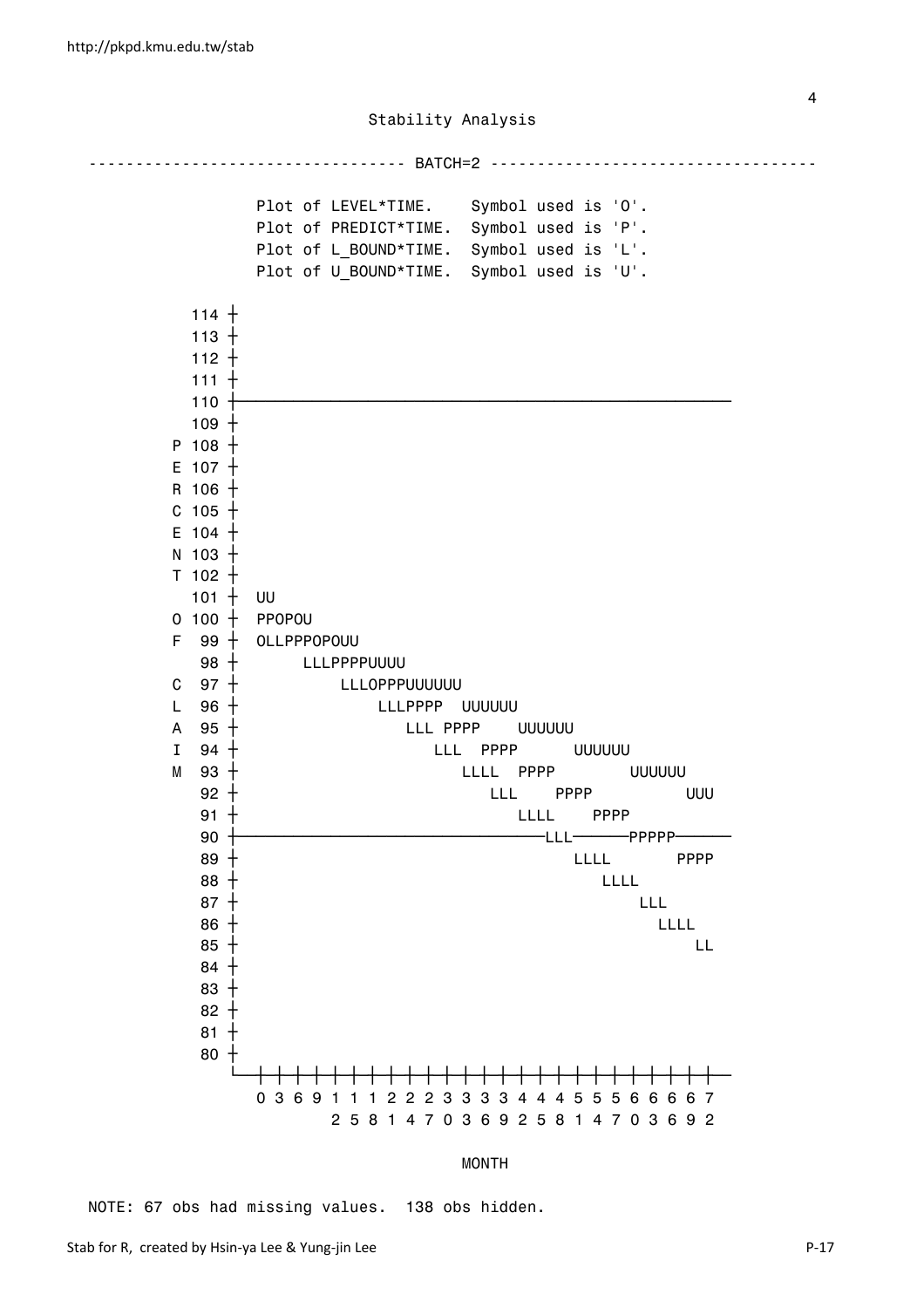---------------------------------- BATCH=3 ----------------------------------- Plot of LEVEL\*TIME. Symbol used is 'O'. Plot of PREDICT\*TIME. Symbol used is 'P'. Plot of L BOUND\*TIME. Symbol used is 'L'. Plot of U\_BOUND\*TIME. Symbol used is 'U'.  $114 +$  $113 +$  112 ┼ 111 ┼ 110 ┼─────────────────────────────────────────────────────  $109 +$  $P$  108  $+$  $E$  107  $+$  R 106 ┼  $c$  105  $+$  $E$  104  $+$  $N$  103  $+$  $T$  102  $+$  $101 + 00$  $0$  100  $+$  PPOPUU  $F$  99  $+$  LLPOPOPUUU  $98 +$  LLLOPPPUUUU C 97 + LLLOPPPUUUUUUU L 96 + LLLPPPP UUUUUU A 95 <del>|</del> LLL PPPP UUUUUU I 94 <del>|</del> LLL PPPP UUUUUU  $M = 93 + 1$  LLLL PPPP UUUUUU 92 LLL PPPP UUU ┼ 91 LLLL PPPP ┼ 90 ┼───────────────────────────────── ────── ────── LLL PPPPP  $89$   $+$   $100$   $100$   $101$   $101$   $101$   $101$   $101$  $88 +$  $87 +$  $86$   $+$  LLLL  $85$   $+$  LL  $-$  84 ┼ 83 ┼ 82 ┼  $81 +$  80 ┼ ─┼─┼─┼─┼─┼─┼─┼─┼─┼─┼ 0 3 6 9 1 1 1 2 2 2 3 3 3 3 4 4 4 5 5 5 6 6 6 6 7 2 5 8 1 4 7 0 3 6 9 2 5 8 1 4 7 0 3 6 9 2

MONTH

NOTE: 67 obs had missing values. 204 obs hidden.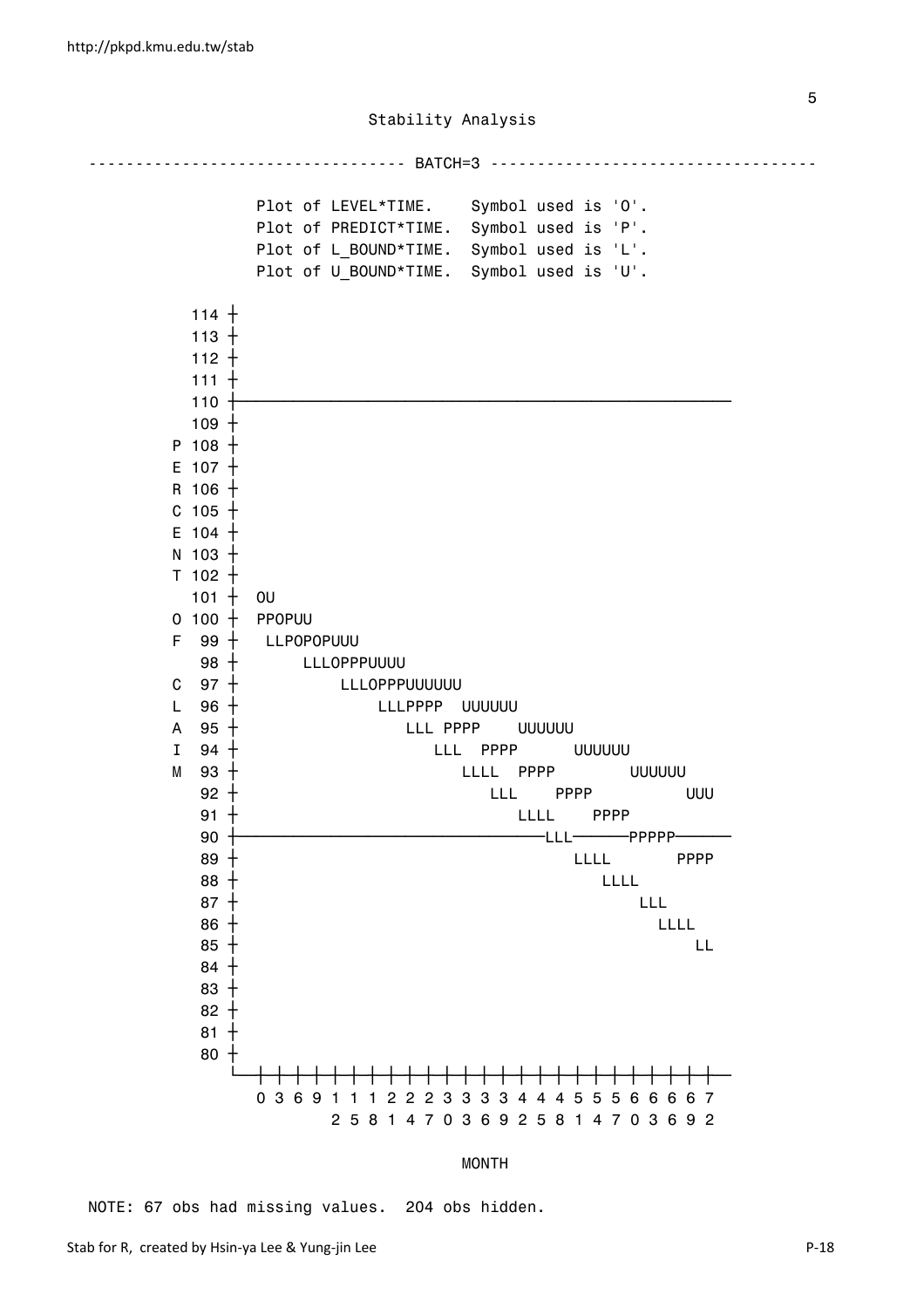|             |         | Batch 1                                         |         |         |            |
|-------------|---------|-------------------------------------------------|---------|---------|------------|
|             |         | Fitted Line : $Y = 101.14126984 + -0.163492063$ |         |         | X          |
| <b>TIME</b> | L BOUND | PREDICT                                         | U BOUND | STD_ERR | <b>EXP</b> |
| 0           | 100.414 | 101.141                                         | 101.868 | 0.33889 |            |
| 1           | 100.284 | 100.978                                         | 101.672 | 0.32350 |            |
| 2           | 100.150 | 100.814                                         | 101.478 | 0.30954 |            |
| 3           | 100.013 | 100.651                                         | 101.288 | 0.29722 |            |
| 4           | 99.872  | 100.487                                         | 101.102 | 0.28675 |            |
| 5           | 99.727  | 100.324                                         | 100.921 | 0.27833 |            |
| 6           | 99.577  | 100.160                                         | 100.744 | 0.27216 |            |
| 7           | 99.421  | 99.997                                          | 100.572 | 0.26839 |            |
| 8           | 99.260  | 99.833                                          | 100.406 | 0.26712 |            |
| 9           | 99.094  | 99.670                                          | 100.245 | 0.26839 |            |
| 10          | 98.923  | 99.506                                          | 100.090 | 0.27216 |            |
| 11          | 98.746  | 99.343                                          | 99.940  | 0.27833 |            |
| 12          | 98.564  | 99.179                                          | 99.794  | 0.28675 |            |
| 13          | 98.378  | 99.016                                          | 99.653  | 0.29722 |            |
| 14          | 98.188  | 98.852                                          | 99.516  | 0.30954 |            |
| 15          | 97.995  | 98.689                                          | 99.383  | 0.32350 |            |
| 16          | 97.799  | 98.525                                          | 99.252  | 0.33889 |            |
| 17          | 97.599  | 98.362                                          | 99.124  | 0.35552 |            |
| 18          | 97.398  | 98.198                                          | 98.999  | 0.37324 |            |
| 19          | 97.194  | 98.035                                          | 98.875  | 0.39189 |            |
| 20          | 96.989  | 97.871                                          | 98.754  | 0.41135 |            |
| 21          | 96.782  | 97.708                                          | 98.633  | 0.43151 |            |
| 22          | 96.574  | 97.544                                          | 98.514  | 0.45227 |            |
| 23          | 96.365  | 97.381                                          | 98.397  | 0.47355 |            |
| 24          | 96.155  | 97.217                                          | 98.280  | 0.49530 |            |
| 25          | 95.944  | 97.054                                          | 98.164  | 0.51744 |            |
| 26          | 95.732  | 96.890                                          | 98.049  | 0.53993 |            |
| 27          | 95.520  | 96.727                                          | 97.934  | 0.56274 |            |
| 28          | 95.307  | 96.563                                          | 97.820  | 0.58581 |            |
| 29          | 95.094  | 96.400                                          | 97.706  | 0.60913 |            |
| 30          | 94.880  | 96.237                                          | 97.593  | 0.63266 | *          |
| 31          | 94.665  | 96.073                                          | 97.481  | 0.65638 | *          |
| 32          | 94.450  | 95.910                                          | 97.369  | 0.68028 | *          |
| 33          | 94.235  | 95.746                                          | 97.257  | 0.70432 | *          |
| 34          | 94.020  | 95.583                                          | 97.145  | 0.72851 | *          |
| 35          | 93.804  | 95.419                                          | 97.034  | 0.75283 | *          |
| 36          | 93.589  | 95.256                                          | 96.923  | 0.77725 | *          |
| 37          | 93.372  | 95.092                                          | 96.812  | 0.80178 | *          |
| 38          | 93.156  | 94.929                                          | 96.701  | 0.82641 | *          |
| 39          | 92.940  | 94.765                                          | 96.591  | 0.85112 | *          |
| 40          | 92.723  | 94.602                                          | 96.480  | 0.87591 | *          |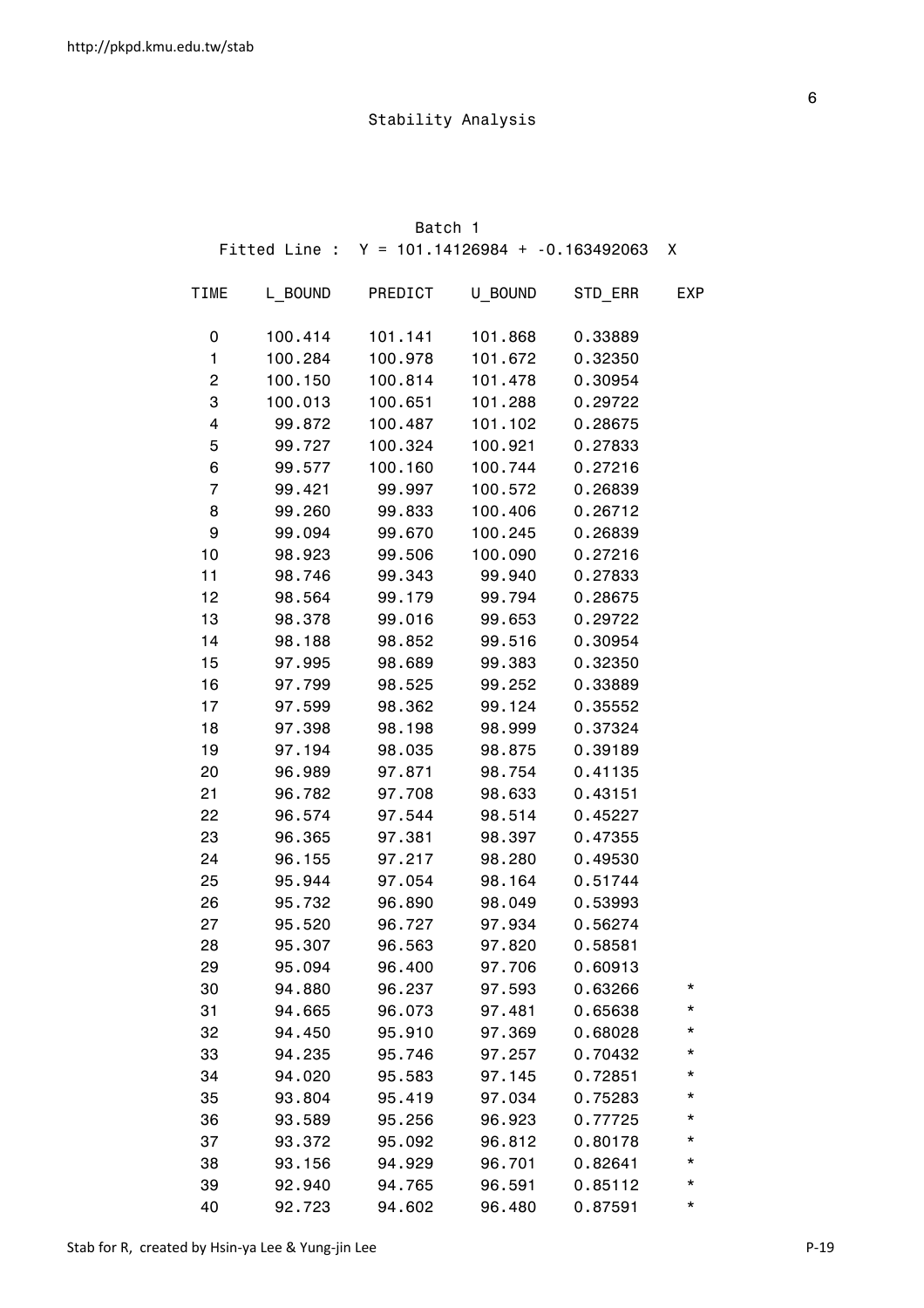http://pkpd.kmu.edu.tw/stab

| 41 | 92.506 | 94.438 | 96.370 | 0.90077 | $\star$ |
|----|--------|--------|--------|---------|---------|
| 42 | 92.289 | 94.275 | 96.260 | 0.92570 | $\star$ |
| 43 | 92.072 | 94.111 | 96.150 | 0.95069 | $\star$ |
| 44 | 91.855 | 93.948 | 96.040 | 0.97573 | $\star$ |
| 45 | 91.638 | 93.784 | 95.931 | 1.00083 | $\star$ |
| 46 | 91.420 | 93.621 | 95.821 | 1.02598 | $\star$ |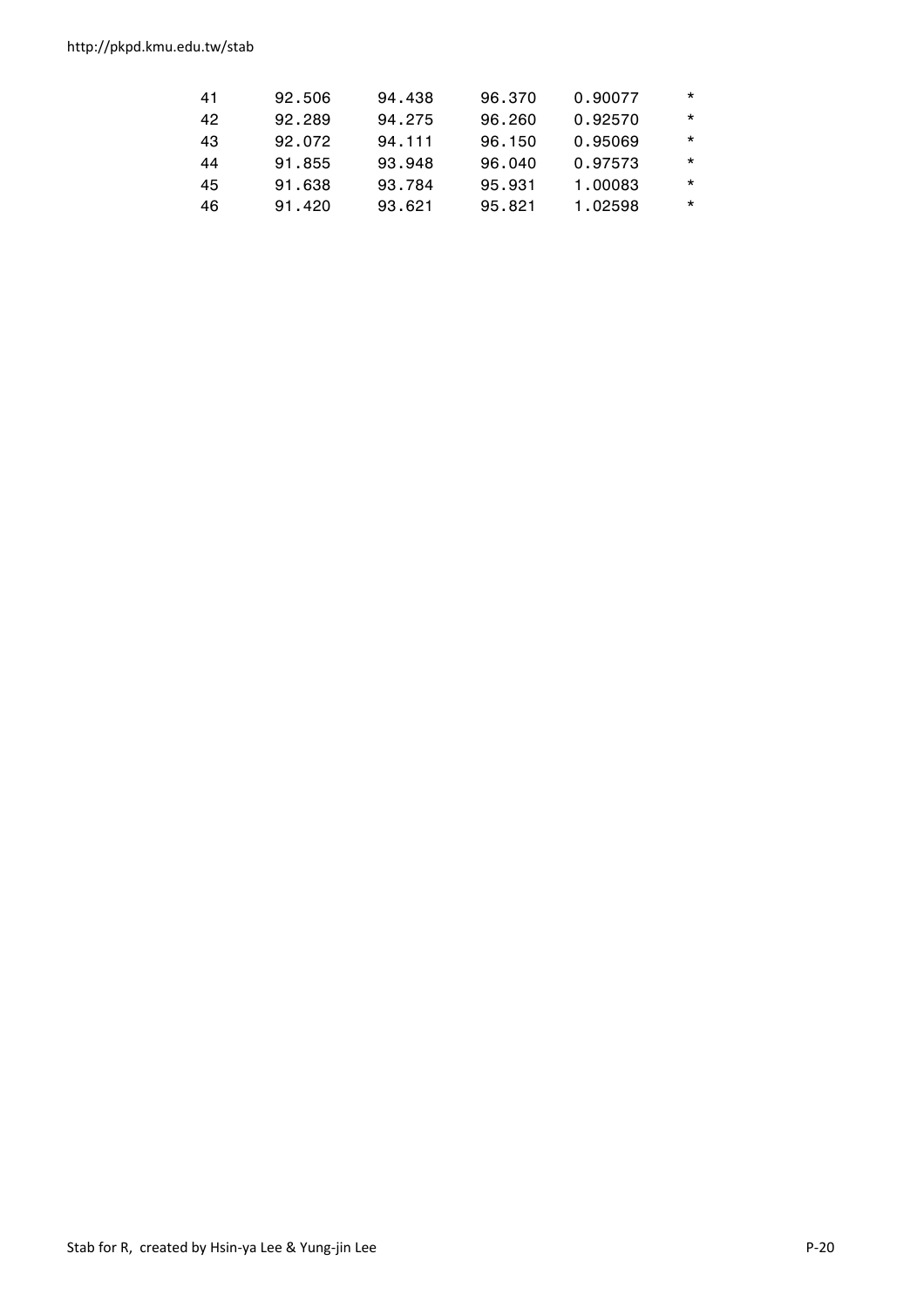|             |         | Batch 1 |                                                 |         |            |
|-------------|---------|---------|-------------------------------------------------|---------|------------|
|             |         |         | Fitted Line : $Y = 101.14126984 + -0.163492063$ |         | X          |
| <b>TIME</b> | L BOUND | PREDICT | U BOUND                                         | STD_ERR | <b>EXP</b> |
| 47          | 91.2026 | 93.4571 | 95.7117                                         | 1.05117 | $^\star$   |
| 48          | 90.9850 | 93.2937 | 95.6023                                         | 1.07640 | $^\star$   |
| 49          | 90.7673 | 93.1302 | 95.4930                                         | 1.10167 | *          |
| 50          | 90.5495 | 92.9667 | 95.3838                                         | 1.12698 | $^\star$   |
| 51          | 90.3317 | 92.8032 | 95.2747                                         | 1.15232 | $^\star$   |
| 52          | 90.1138 | 92.6397 | 95.1656                                         | 1.17770 | *          |
| 53          | 89.8958 | 92.4762 | 95.0566                                         | 1.20310 | $^\star$   |
| 54          | 89.6778 | 92.3127 | 94.9476                                         | 1.22853 | *          |
| 55          | 89.4597 | 92.1492 | 94.8387                                         | 1.25399 | $^\star$   |
| 56          | 89.2415 | 91.9857 | 94.7299                                         | 1.27947 | *          |
| 57          | 89.0233 | 91.8222 | 94.6211                                         | 1.30497 | *          |
| 58          | 88.8051 | 91.6587 | 94.5124                                         | 1.33050 | $^\star$   |
| 59          | 88.5868 | 91.4952 | 94.4037                                         | 1.35605 | $^\star$   |
| 60          | 88.3685 | 91.3317 | 94.2950                                         | 1.38162 | $^\star$   |
| 61          | 88.1501 | 91.1683 | 94.1864                                         | 1.40720 | $^\star$   |
| 62          | 87.9317 | 91.0048 | 94.0778                                         | 1.43280 | *          |
| 63          | 87.7133 | 90.8413 | 93.9693                                         | 1.45842 | *          |
| 64          | 87.4948 | 90.6778 | 93.8608                                         | 1.48406 | $^\star$   |
| 65          | 87.2763 | 90.5143 | 93.7523                                         | 1.50971 | *          |
| 66          | 87.0577 | 90.3508 | 93.6438                                         | 1.53537 | *          |
| 67          | 86.8392 | 90.1873 | 93.5354                                         | 1.56105 | $^\star$   |
| 68          | 86.6206 | 90.0238 | 93.4270                                         | 1.58674 | $^\star$   |
| 69          | 86.4020 | 89.8603 | 93.3187                                         | 1.61244 | $^\star$   |
| 70          | 86.1833 | 89.6968 | 93.2103                                         | 1.63816 | *          |
| 71          | 85.9647 | 89.5333 | 93.1020                                         | 1.66388 | *          |
| 72          | 85,7460 | 89.3698 | 92,9937                                         | 1.68962 | $^\star$   |

<u>7</u>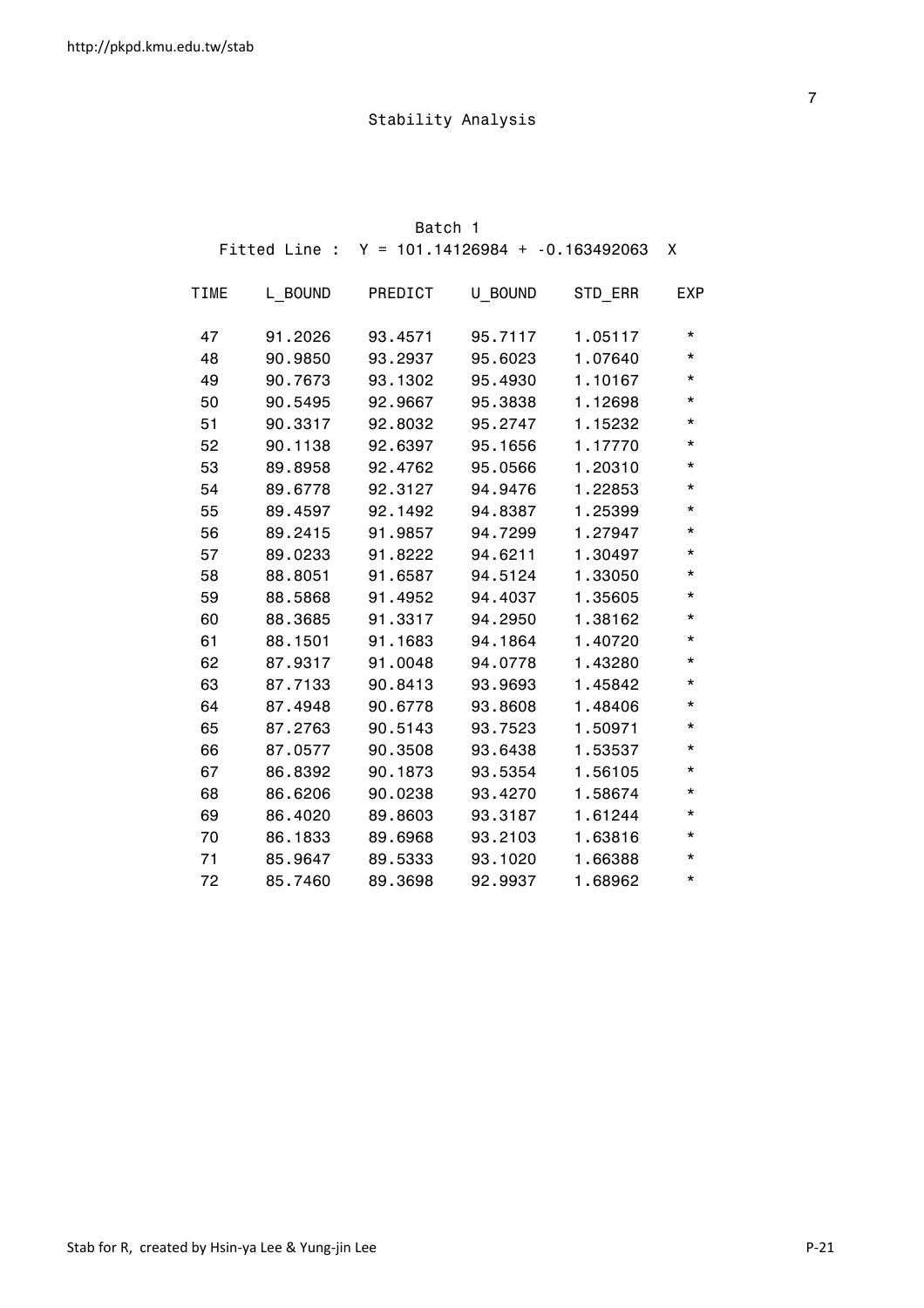|             |         | Batch 2                                         |         |         |            |
|-------------|---------|-------------------------------------------------|---------|---------|------------|
|             |         | Fitted Line : $Y = 100.30793651 + -0.163492063$ |         |         | X          |
| <b>TIME</b> | L BOUND | PREDICT                                         | U BOUND | STD_ERR | <b>EXP</b> |
| 0           | 99.5811 | 100.308                                         | 101.035 | 0.33889 |            |
| 1           | 99.4506 | 100.144                                         | 100.838 | 0.32350 |            |
| 2           | 99.3170 | 99.981                                          | 100.645 | 0.30954 |            |
| 3           | 99.1800 | 99.817                                          | 100.455 | 0.29722 |            |
| 4           | 99.0389 | 99.654                                          | 100.269 | 0.28675 |            |
| 5           | 98.8935 | 99.490                                          | 100.087 | 0.27833 |            |
| 6           | 98.7433 | 99.327                                          | 99.911  | 0.27216 |            |
| 7           | 98.5879 | 99.163                                          | 99.739  | 0.26839 |            |
| 8           | 98.4271 | 99.000                                          | 99.573  | 0.26712 |            |
| 9           | 98.2609 | 98.837                                          | 99.412  | 0.26839 |            |
| 10          | 98.0893 | 98.673                                          | 99.257  | 0.27216 |            |
| 11          | 97.9126 | 98.510                                          | 99.106  | 0.27833 |            |
| 12          | 97.7310 | 98.346                                          | 98.961  | 0.28675 |            |
| 13          | 97.5451 | 98.183                                          | 98.820  | 0.29722 |            |
| 14          | 97.3551 | 98.019                                          | 98.683  | 0.30954 |            |
| 15          | 97.1617 | 97.856                                          | 98.549  | 0.32350 |            |
| 16          | 96.9652 | 97.692                                          | 98.419  | 0.33889 |            |
| 17          | 96.7661 | 97.529                                          | 98.291  | 0.35552 |            |
| 18          | 96.5646 | 97.365                                          | 98.166  | 0.37324 |            |
| 19          | 96.3611 | 97.202                                          | 98.042  | 0.39189 |            |
| 20          | 96.1558 | 97.038                                          | 97.920  | 0.41135 |            |
| 21          | 95.9491 | 96.875                                          | 97.800  | 0.43151 |            |
| 22          | 95.7411 | 96.711                                          | 97.681  | 0.45227 |            |
| 23          | 95.5319 | 96.548                                          | 97.563  | 0.47355 |            |
| 24          | 95.3218 | 96.384                                          | 97.446  | 0.49530 |            |
| 25          | 95.1108 | 96.221                                          | 97.330  | 0.51744 |            |
| 26          | 94.8991 | 96.057                                          | 97.215  | 0.53993 | *          |
| 27          | 94.6867 | 95.894                                          | 97.101  | 0.56274 | *          |
| 28          | 94.4737 | 95.730                                          | 96.987  | 0.58581 | *          |
| 29          | 94.2602 | 95.567                                          | 96.873  | 0.60913 | *          |
| 30          | 94.0463 | 95.403                                          | 96.760  | 0.63266 | *          |
| 31          | 93.8319 | 95.240                                          | 96.647  | 0.65638 | *          |
| 32          | 93.6171 | 95.076                                          | 96.535  | 0.68028 | *          |
| 33          | 93.4021 | 94.913                                          | 96.423  | 0.70432 | *          |
| 34          | 93.1867 | 94.749                                          | 96.312  | 0.72851 | *          |
| 35          | 92.9711 | 94.586                                          | 96.200  | 0.75283 | *          |
| 36          | 92.7552 | 94.422                                          | 96.089  | 0.77725 | *          |
| 37          | 92.5391 | 94.259                                          | 95.978  | 0.80178 | *          |
| 38          | 92.3228 | 94.095                                          | 95.868  | 0.82641 | *          |
| 39          | 92.1063 | 93.932                                          | 95.757  | 0.85112 | *          |
| 40          | 91.8896 | 93.768                                          | 95.647  | 0.87591 | *          |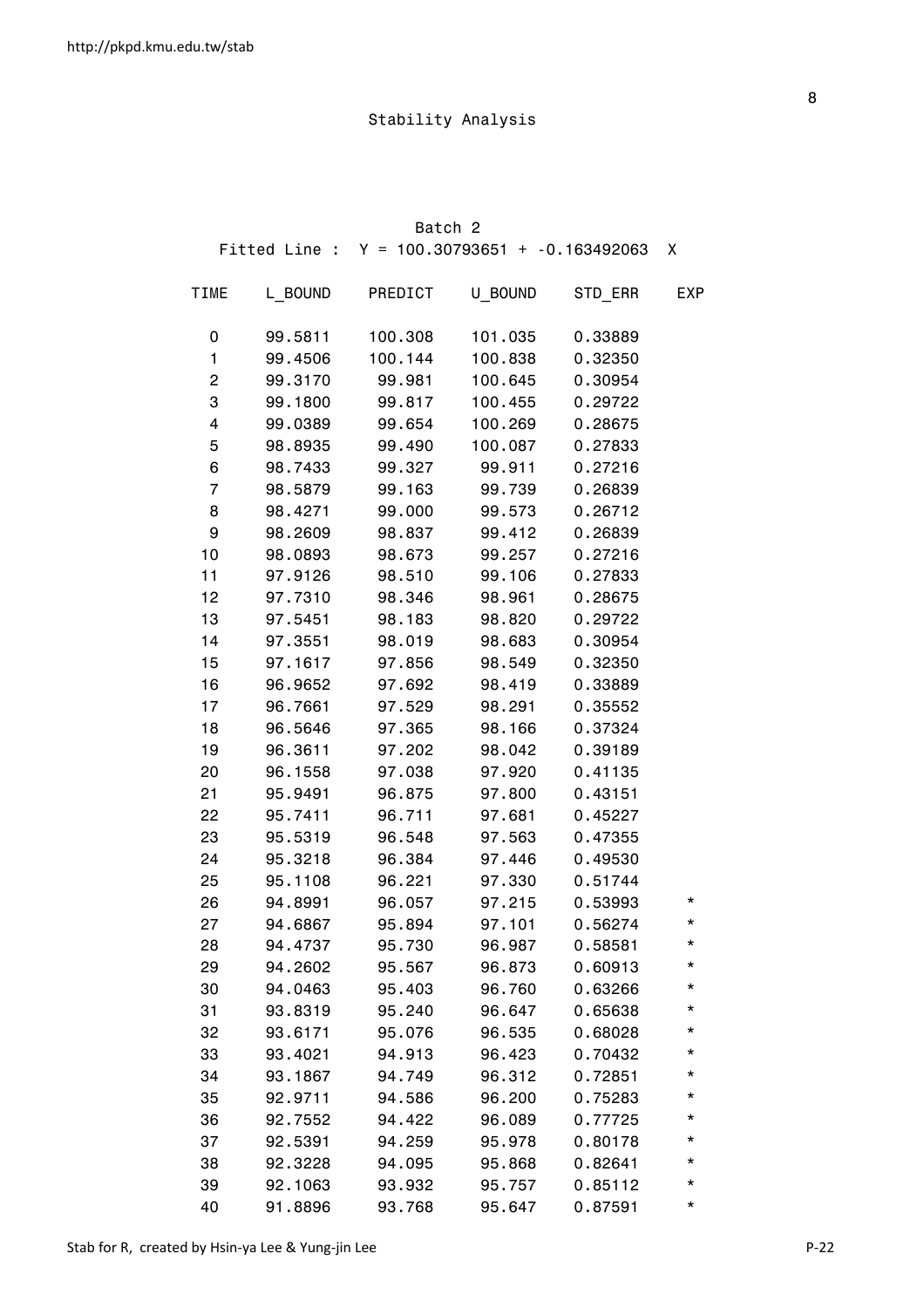http://pkpd.kmu.edu.tw/stab

| 41 |    | 91.6728 | 93.605 | 95.537 | 0.90077 | $\star$ |
|----|----|---------|--------|--------|---------|---------|
|    | 42 | 91.4558 | 93.441 | 95.427 | 0.92570 | $\star$ |
| 43 |    | 91.2388 | 93.278 | 95.317 | 0.95069 | $\star$ |
| 44 |    | 91.0215 | 93.114 | 95.207 | 0.97573 | $\star$ |
|    | 45 | 90.8042 | 92.951 | 95.097 | 1.00083 | $\star$ |
|    | 46 | 90.5868 | 92.787 | 94.988 | 1.02598 | $\star$ |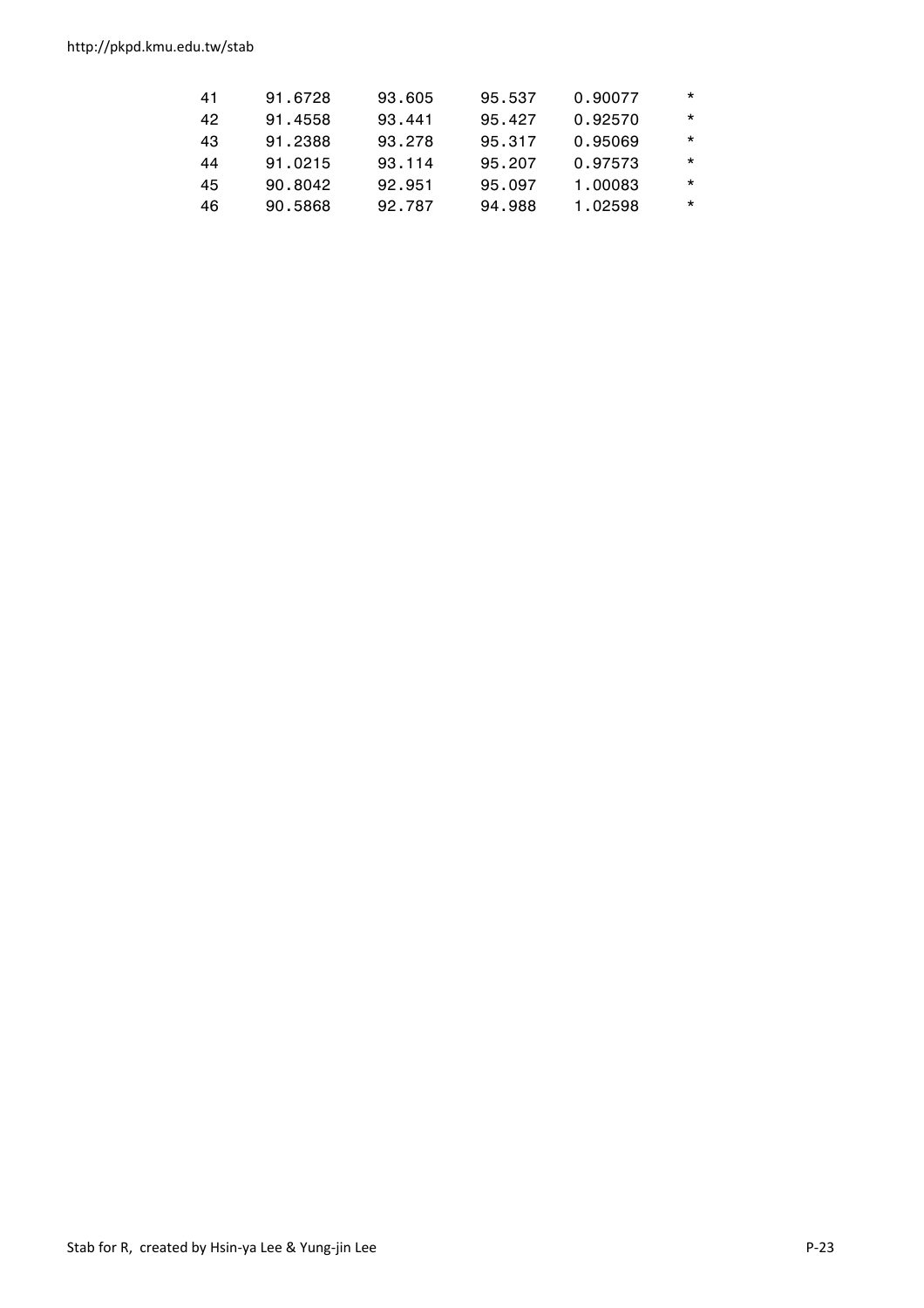|             |         | Batch 2 |                                                 |         |            |
|-------------|---------|---------|-------------------------------------------------|---------|------------|
|             |         |         | Fitted Line : $Y = 100.30793651 + -0.163492063$ |         | X          |
| <b>TIME</b> | L BOUND | PREDICT | U BOUND                                         | STD ERR | <b>EXP</b> |
| 47          | 90.3693 | 92.6238 | 94.8783                                         | 1.05117 | *          |
| 48          | 90.1517 | 92.4603 | 94.7690                                         | 1.07640 | $^\star$   |
| 49          | 89.9340 | 92.2968 | 94.6597                                         | 1.10167 | $^\star$   |
| 50          | 89.7162 | 92.1333 | 94.5505                                         | 1.12698 | $^\star$   |
| 51          | 89.4984 | 91.9698 | 94.4413                                         | 1.15232 | $^\star$   |
| 52          | 89.2804 | 91.8063 | 94.3323                                         | 1.17770 | *          |
| 53          | 89.0625 | 91.6429 | 94.2232                                         | 1.20310 | *          |
| 54          | 88.8444 | 91.4794 | 94.1143                                         | 1.22853 | *          |
| 55          | 88.6263 | 91.3159 | 94.0054                                         | 1.25399 | $^\star$   |
| 56          | 88.4082 | 91.1524 | 93.8966                                         | 1.27947 | $^\star$   |
| 57          | 88.1900 | 90.9889 | 93.7878                                         | 1.30497 | *          |
| 58          | 87.9718 | 90.8254 | 93.6790                                         | 1.33050 | $^\star$   |
| 59          | 87.7535 | 90.6619 | 93.5703                                         | 1.35605 | $^\star$   |
| 60          | 87.5351 | 90.4984 | 93.4617                                         | 1.38162 | *          |
| 61          | 87.3168 | 90.3349 | 93.3531                                         | 1.40720 | $^\star$   |
| 62          | 87.0984 | 90.1714 | 93.2445                                         | 1.43280 | $^\star$   |
| 63          | 86.8799 | 90.0079 | 93.1359                                         | 1.45842 | $^\star$   |
| 64          | 86.6615 | 89.8444 | 93.0274                                         | 1.48406 | *          |
| 65          | 86.4430 | 89.6810 | 92.9190                                         | 1.50971 | *          |
| 66          | 86.2244 | 89.5175 | 92.8105                                         | 1.53537 | $^\star$   |
| 67          | 86.0059 | 89.3540 | 92.7021                                         | 1.56105 | $^\star$   |
| 68          | 85.7873 | 89.1905 | 92.5937                                         | 1.58674 | *          |
| 69          | 85.5686 | 89.0270 | 92.4853                                         | 1.61244 | $^\star$   |
| 70          | 85.3500 | 88.8635 | 92.3770                                         | 1.63816 | $^\star$   |
| 71          | 85.1313 | 88.7000 | 92.2687                                         | 1.66388 | $^\star$   |
| 72          | 84.9126 | 88.5365 | 92.1604                                         | 1.68962 | $^\star$   |

en de la construction de la construction de la construction de la construction de la construction de la constr<br>1980 : le construction de la construction de la construction de la construction de la construction de la const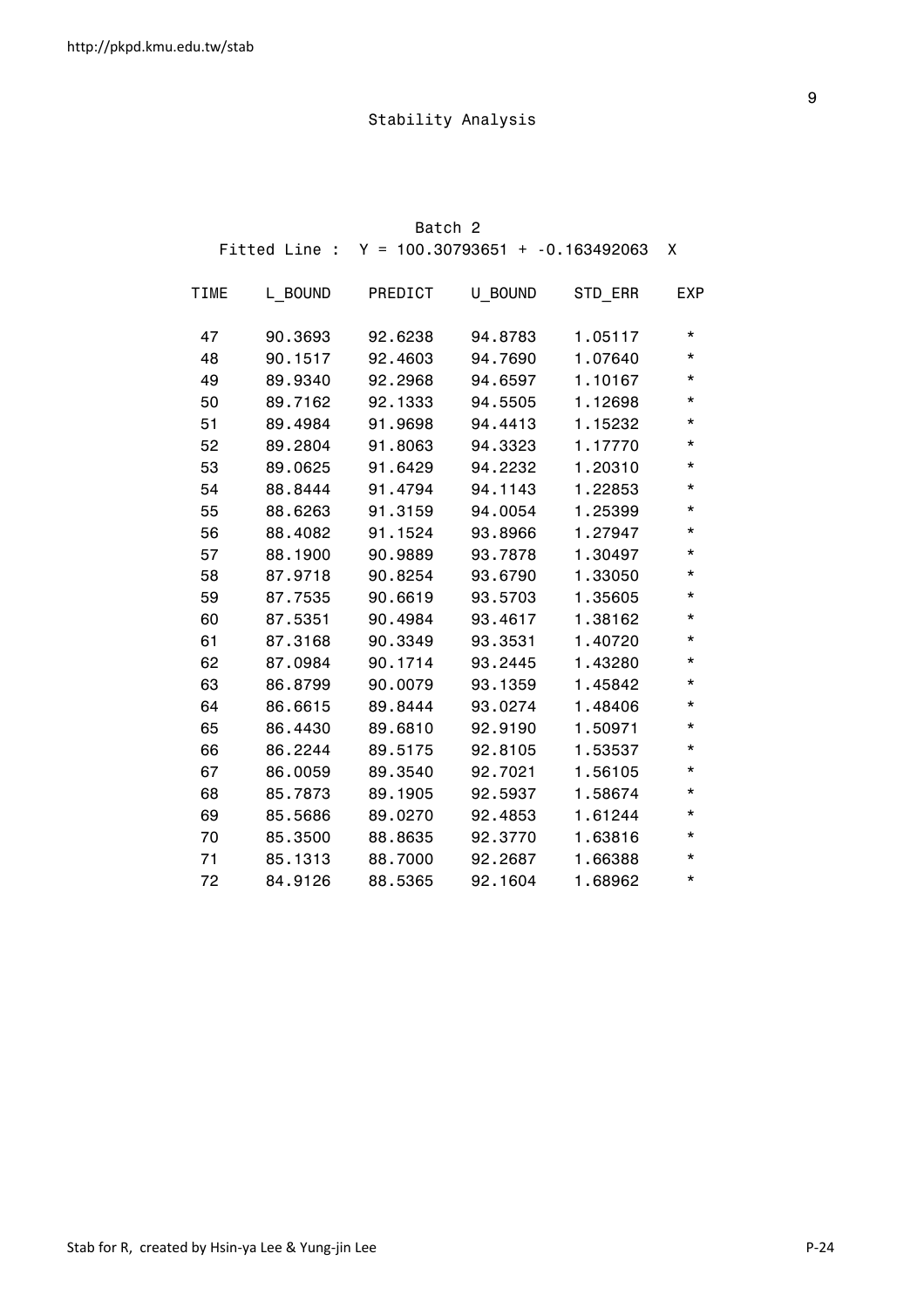|             |         | Batch 3                                         |         |         |            |
|-------------|---------|-------------------------------------------------|---------|---------|------------|
|             |         | Fitted Line : $Y = 100.30793651 + -0.163492063$ |         |         | X          |
| <b>TIME</b> | L BOUND | PREDICT                                         | U BOUND | STD_ERR | <b>EXP</b> |
| 0           | 99.5811 | 100.308                                         | 101.035 | 0.33889 |            |
| 1           | 99.4506 | 100.144                                         | 100.838 | 0.32350 |            |
| 2           | 99.3170 | 99.981                                          | 100.645 | 0.30954 |            |
| 3           | 99.1800 | 99.817                                          | 100.455 | 0.29722 |            |
| 4           | 99.0389 | 99.654                                          | 100.269 | 0.28675 |            |
| 5           | 98.8935 | 99.490                                          | 100.087 | 0.27833 |            |
| 6           | 98.7433 | 99.327                                          | 99.911  | 0.27216 |            |
| 7           | 98.5879 | 99.163                                          | 99.739  | 0.26839 |            |
| 8           | 98.4271 | 99.000                                          | 99.573  | 0.26712 |            |
| 9           | 98.2609 | 98.837                                          | 99.412  | 0.26839 |            |
| 10          | 98.0893 | 98.673                                          | 99.257  | 0.27216 |            |
| 11          | 97.9126 | 98.510                                          | 99.106  | 0.27833 |            |
| 12          | 97.7310 | 98.346                                          | 98.961  | 0.28675 |            |
| 13          | 97.5451 | 98.183                                          | 98.820  | 0.29722 |            |
| 14          | 97.3551 | 98.019                                          | 98.683  | 0.30954 |            |
| 15          | 97.1617 | 97.856                                          | 98.549  | 0.32350 |            |
| 16          | 96.9652 | 97.692                                          | 98.419  | 0.33889 |            |
| 17          | 96.7661 | 97.529                                          | 98.291  | 0.35552 |            |
| 18          | 96.5646 | 97.365                                          | 98.166  | 0.37324 |            |
| 19          | 96.3611 | 97.202                                          | 98.042  | 0.39189 |            |
| 20          | 96.1558 | 97.038                                          | 97.920  | 0.41135 |            |
| 21          | 95.9491 | 96.875                                          | 97.800  | 0.43151 |            |
| 22          | 95.7411 | 96.711                                          | 97.681  | 0.45227 |            |
| 23          | 95.5319 | 96.548                                          | 97.563  | 0.47355 |            |
| 24          | 95.3218 | 96.384                                          | 97.446  | 0.49530 |            |
| 25          | 95.1108 | 96.221                                          | 97.330  | 0.51744 |            |
| 26          | 94.8991 | 96.057                                          | 97.215  | 0.53993 | *          |
| 27          | 94.6867 | 95.894                                          | 97.101  | 0.56274 | *          |
| 28          | 94.4737 | 95.730                                          | 96.987  | 0.58581 | *          |
| 29          | 94.2602 | 95.567                                          | 96.873  | 0.60913 | *          |
| 30          | 94.0463 | 95.403                                          | 96.760  | 0.63266 | *          |
| 31          | 93.8319 | 95.240                                          | 96.647  | 0.65638 | *          |
| 32          | 93.6171 | 95.076                                          | 96.535  | 0.68028 | *          |
| 33          | 93.4021 | 94.913                                          | 96.423  | 0.70432 | *          |
| 34          | 93.1867 | 94.749                                          | 96.312  | 0.72851 | *          |
| 35          | 92.9711 | 94.586                                          | 96.200  | 0.75283 | *          |
| 36          | 92.7552 | 94.422                                          | 96.089  | 0.77725 | *          |
| 37          | 92.5391 | 94.259                                          | 95.978  | 0.80178 | *          |
| 38          | 92.3228 | 94.095                                          | 95.868  | 0.82641 | *          |
| 39          | 92.1063 | 93.932                                          | 95.757  | 0.85112 | *          |
| 40          | 91.8896 | 93.768                                          | 95.647  | 0.87591 | *          |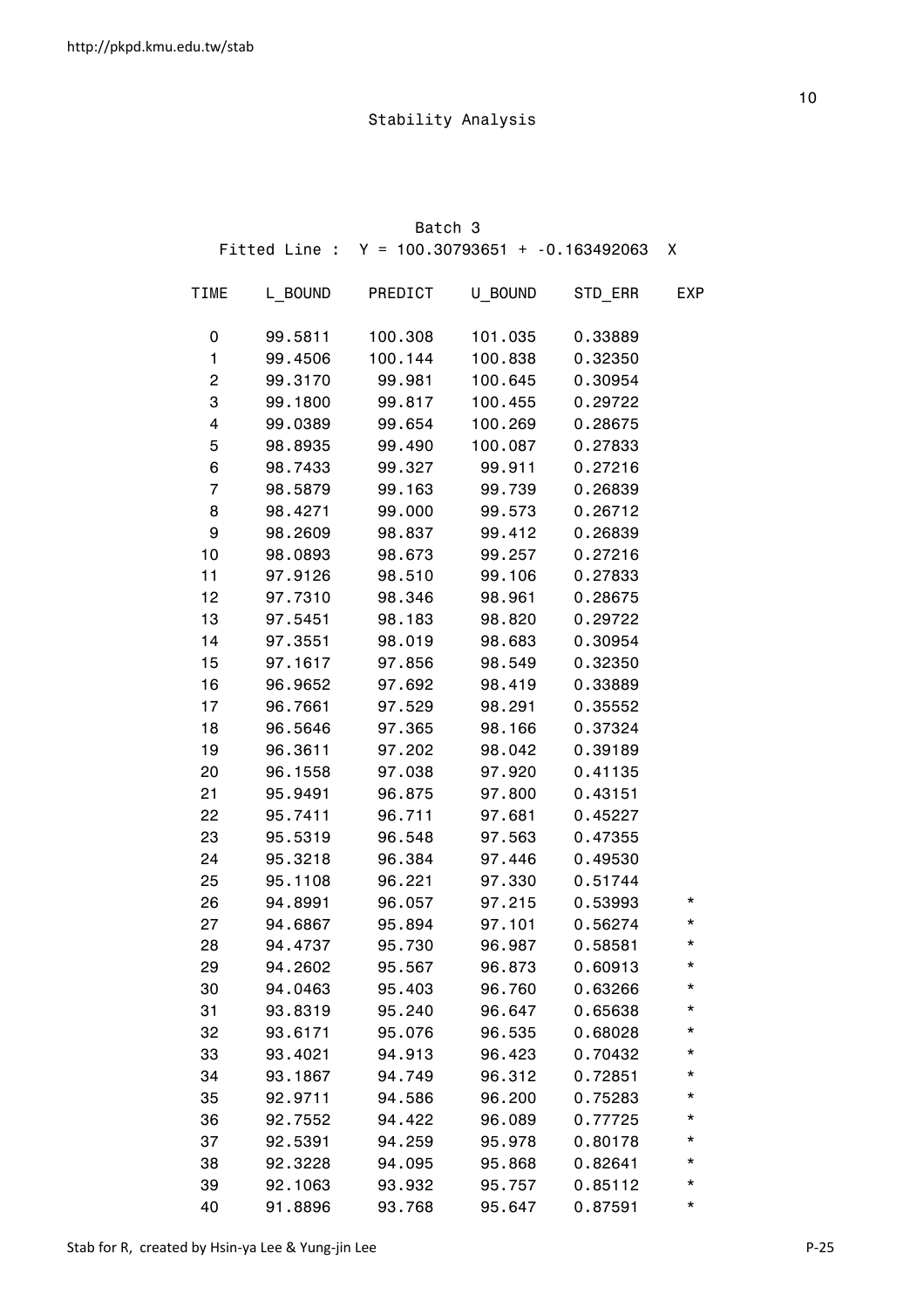http://pkpd.kmu.edu.tw/stab

| 41 | 91.6728 | 93.605 | 95.537 | 0.90077 | $\star$ |
|----|---------|--------|--------|---------|---------|
| 42 | 91.4558 | 93.441 | 95.427 | 0.92570 | $\star$ |
| 43 | 91.2388 | 93.278 | 95.317 | 0.95069 | $\star$ |
| 44 | 91.0215 | 93.114 | 95.207 | 0.97573 | $\star$ |
| 45 | 90.8042 | 92.951 | 95.097 | 1.00083 | $\star$ |
| 46 | 90.5868 | 92.787 | 94.988 | 1.02598 | $\star$ |
|    |         |        |        |         |         |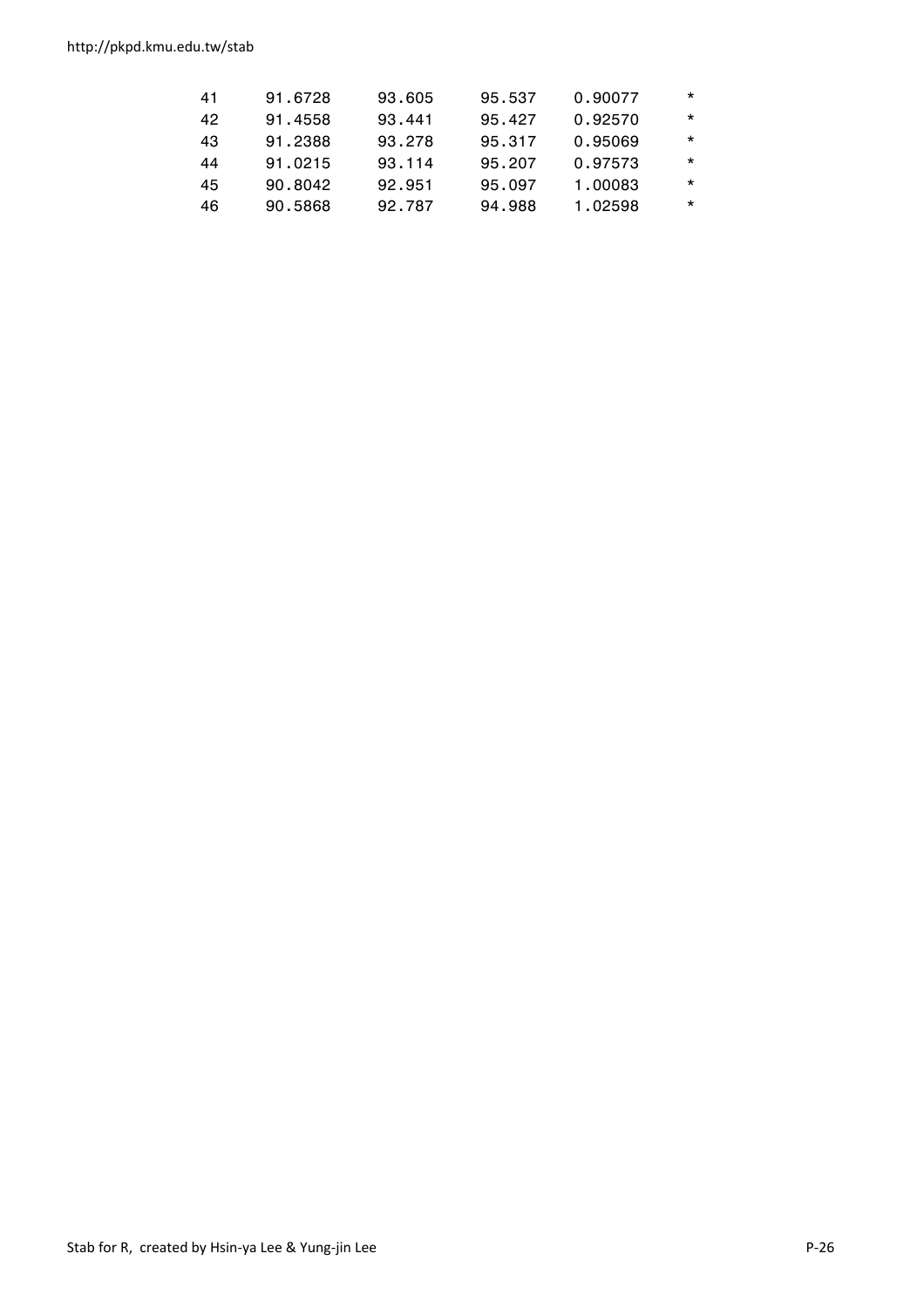|             |         | Batch 3 |                                                 |         |            |
|-------------|---------|---------|-------------------------------------------------|---------|------------|
|             |         |         | Fitted Line : $Y = 100.30793651 + -0.163492063$ |         | X          |
| <b>TIME</b> | L BOUND | PREDICT | U BOUND                                         | STD ERR | <b>EXP</b> |
| 47          | 90.3693 | 92.6238 | 94.8783                                         | 1.05117 | *          |
| 48          | 90.1517 | 92.4603 | 94.7690                                         | 1.07640 | $^\star$   |
| 49          | 89.9340 | 92.2968 | 94.6597                                         | 1.10167 | $^\star$   |
| 50          | 89.7162 | 92.1333 | 94.5505                                         | 1.12698 | $^\star$   |
| 51          | 89.4984 | 91.9698 | 94.4413                                         | 1.15232 | $^\star$   |
| 52          | 89.2804 | 91.8063 | 94.3323                                         | 1.17770 | *          |
| 53          | 89.0625 | 91.6429 | 94.2232                                         | 1.20310 | *          |
| 54          | 88.8444 | 91.4794 | 94.1143                                         | 1.22853 | *          |
| 55          | 88.6263 | 91.3159 | 94.0054                                         | 1.25399 | $^\star$   |
| 56          | 88.4082 | 91.1524 | 93.8966                                         | 1.27947 | $^\star$   |
| 57          | 88.1900 | 90.9889 | 93.7878                                         | 1.30497 | *          |
| 58          | 87.9718 | 90.8254 | 93.6790                                         | 1.33050 | $^\star$   |
| 59          | 87.7535 | 90.6619 | 93.5703                                         | 1.35605 | $^\star$   |
| 60          | 87.5351 | 90.4984 | 93.4617                                         | 1.38162 | *          |
| 61          | 87.3168 | 90.3349 | 93.3531                                         | 1.40720 | $^\star$   |
| 62          | 87.0984 | 90.1714 | 93.2445                                         | 1.43280 | $^\star$   |
| 63          | 86.8799 | 90.0079 | 93.1359                                         | 1.45842 | $^\star$   |
| 64          | 86.6615 | 89.8444 | 93.0274                                         | 1.48406 | *          |
| 65          | 86.4430 | 89.6810 | 92.9190                                         | 1.50971 | *          |
| 66          | 86.2244 | 89.5175 | 92.8105                                         | 1.53537 | $^\star$   |
| 67          | 86.0059 | 89.3540 | 92.7021                                         | 1.56105 | $^\star$   |
| 68          | 85.7873 | 89.1905 | 92.5937                                         | 1.58674 | *          |
| 69          | 85.5686 | 89.0270 | 92.4853                                         | 1.61244 | $^\star$   |
| 70          | 85.3500 | 88.8635 | 92.3770                                         | 1.63816 | $^\star$   |
| 71          | 85.1313 | 88.7000 | 92.2687                                         | 1.66388 | $^\star$   |
| 72          | 84.9126 | 88.5365 | 92.1604                                         | 1.68962 | $^\star$   |

the contract of the contract of the contract of the contract of the contract of the contract of the contract o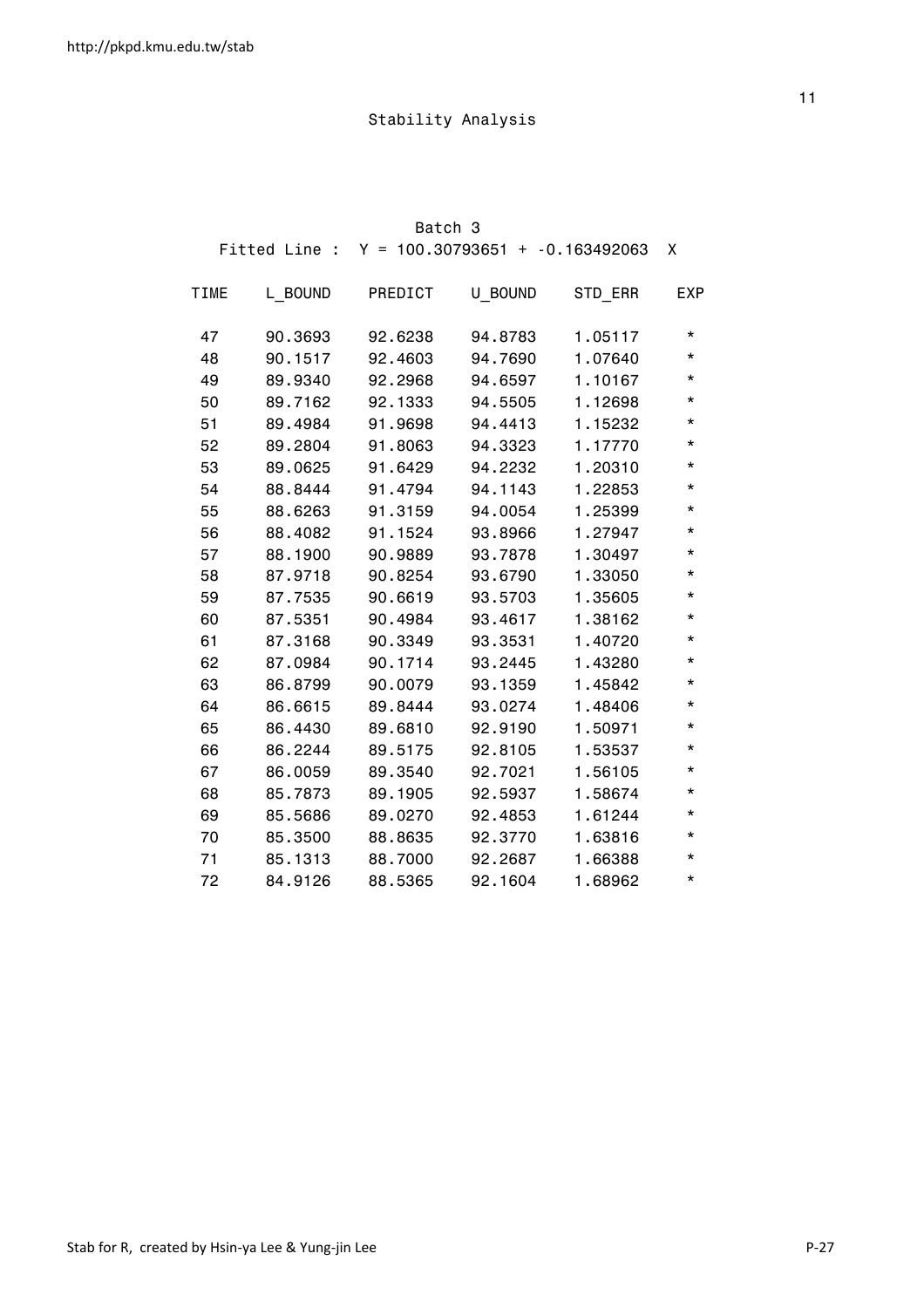95% Two-Sided Confidence Limit

### Separate Intercepts and Common Slope

| <b>BATCH</b> | <b>ESTIMATED</b><br>DATING PERIOD<br>(MONTHS/WEEKS) |
|--------------|-----------------------------------------------------|
| 1            | 29                                                  |
| 2            | 25                                                  |
| 3            | 25                                                  |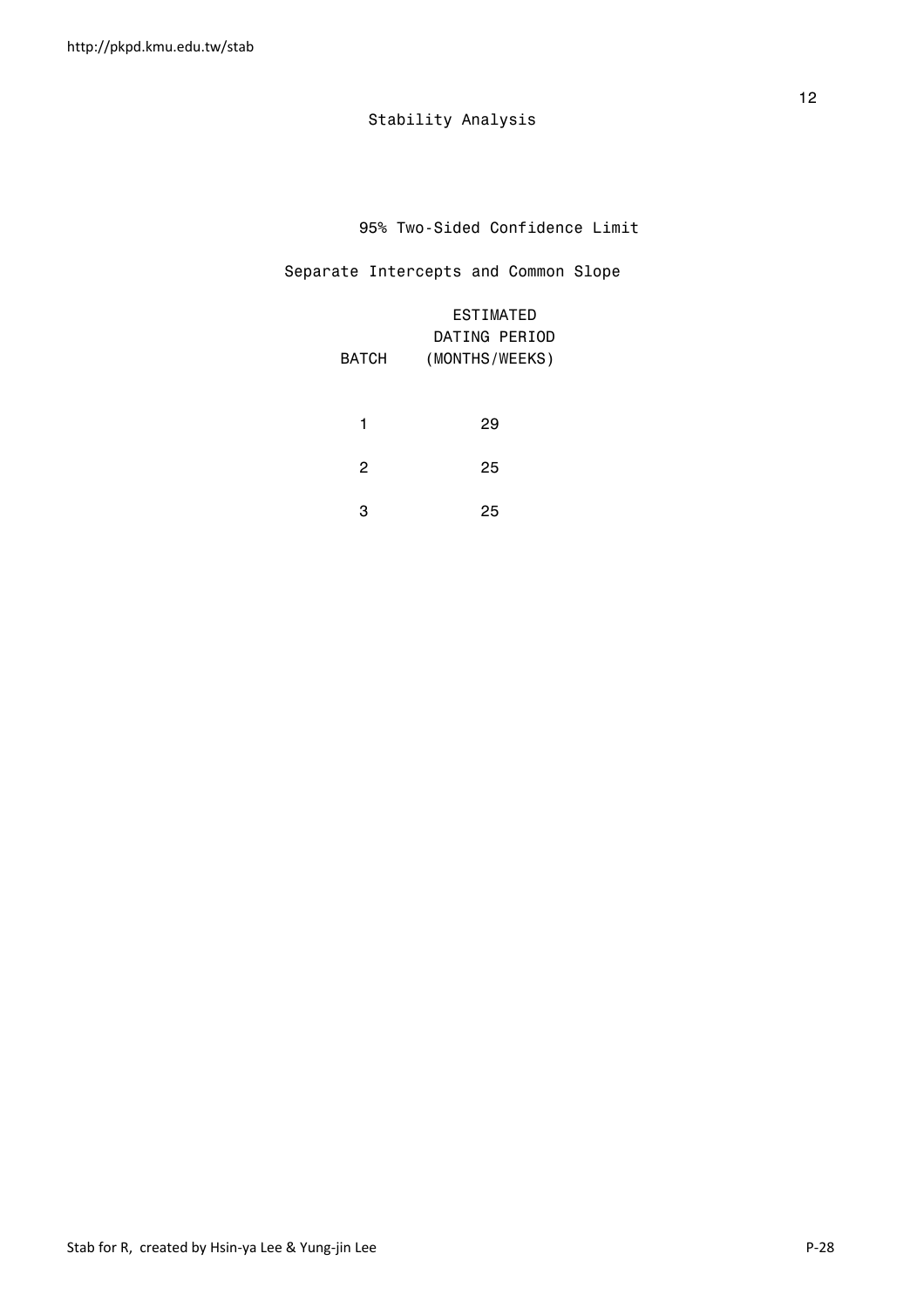batch time assay.... 1 1 0 100 2 1 1 101  $\begin{array}{ccccccccc}\n3 & & & 1 & & 2 & & & 102 \\
4 & & & 1 & & 3 & & & 101\n\end{array}$ 1 3  $\begin{array}{ccccccccc}\n5 & & 1 & & 6 \\
6 & & 1 & & 9\n\end{array}$ 5 1 6 103<br>6 1 9 105<br>7 1 12 103  $\begin{array}{ccc} 7 & \hspace{1.5mm} 1 & \hspace{1.5mm} 12 \\ 8 & \hspace{1.5mm} 2 & \hspace{1.5mm} 0 \end{array}$ 102 9 2 1 99  $\begin{array}{ccccccc}\n10 & 2 & 2 & 98 \\
11 & 2 & 3 & 98\n\end{array}$ 11 2 3 98<br>12 2 6 97 12 2 6 97 13 2 9 98  $\begin{array}{cccc} 14 & 2 & 12 \\ 15 & 3 & 0 \end{array}$  $\begin{array}{ccc} 3 & 0 \\ 3 & 1 \end{array}$ 16 3 1 97 17 3 2 97 18 3 3 96 19 3 6 98<br>20 3 9 97  $\begin{array}{ccc} 3 & 9 & 97 \\ 3 & 12 & 96 \end{array}$ 21 3 12 96 \*\*\*\*\*\*\*\*\*\*\*\*\*\*\*\*\*\*\*\*\*\*\*\*\*\*\*\*\*\*\*\*\*\*\*\*\*\*\*\*\*\*\*\*\*\*\*\*\*\*\*\*\*\*\*\*\*\*\*\*\*\*\*\*\*\*\*\*\*\*\*\*\*\*\*\* Now, Go to analyze the data \*\*\*\*\*\*\*\*\*\*\*\*\*\*\*\*\*\*\*\*\*\*\*\*\*\*\*\*\*\*\*\*\*\*\*\*\*\*\*\*\*\*\*\*\*\*\*\*\*\*\*\*\*\*\*\*\*\*\*\*\*\*\*\*\*\*\*\*\*\*\*\*\*\*\*\* Drug product with upper acceptance criteria of  $\frac{1}{2}$  of label claim 1: 110 Drug product with lower acceptance criteria of \_\_\_\_ % of label claim 1: 90 <<Output: ANCOVA model: batch vs. time vs. assay (%)>> Analysis of Variance Table Response: assay Df Sum Sq Mean Sq F value Pr(>F) batch 2 90.286 45.143 28.2016 8.276e-06 \*\*\* time 1 0.493 0.493 0.3078 0.587230 batch:time 2 21.497 10.748 6.7147 0.008269 \*\* Residuals 15 24.011 1.601 --- Signif. codes: 0 '\*\*\*' 0.001 '\*\*' 0.01 '\*' 0.05 '.' 0.1 ' ' 1 -------------------------------------------------------------------------- << ANCOVA Output: Testing for poolability of batches >> -------------------------------------------------------------------------- The test rejects the hypothesis of equality of slopes (there is a significant difference in slopes among batches). <<Suggestion>> It is not considered appropriate to combine the data from all batches. -------------------------------------------------------------------------- <<Output: linear regression model: time vs. assay (%)>>  $C<sub>a</sub>11$ :  $lm(formula = assay ~ batch ~ time, data = ANCOVAdata)$ Coefficients: (Intercept) batch2 batch3 time batch2:time 100.7105 -1.0526 -2.6974 0.3038 -0.5646 batch3:time

-0.4581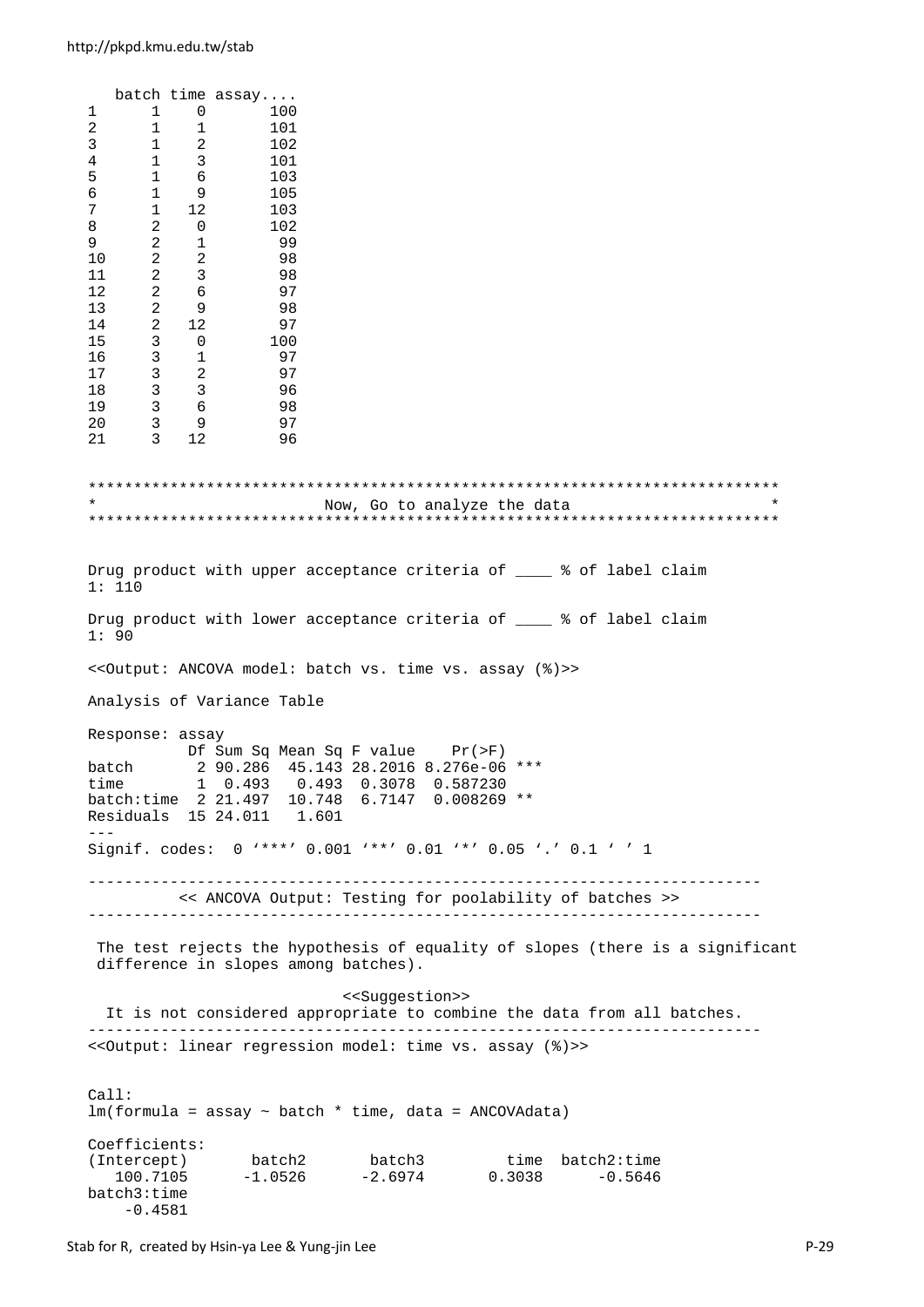Analysis of Variance Table Response: assay Df Sum Sq Mean Sq F value Pr(>F) batch 2 90.286 45.143 28.2016 8.276e-06 \*\*\*<br>time 1 0.493 0.493 0.3078 0.587230 time 1 0.493 0.493 0.3078 0.587230 batch:time 2 21.497 10.748 6.7147 0.008269 \*\* Residuals  $15$  24.011 --- Signif. codes: 0 '\*\*\*' 0.001 '\*\*' 0.01 '\*' 0.05 '.' 0.1 ' ' 1 << Output and Linear regression model>> Y= 100.7105 +( 0.3038278 ) X time Observed assay(%) Calculated assay(%) Residuals<br>1 0 100 100.7105 0.71052632  $\begin{array}{ccccccc}\n 1 & 0 & & & & 100 & & & & 100.7105 & 0.71052632 \\
 2 & 1 & & & & & 101 & & & & 101.0144 & 0.01435407\n \end{array}$  $\begin{array}{ccccccc} 2 & 1 & & & 101 & & & 101.0144 & 0.01435407 \ 3 & 2 & & & 102 & & & 101.3182 & -0.68181818 \end{array}$  $\begin{array}{cccc} 3 & 2 & 102 & 101.3182 & -0.68181818 \\ 4 & 3 & 101 & 101.6220 & 0.62200957 \end{array}$  $\begin{array}{cccc} 4 & 3 & 101 & 101.6220 & 0.62200957 \\ 5 & 6 & 103 & 102.5335 & -0.46650718 \end{array}$ 5 6 103 102.5335 -0.46650718 6 9 105 103.4450 -1.55502392 7 12 103 104.3565 1.35645933 << Output and Linear regression model>>  $Y= 99.6579 + (-0.2607656) X$ 

|                                                                                                                |                                                     | 102      |  | $99.65789 - 2.3421053$                               |
|----------------------------------------------------------------------------------------------------------------|-----------------------------------------------------|----------|--|------------------------------------------------------|
|                                                                                                                |                                                     | 99       |  | 99.39713 0.3971292                                   |
|                                                                                                                |                                                     | 98       |  | 99.13636 1.1363636                                   |
|                                                                                                                |                                                     | 98       |  | 98.87560 0.8755981                                   |
|                                                                                                                |                                                     | 97       |  | 98.09330 1.0933014                                   |
| a daga daga daga sebesar sebesar sebesar sebesar sebagai kecamatan sebagai kecamatan sebagai kecamatan sebagai |                                                     | 98       |  | $97.31100 - 0.6889952$                               |
|                                                                                                                |                                                     | 97       |  | 96.52871 -0.4712919                                  |
|                                                                                                                | $2 \quad 1$<br>$4 \overline{3}$<br>5 6<br>6<br>7 12 | $3 \t 2$ |  | time Observed assay(%) Calculated assay(%) Residuals |

<< Output and Linear regression model>>

 $Y= 98.01316 + (-0.1543062) X$ 

|                |                |     | time Observed assay(%) Calculated assay(%) Residuals |              |                        |  |
|----------------|----------------|-----|------------------------------------------------------|--------------|------------------------|--|
| 1              | 0              | 100 |                                                      |              | 98.01316 -1.9868421    |  |
| 2              |                | 97  |                                                      |              | 97.85885 0.8588517     |  |
| $\overline{3}$ | $\overline{2}$ | 97  |                                                      |              | 97.70455 0.7045455     |  |
| 4              | 3              | 96  |                                                      |              | 97.55024 1.5502392     |  |
| 5              | 6              | 98  |                                                      |              | $97.08732 - 0.9126794$ |  |
| 6              | 9              | 97  |                                                      |              | $96.62440 - 0.3755981$ |  |
| 7              | 12             | 96  |                                                      |              | 96.16148 0.1614833     |  |
|                |                |     |                                                      |              |                        |  |
|                |                |     |                                                      |              |                        |  |
|                |                |     |                                                      | << Output >> |                        |  |
|                |                |     |                                                      |              |                        |  |
|                |                |     |                                                      |              |                        |  |
|                |                |     |                                                      |              |                        |  |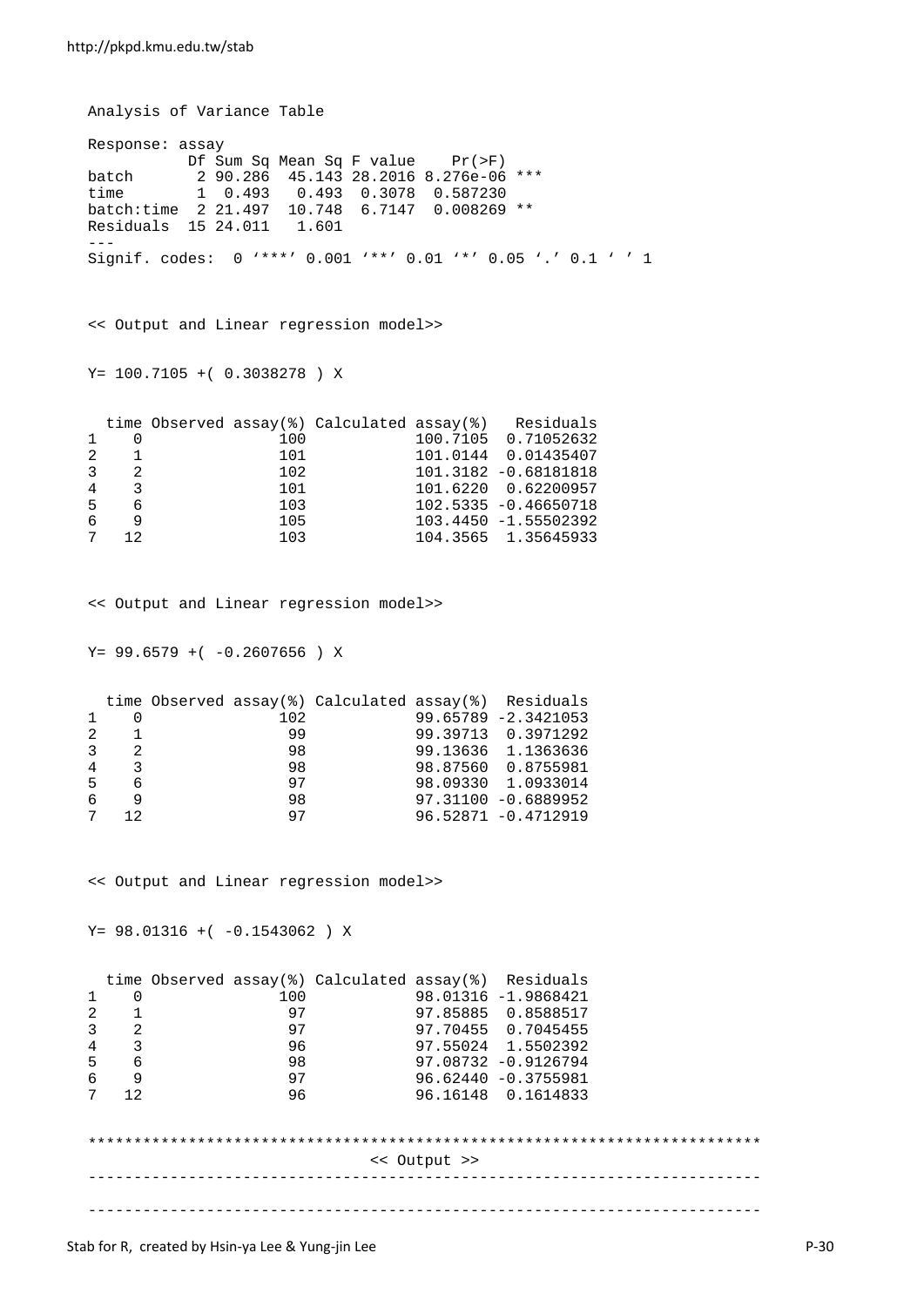Drug product with Upper acceptance criteria of 110 % of label claim Shelf life = 18.52295 months

\*\*\*\*\*\*\*\*\*\*\*\*\*\*\*\*\*\*\*\*\*\*\*\*\*\*\*\*\*\*\*\*\*\*\*\*\*\*\*\*\*\*\*\*\*\*\*\*\*\*\*\*\*\*\*\*\*\*\*\*\*\*\*\*\*\*\*\*\*\*\*\*\*\*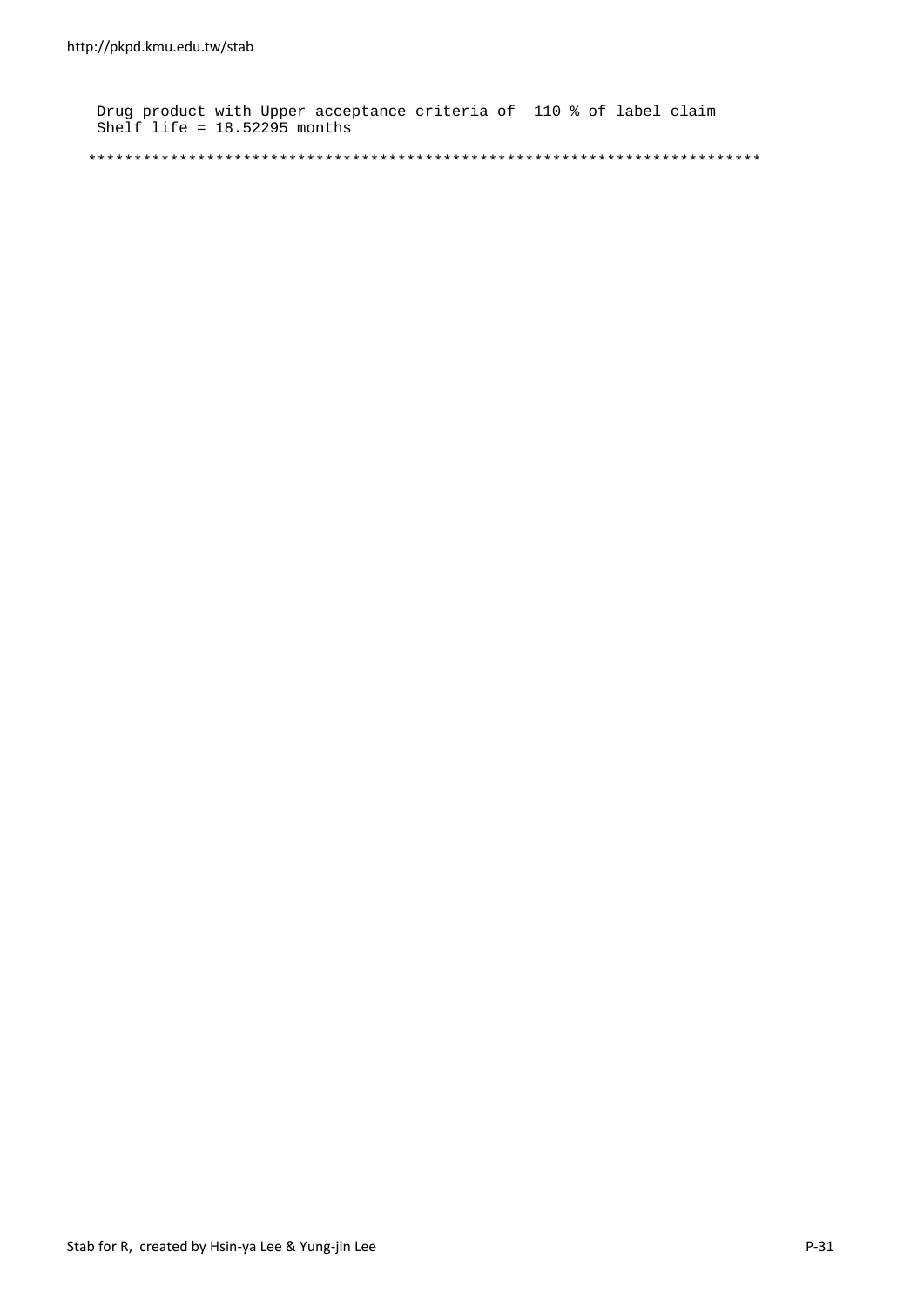

# **Shelf Life= 18.52 months**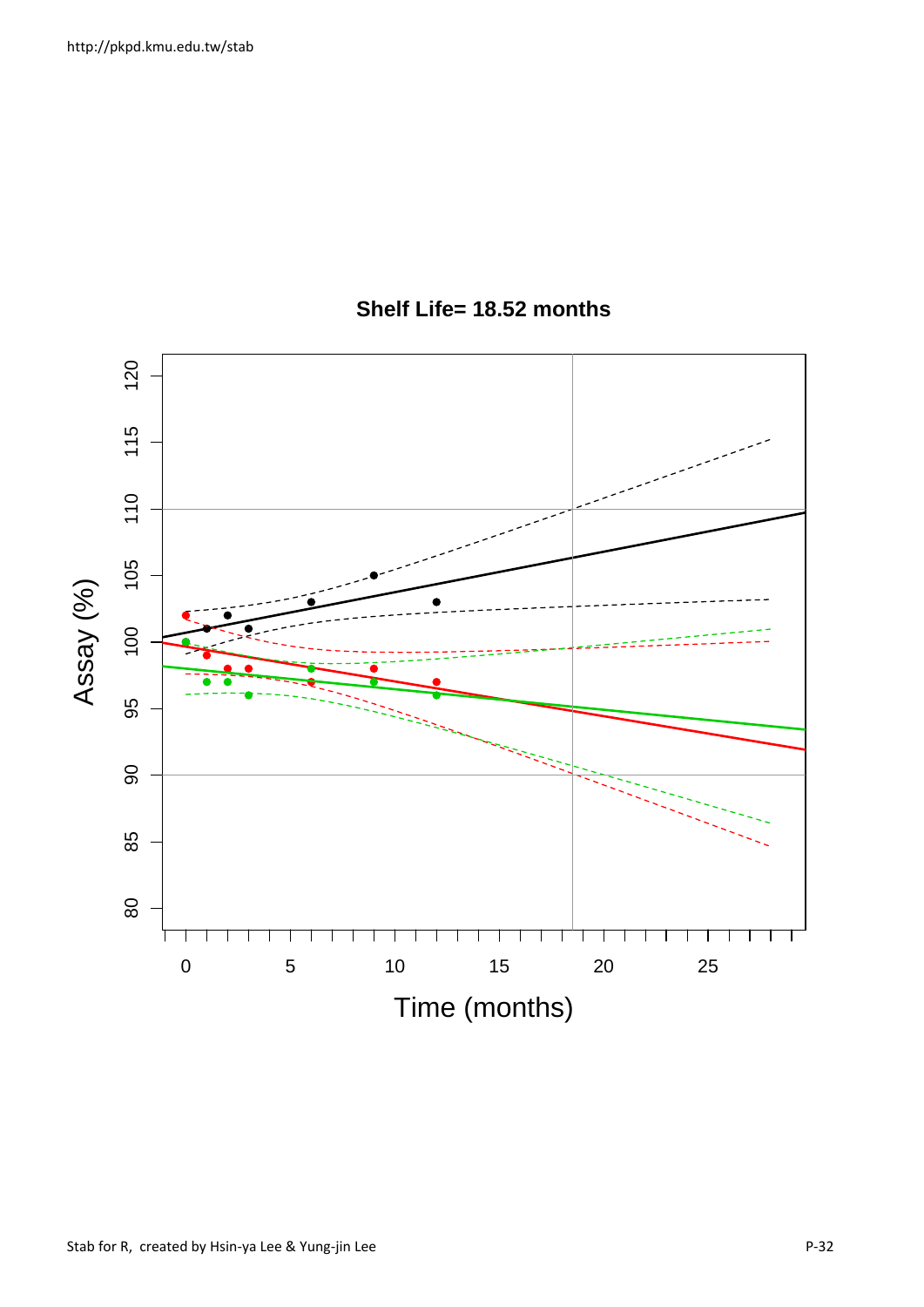#### SAS and the state of the state of the state of the state of the state of the state of the state of the state of the state of the state of the state of the state of the state of the state of the state of the state of the st Stability Analysis

| <b>TIME</b> |     | $\overline{2}$ | $\mathbf{3}$ |
|-------------|-----|----------------|--------------|
| 0           | 100 | 102            | 100          |
| 1           | 101 | 99             | 97           |
| 2           | 102 | 98             | 97           |
| 3           | 101 | 98             | 96           |
| 6           | 103 | 97             | 98           |
| 9           | 105 | 98             | 97           |
| 12          | 103 | 97             | 96           |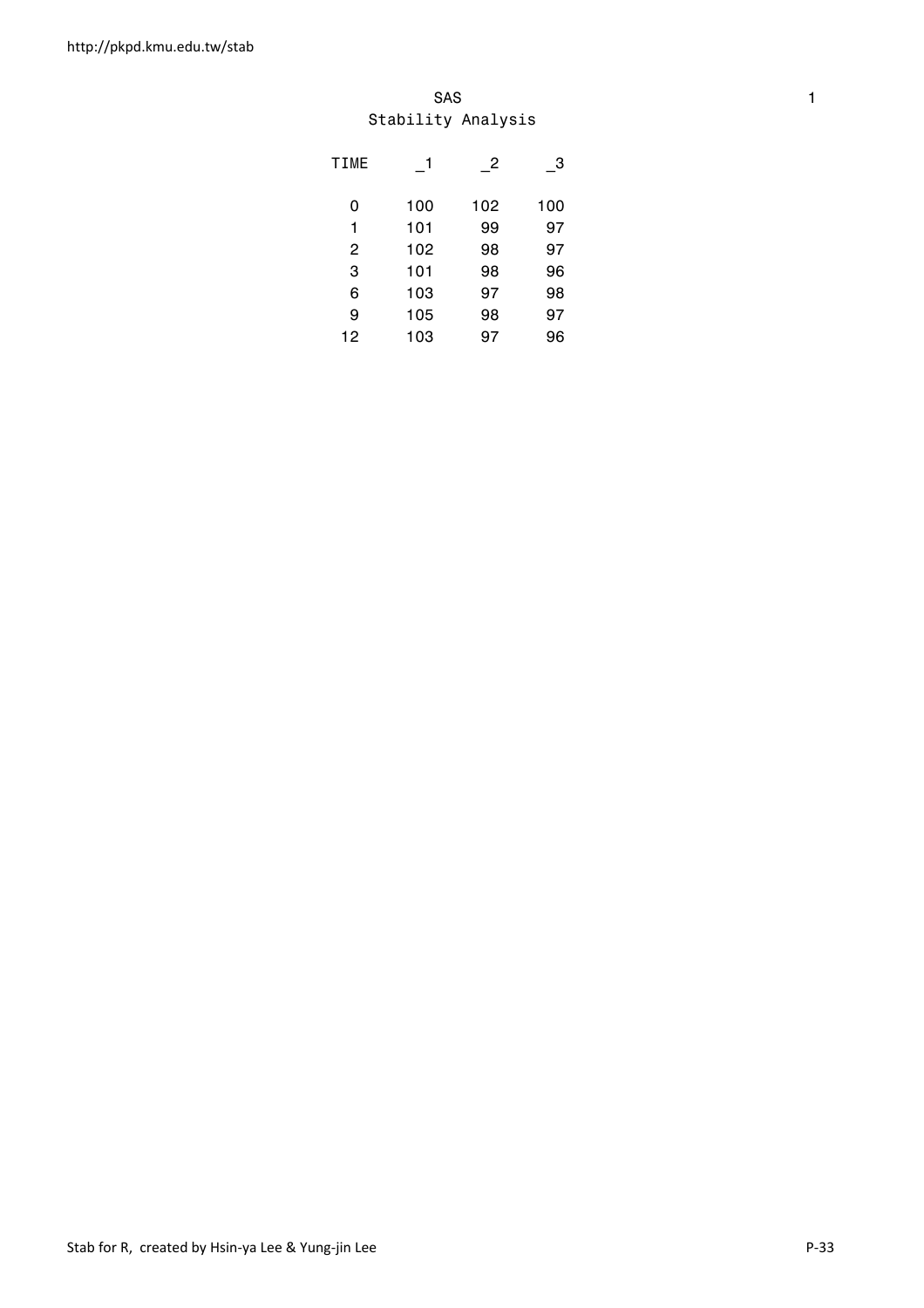| <b>SOURCE</b> | SS        | DF | ΜS       | F       | P        |
|---------------|-----------|----|----------|---------|----------|
|               |           |    |          |         |          |
| A             | 111.78    | 4  | 27.95    | 17.4582 | .0000163 |
| B             | 90.29     | 2  | 45.14    | 28,2016 | .0000083 |
| C             | 21.50     | 2  | 10.75    | 6.7147  | .0082686 |
| D             | 24.01     | 15 | 1.60     |         |          |
| F             | 207122.99 | 6  | 34520.50 |         |          |

|          | * Statistical Analysis:                                  | $\star$ |
|----------|----------------------------------------------------------|---------|
| $^\star$ | Key to sources of variation                              | $\star$ |
|          | * A = sep. intercep, sep slope   com intercep, com slope | $\star$ |
|          | * B = sep. intercep, com slope   com intercep, com slope | $\star$ |
|          | * C = sep. intercep, sep slope   sep intercep, com slope | $\star$ |
|          | $*$ D = Residual                                         | $\star$ |
|          | $* E = Full Model$                                       | $\star$ |
|          |                                                          |         |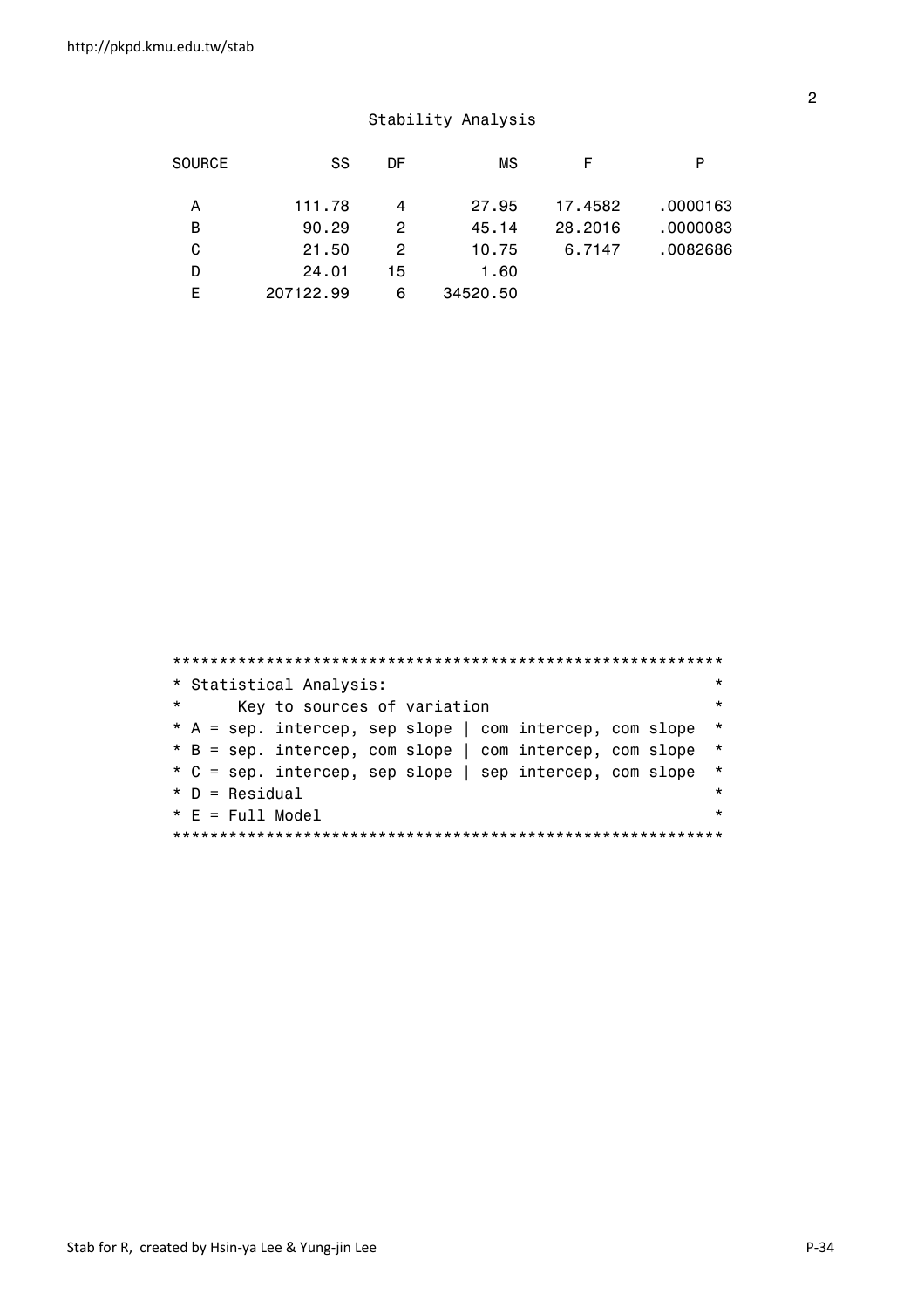

NOTE: 42 obs had missing values. 3 obs hidden. 12 obs were out of range.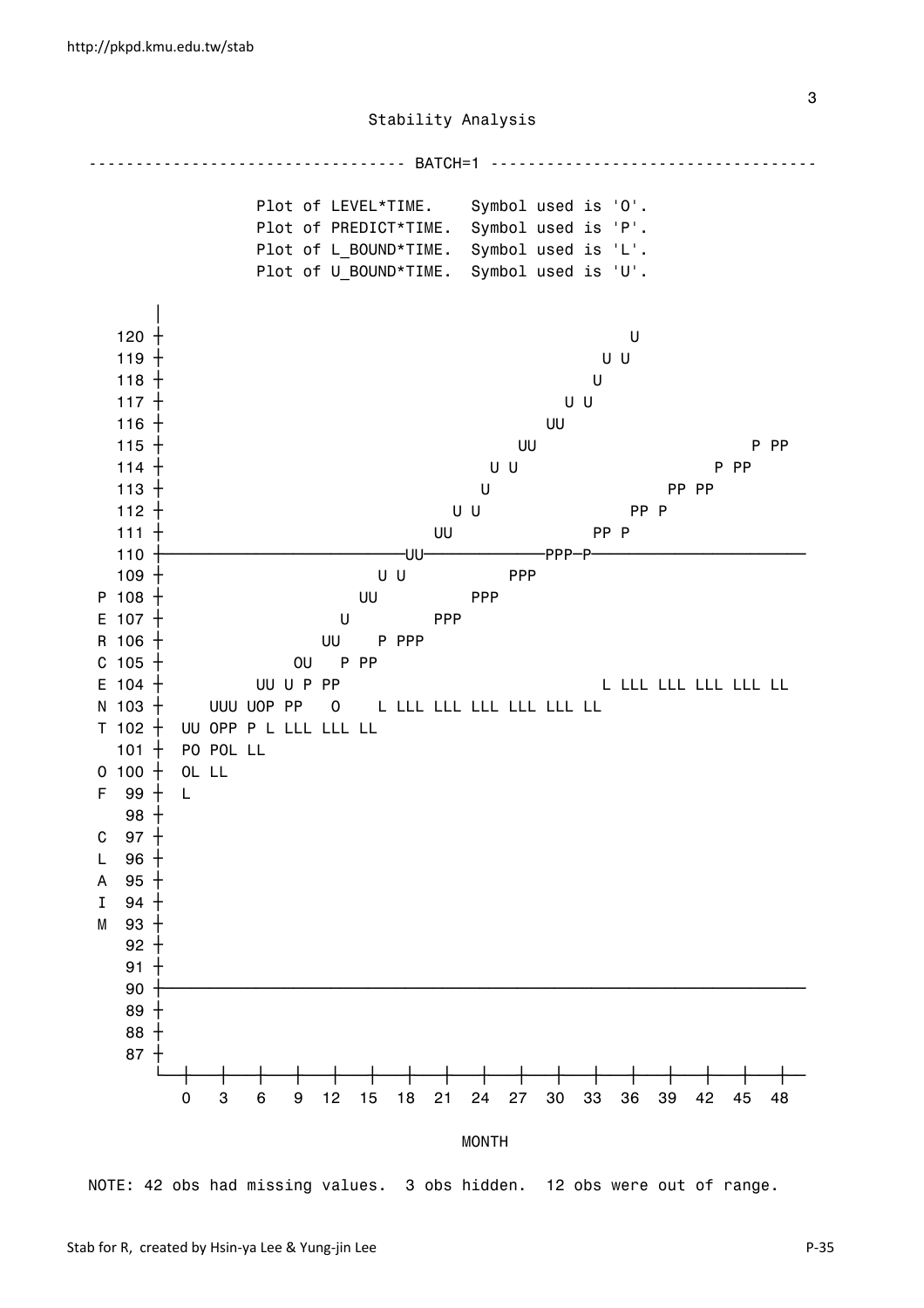

NOTE: 42 obs had missing values. 5 obs hidden. 25 obs were out of range.

4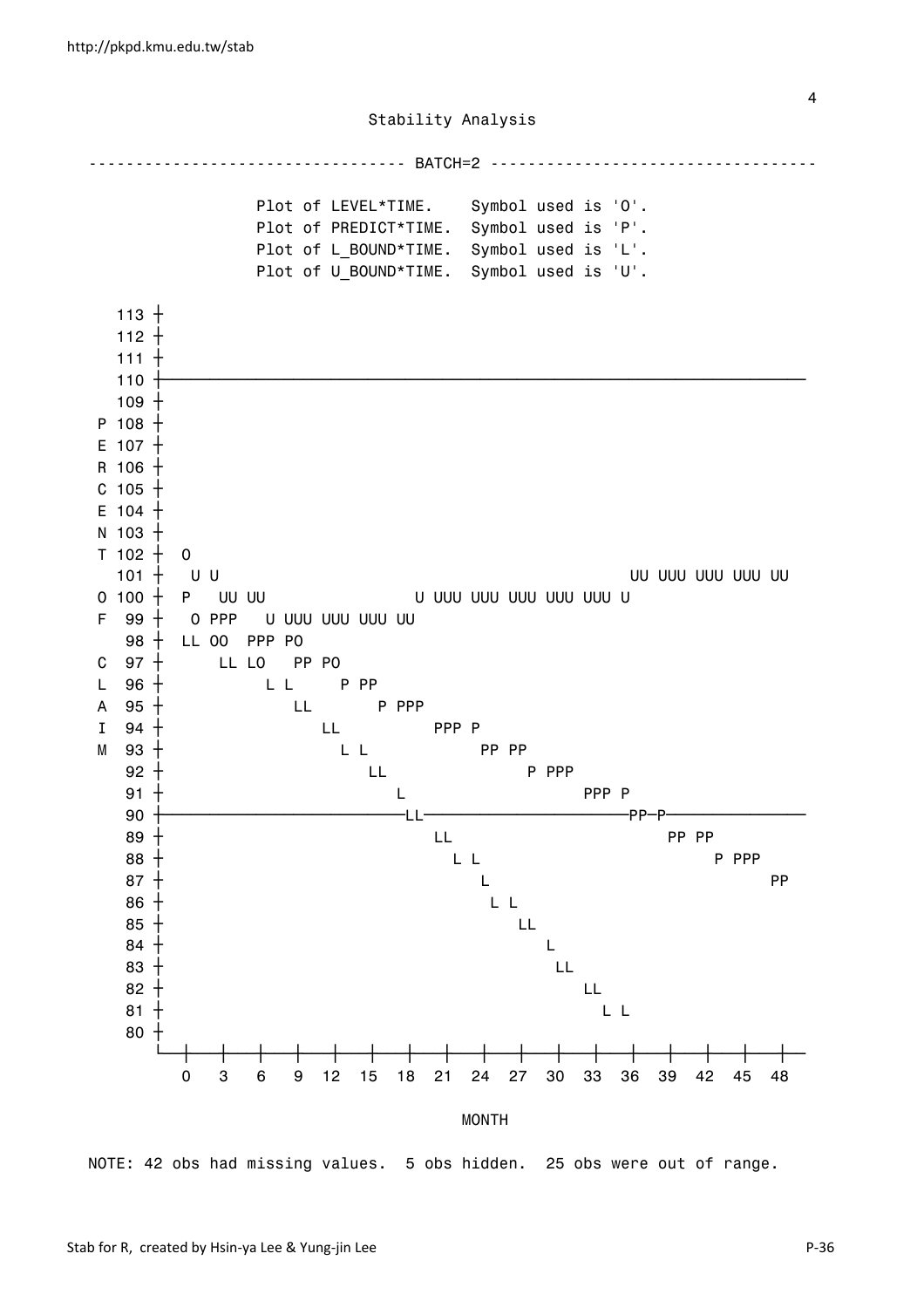

NOTE: 42 obs had missing values. 5 obs hidden. 32 obs were out of range.

the contract of the contract of the contract of the contract of the contract of the contract of the contract of the contract of the contract of the contract of the contract of the contract of the contract of the contract o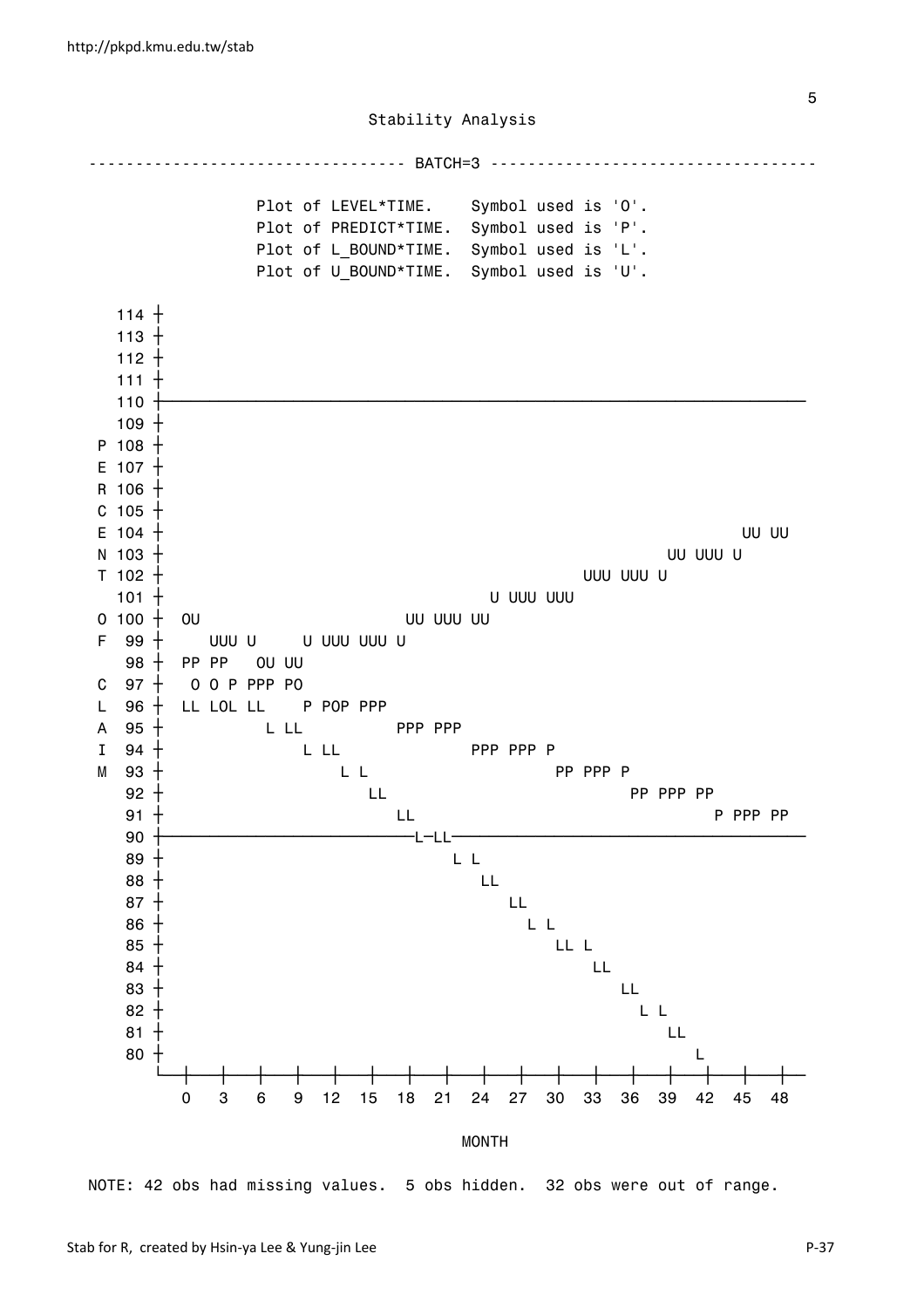|                |         | Batch 1                                         |         |         |            |
|----------------|---------|-------------------------------------------------|---------|---------|------------|
|                |         | Fitted Line : $Y = 100.71052632 + 0.3038277512$ |         |         | Χ          |
| <b>TIME</b>    | L BOUND | PREDICT                                         | U BOUND | STD_ERR | <b>EXP</b> |
| 0              | 99.118  | 100.711                                         | 102.303 | 0.61945 |            |
| 1              | 99.603  | 101.014                                         | 102.426 | 0.54899 |            |
| 2              | 100.063 | 101.318                                         | 102.574 | 0.48847 |            |
| 3              | 100.486 | 101.622                                         | 102.758 | 0.44198 |            |
| 4              | 100.861 | 101.926                                         | 102.991 | 0.41428 |            |
| 5              | 101.178 | 102.230                                         | 103.282 | 0.40920 |            |
| 6              | 101.434 | 102.533                                         | 103.633 | 0.42754 |            |
| $\overline{7}$ | 101.638 | 102.837                                         | 104.037 | 0.46656 |            |
| 8              | 101.800 | 103.141                                         | 104.482 | 0.52162 |            |
| 9              | 101.933 | 103.445                                         | 104.957 | 0.58826 |            |
| 10             | 102.045 | 103.749                                         | 105.453 | 0.66297 |            |
| 11             | 102.142 | 104.053                                         | 105.963 | 0.74334 |            |
| 12             | 102.229 | 104.356                                         | 106.484 | 0.82772 |            |
| 13             | 102.308 | 104.660                                         | 107.012 | 0.91499 |            |
| 14             | 102.382 | 104.964                                         | 107.546 | 1.00441 |            |
| 15             | 102.452 | 105.268                                         | 108.084 | 1.09544 |            |
| 16             | 102.519 | 105.572                                         | 108.625 | 1.18773 |            |
| 17             | 102.583 | 105.876                                         | 109.168 | 1.28099 |            |
| 18             | 102.645 | 106.179                                         | 109.714 | 1.37502 |            |
| 19             | 102.705 | 106.483                                         | 110.261 | 1.46969 | *          |
| 20             | 102.764 | 106.787                                         | 110.810 | 1.56487 | *          |
| 21             | 102.823 | 107.091                                         | 111.359 | 1.66048 | *          |
| 22             | 102.880 | 107.395                                         | 111.910 | 1.75645 | *          |
| 23             | 102.936 | 107.699                                         | 112.461 | 1.85271 | $^\star$   |
| 24             | 102.992 | 108.002                                         | 113.013 | 1.94924 | $^\star$   |
| 25             | 103.047 | 108.306                                         | 113.566 | 2.04598 | $^\star$   |
| 26             | 103.102 | 108.610                                         | 114.119 | 2.14291 | $^\star$   |
| 27             | 103.156 | 108.914                                         | 114.672 | 2.24001 | *          |
| 28             | 103.210 | 109.218                                         | 115.226 | 2.33726 | *          |
| 29             | 103.263 | 109.522                                         | 115.780 | 2.43463 | *          |
| 30             | 103.316 | 109.825                                         | 116.334 | 2.53211 | *          |
| 31             | 103.369 | 110.129                                         | 116.889 | 2.62970 | *          |
| 32             | 103.422 | 110.433                                         | 117.444 | 2.72738 | *          |
| 33             | 103.475 | 110.737                                         | 117.999 | 2.82513 | *          |
| 34             | 103.527 | 111.041                                         | 118.554 | 2.92296 | *          |
| 35             | 103.579 | 111.344                                         | 119.110 | 3.02085 | *          |
| 36             | 103.631 | 111.648                                         | 119.665 | 3.11880 | *          |
| 37             | 103.683 | 111.952                                         | 120.221 | 3.21681 | *          |
| 38             | 103.735 | 112.256                                         | 120.777 | 3.31487 | *          |
| 39             | 103.787 | 112.560                                         | 121.333 | 3.41296 | *          |
| 40             | 103.838 | 112.864                                         | 121.889 | 3.51111 | *          |

<u>6. Album and the contract of the contract of the contract of the contract of the contract of the contract of the contract of the contract of the contract of the contract of the contract of the contract of the contract of </u>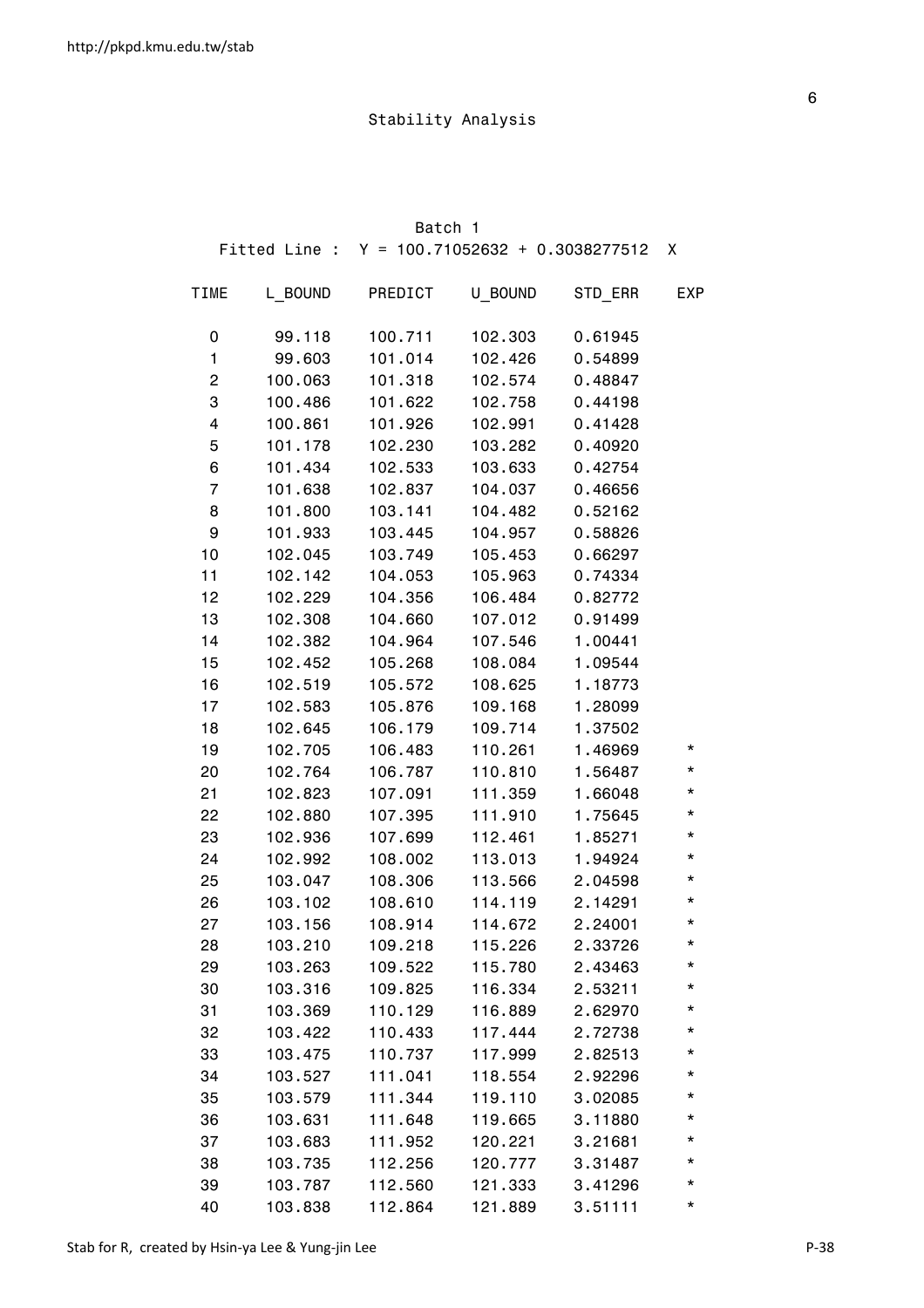http://pkpd.kmu.edu.tw/stab

| 123.002<br>42<br>113.471<br>3.70750<br>103.941<br>43<br>3.80574<br>103.992<br>113.775<br>123.558<br>3.90402<br>114.079<br>124.115<br>104.043<br>44<br>4.00232<br>45<br>114.383<br>104.094<br>124.671<br>4.10064<br>114.687<br>46<br>125.228<br>104.146 | 41 | 103.890 | 113.167 | 122.445 | 3.60928 | $\star$ |
|--------------------------------------------------------------------------------------------------------------------------------------------------------------------------------------------------------------------------------------------------------|----|---------|---------|---------|---------|---------|
|                                                                                                                                                                                                                                                        |    |         |         |         |         | $\star$ |
|                                                                                                                                                                                                                                                        |    |         |         |         |         | $\star$ |
|                                                                                                                                                                                                                                                        |    |         |         |         |         | $\star$ |
|                                                                                                                                                                                                                                                        |    |         |         |         |         | $\star$ |
|                                                                                                                                                                                                                                                        |    |         |         |         |         | $\star$ |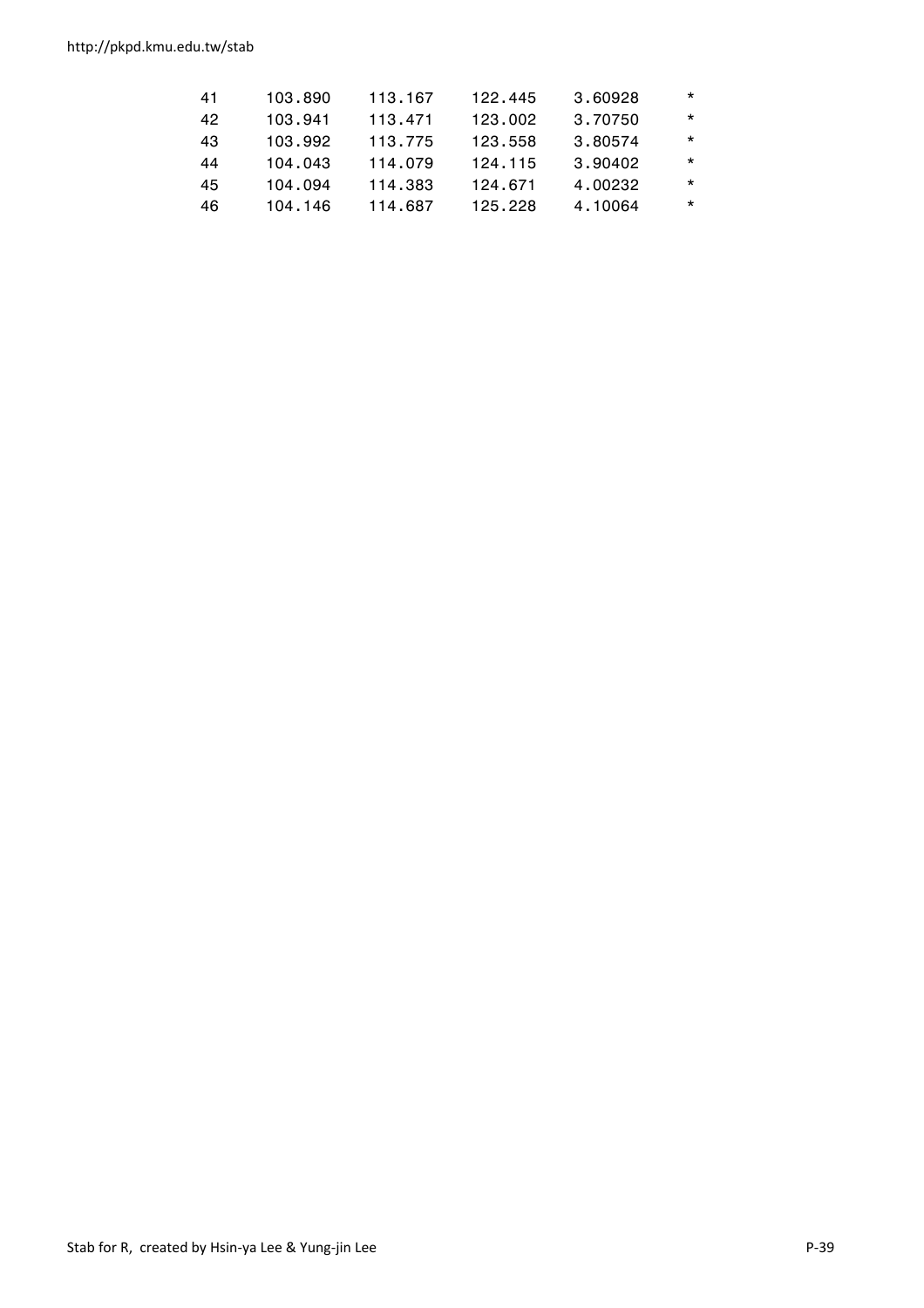Batch 1

|     | Fitted Line : $Y = 100.71052632 + 0.3038277512$ X |                           |         |         |
|-----|---------------------------------------------------|---------------------------|---------|---------|
|     | TIME LBOUND PREDICT UBOUND STDERR EXP             |                           |         |         |
| 47  |                                                   | 104.197  114.990  125.784 | 4.19900 | $\star$ |
| 48. |                                                   |                           | 4.29737 | $\star$ |

<u>7</u> The contract of the contract of the contract of the contract of the contract of the contract of the contract of the contract of the contract of the contract of the contract of the contract of the contract of the contra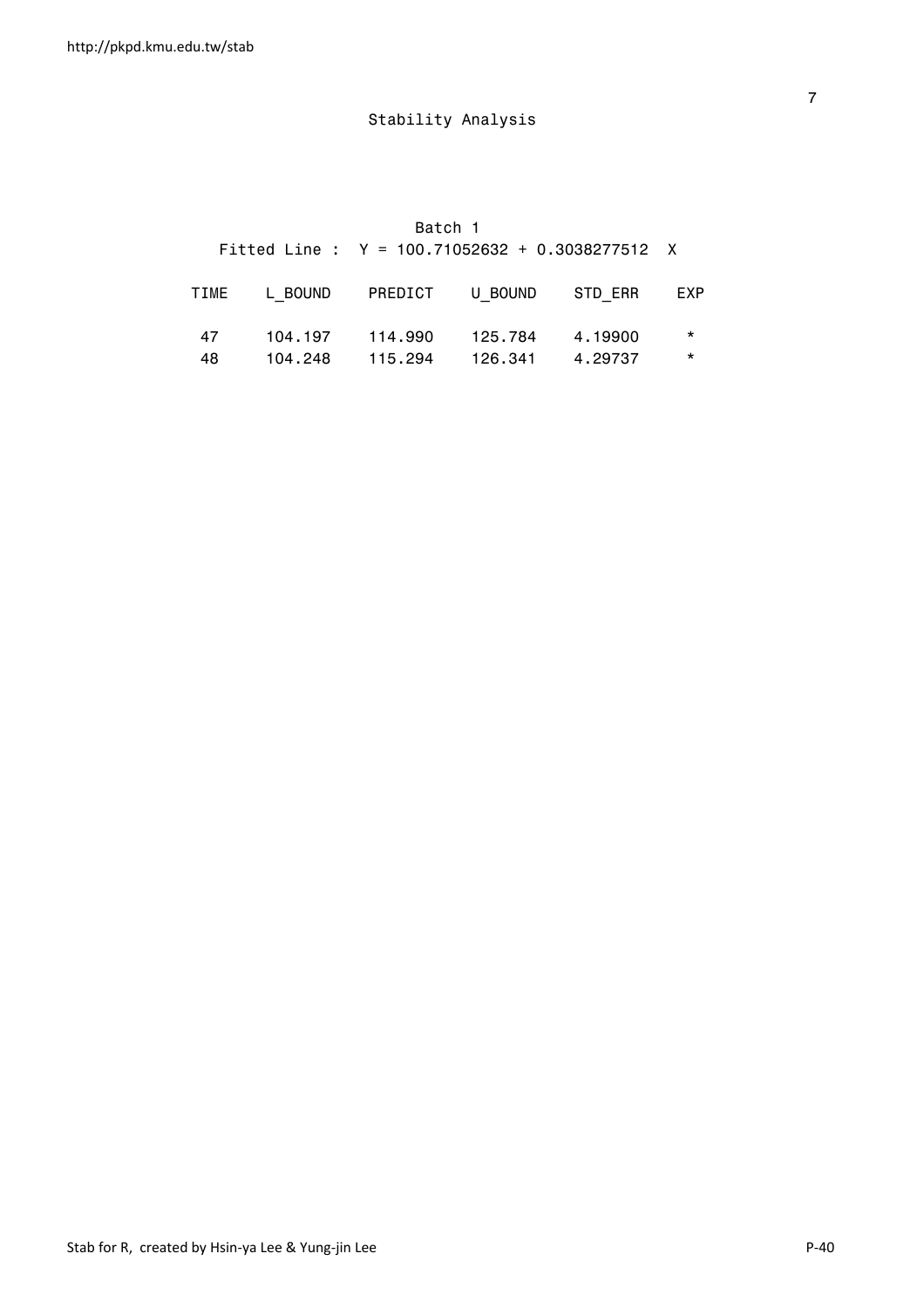|             |         | Batch 2                            |         |               |            |
|-------------|---------|------------------------------------|---------|---------------|------------|
|             |         | Fitted Line : $Y = 99.657894737 +$ |         | $-0.26076555$ | X          |
| <b>TIME</b> | L BOUND | PREDICT                            | U BOUND | STD_ERR       | <b>EXP</b> |
| 0           | 97.6157 | 99.6579                            | 101.700 | 0.79444       |            |
| 1           | 97.5872 | 99.3971                            | 101.207 | 0.70408       |            |
| 2           | 97.5260 | 99.1364                            | 100.747 | 0.62646       |            |
| 3           | 97.4185 | 98.8756                            | 100.333 | 0.56684       |            |
| 4           | 97.2491 | 98.6148                            | 99.981  | 0.53131       |            |
| 5           | 97.0050 | 98.3541                            | 99.703  | 0.52479       |            |
| 6           | 96.6838 | 98.0933                            | 99.503  | 0.54832       |            |
| 7           | 96.2944 | 97.8325                            | 99.371  | 0.59835       |            |
| 8           | 95.8521 | 97.5718                            | 99.291  | 0.66898       |            |
| 9           | 95.3717 | 97.3110                            | 99.250  | 0.75443       |            |
| 10          | 94.8646 | 97.0502                            | 99.236  | 0.85026       |            |
| 11          | 94.3389 | 96.7895                            | 99.240  | 0.95333       |            |
| 12          | 93.7999 | 96.5287                            | 99.257  | 1.06154       |            |
| 13          | 93.2514 | 96.2679                            | 99.284  | 1.17347       |            |
| 14          | 92.6959 | 96.0072                            | 99.318  | 1.28815       |            |
| 15          | 92.1350 | 95.7464                            | 99.358  | 1.40490       |            |
| 16          | 91.5700 | 95.4856                            | 99.401  | 1.52325       |            |
| 17          | 91.0018 | 95.2249                            | 99.448  | 1.64286       |            |
| 18          | 90.4310 | 94.9641                            | 99.497  | 1.76346       |            |
| 19          | 89.8581 | 94.7033                            | 99.549  | 1.88487       | *          |
| 20          | 89.2836 | 94.4426                            | 99.602  | 2.00694       | *          |
| 21          | 88.7076 | 94.1818                            | 99.656  | 2.12956       | *          |
| 22          | 88.1305 | 93.9211                            | 99.712  | 2.25263       | *          |
| 23          | 87.5523 | 93.6603                            | 99.768  | 2.37609       | *          |
| 24          | 86.9734 | 93.3995                            | 99.826  | 2.49988       | *          |
| 25          | 86.3937 | 93.1388                            | 99.884  | 2.62396       | *          |
| 26          | 85.8133 | 92.8780                            | 99.943  | 2.74827       | *          |
| 27          | 85.2325 | 92.6172                            | 100.002 | 2.87280       | *          |
| 28          | 84.6511 | 92.3565                            | 100.062 | 2.99752       | *          |
| 29          | 84.0693 | 92.0957                            | 100.122 | 3.12240       | *          |
| 30          | 83.4872 | 91.8349                            | 100.183 | 3.24742       | *          |
| 31          | 82.9047 | 91.5742                            | 100.244 | 3.37257       | *          |
| 32          | 82.3219 | 91.3134                            | 100.305 | 3.49784       | *          |
| 33          | 81.7389 | 91.0526                            | 100.366 | 3.62321       | *          |
| 34          | 81.1556 | 90.7919                            | 100.428 | 3.74868       | *          |
| 35          | 80.5721 | 90.5311                            | 100.490 | 3.87422       | *          |
| 36          | 79.9884 | 90.2703                            | 100.552 | 3.99985       | *          |
| 37          | 79.4045 | 90.0096                            | 100.615 | 4.12554       | *          |
| 38          | 78.8205 | 89.7488                            | 100.677 | 4.25129       | *          |
| 39          | 78.2363 | 89.4880                            | 100.740 | 4.37711       | *          |
| 40          | 77.6520 | 89.2273                            | 100.803 | 4.50297       | *          |

<u>a sa mga sangayong mga sangayong mga sangayong mga sangayong mga sangayong mga sangayong mga sangayong mga sa</u>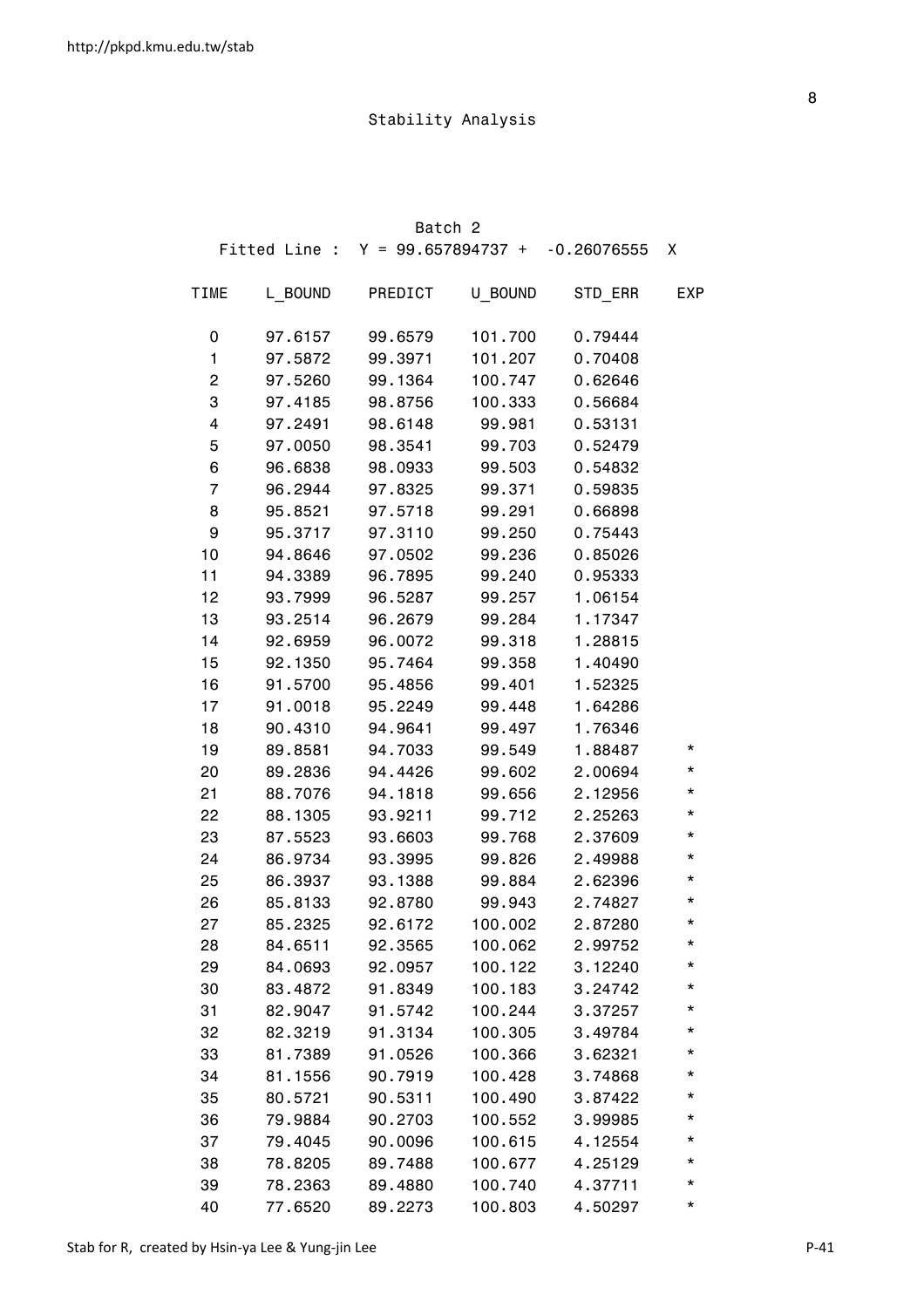http://pkpd.kmu.edu.tw/stab

| $\star$<br>4.75484<br>88.7057<br>100.928<br>42<br>76.4830<br>$\star$<br>88.4450<br>100.992<br>4.88084<br>43<br>75.8984<br>$\star$<br>5.00688<br>88.1842<br>101.055<br>75.3136<br>44<br>$\star$<br>5.13295<br>87.9234<br>74.7288<br>45<br>101.118<br>$\star$<br>5.25905<br>87.6627<br>101.182<br>46<br>74.1439 | 41 | 77.0676 | 88.9665 | 100.865 | 4.62888 | $\star$ |
|---------------------------------------------------------------------------------------------------------------------------------------------------------------------------------------------------------------------------------------------------------------------------------------------------------------|----|---------|---------|---------|---------|---------|
|                                                                                                                                                                                                                                                                                                               |    |         |         |         |         |         |
|                                                                                                                                                                                                                                                                                                               |    |         |         |         |         |         |
|                                                                                                                                                                                                                                                                                                               |    |         |         |         |         |         |
|                                                                                                                                                                                                                                                                                                               |    |         |         |         |         |         |
|                                                                                                                                                                                                                                                                                                               |    |         |         |         |         |         |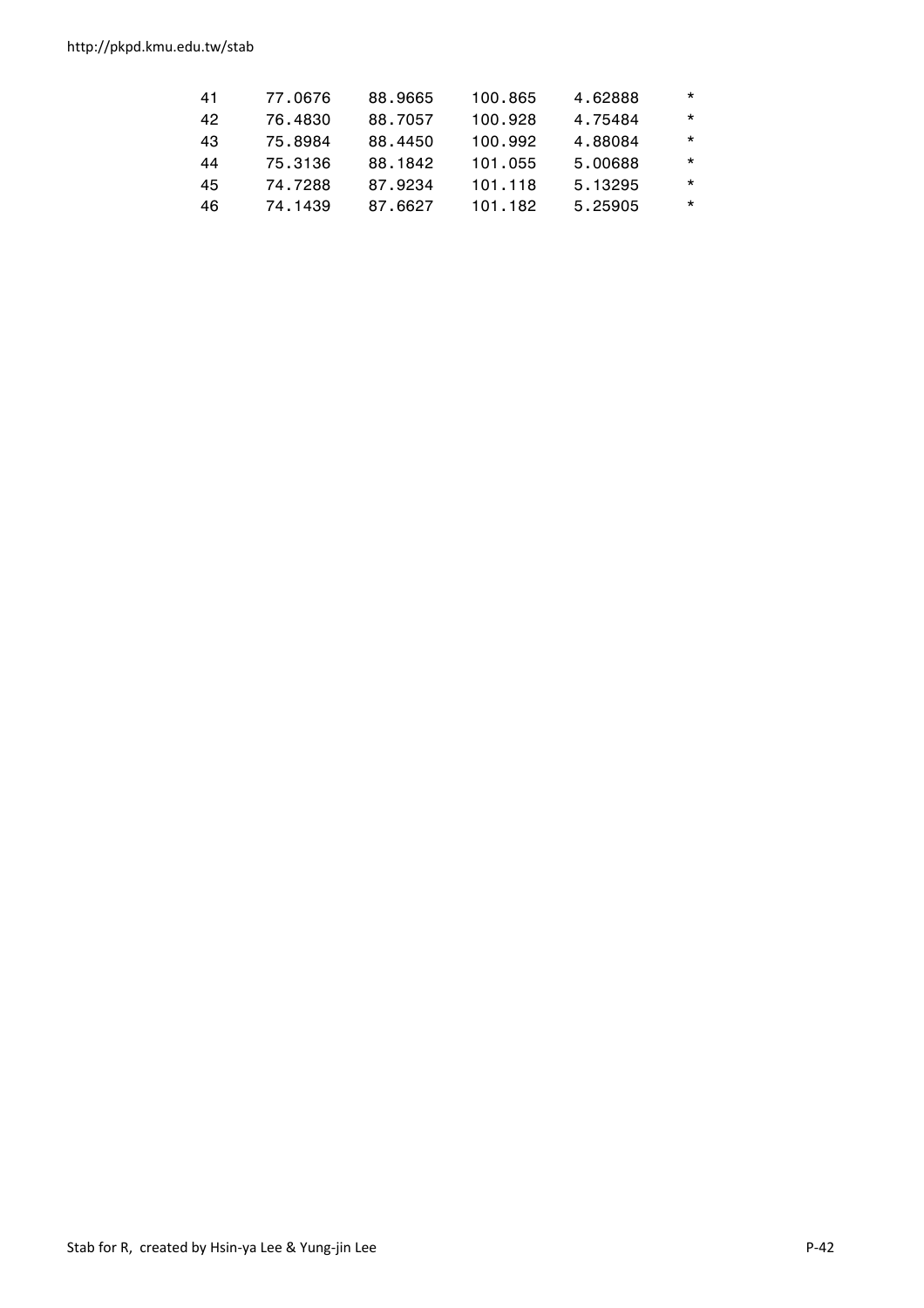|      |         | Batch 2                 |         |                                                  |         |
|------|---------|-------------------------|---------|--------------------------------------------------|---------|
|      |         |                         |         | Fitted Line : $Y = 99.657894737 + -0.26076555 X$ |         |
| TIME |         | L BOUND PREDICT U BOUND |         | STD ERR                                          | EXP     |
| 47   | 73.5589 | 87.4019                 | 101.245 | 5.38519                                          | $\star$ |
| 48   | 72.9738 | 87.1411                 | 101.309 | 5.51135                                          | $\star$ |

en de la construction de la construction de la construction de la construction de la construction de la constr<br>1980 : le construction de la construction de la construction de la construction de la construction de la const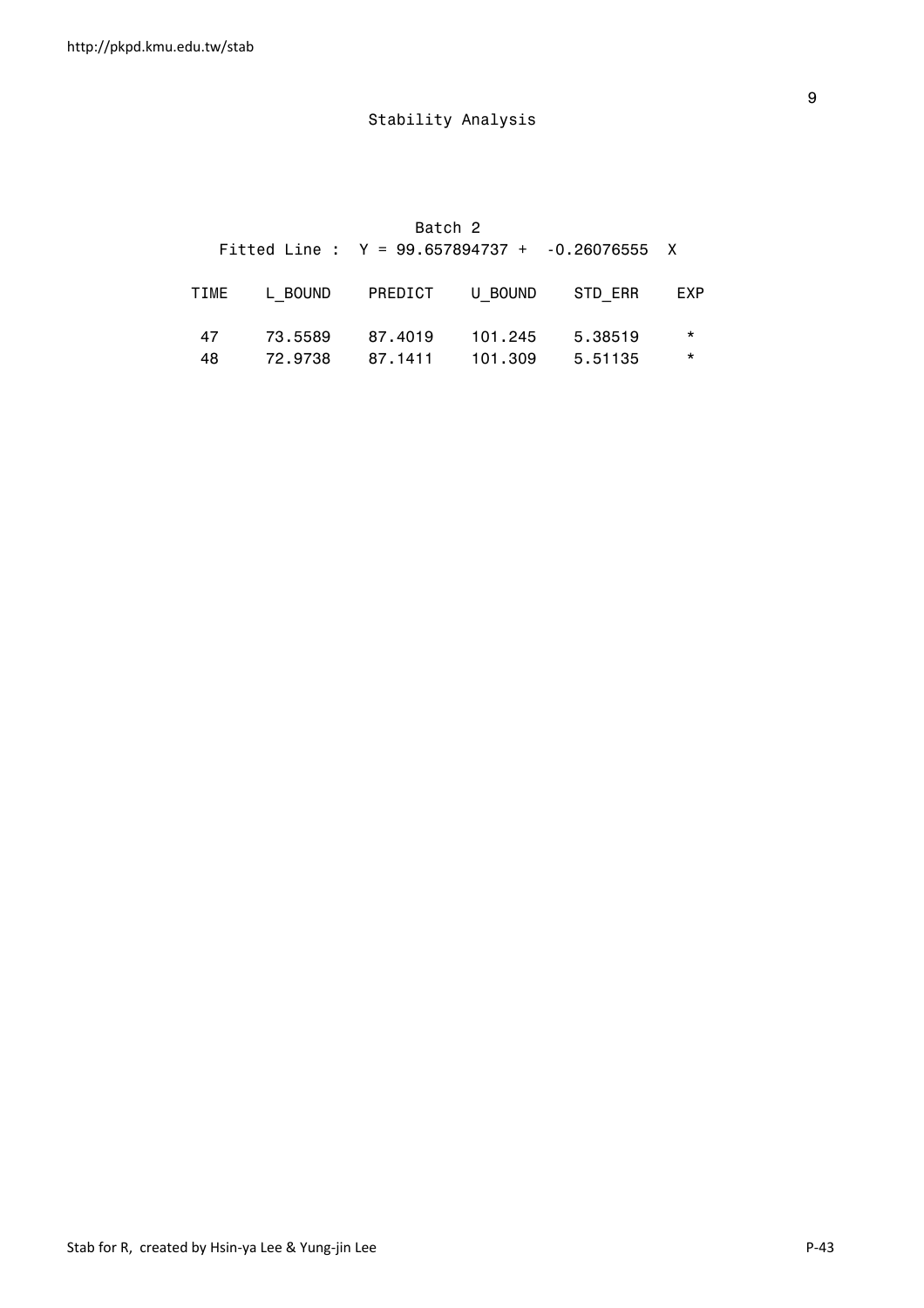|             |         | Batch 3                            |         |               |            |
|-------------|---------|------------------------------------|---------|---------------|------------|
|             |         | Fitted Line : $Y = 98.013157895 +$ |         | $-0.15430622$ | X          |
| <b>TIME</b> | L BOUND | PREDICT                            | U BOUND | STD_ERR       | <b>EXP</b> |
| 0           | 96.0813 | 98.0132                            | 99.945  | 0.75153       |            |
| 1           | 96.1467 | 97.8589                            | 99.571  | 0.66605       |            |
| 2           | 96.1812 | 97.7045                            | 99.228  | 0.59262       |            |
| 3           | 96.1718 | 97.5502                            | 98.929  | 0.53622       |            |
| 4           | 96.1039 | 97.3959                            | 98.688  | 0.50261       |            |
| 5           | 95.9655 | 97.2416                            | 98.518  | 0.49644       |            |
| 6           | 95.7540 | 97.0873                            | 98.421  | 0.51870       |            |
| 7           | 95.4780 | 96.9330                            | 98.388  | 0.56603       |            |
| 8           | 95.1519 | 96.7787                            | 98.405  | 0.63285       |            |
| 9           | 94.7898 | 96.6244                            | 98.459  | 0.71368       |            |
| 10          | 94.4025 | 96.4701                            | 98.538  | 0.80433       |            |
| 11          | 93.9975 | 96.3158                            | 98.634  | 0.90184       |            |
| 12          | 93.5801 | 96.1615                            | 98.743  | 1.00420       |            |
| 13          | 93.1536 | 96.0072                            | 98.861  | 1.11008       |            |
| 14          | 92.7204 | 95.8529                            | 98.985  | 1.21857       |            |
| 15          | 92.2822 | 95.6986                            | 99.115  | 1.32901       |            |
| 16          | 91.8401 | 95.5443                            | 99.248  | 1.44097       |            |
| 17          | 91.3950 | 95.3900                            | 99.385  | 1.55412       |            |
| 18          | 90.9474 | 95.2356                            | 99.524  | 1.66821       |            |
| 19          | 90.4978 | 95.0813                            | 99.665  | 1.78306       |            |
| 20          | 90.0467 | 94.9270                            | 99.807  | 1.89854       |            |
| 21          | 89.5942 | 94.7727                            | 99.951  | 2.01453       | *          |
| 22          | 89.1406 | 94.6184                            | 100.096 | 2.13096       | *          |
| 23          | 88.6861 | 94.4641                            | 100.242 | 2.24775       | *          |
| 24          | 88.2308 | 94.3098                            | 100.389 | 2.36485       | $^\star$   |
| 25          | 87.7747 | 94.1555                            | 100.536 | 2.48222       | $^\star$   |
| 26          | 87.3181 | 94.0012                            | 100.684 | 2.59983       | $^\star$   |
| 27          | 86.8610 | 93.8469                            | 100.833 | 2.71763       | *          |
| 28          | 86.4034 | 93.6926                            | 100.982 | 2.83561       | *          |
| 29          | 85.9454 | 93.5383                            | 101.131 | 2.95374       | *          |
| 30          | 85.4871 | 93.3840                            | 101.281 | 3.07201       | *          |
| 31          | 85.0285 | 93.2297                            | 101.431 | 3.19041       | *          |
| 32          | 84.5695 | 93.0754                            | 101.581 | 3.30891       | *          |
| 33          | 84.1104 | 92.9211                            | 101.732 | 3.42751       | *          |
| 34          | 83.6510 | 92.7667                            | 101.883 | 3.54619       | *          |
| 35          | 83.1914 | 92.6124                            | 102.034 | 3.66496       | *          |
| 36          | 82.7316 | 92.4581                            | 102.185 | 3.78380       | *          |
| 37          | 82.2716 | 92.3038                            | 102.336 | 3.90270       | *          |
| 38          | 81.8115 | 92.1495                            | 102.488 | 4.02166       | *          |
| 39          | 81.3513 | 91.9952                            | 102.639 | 4.14068       | *          |
| 40          | 80.8909 | 91.8409                            | 102.791 | 4.25974       | *          |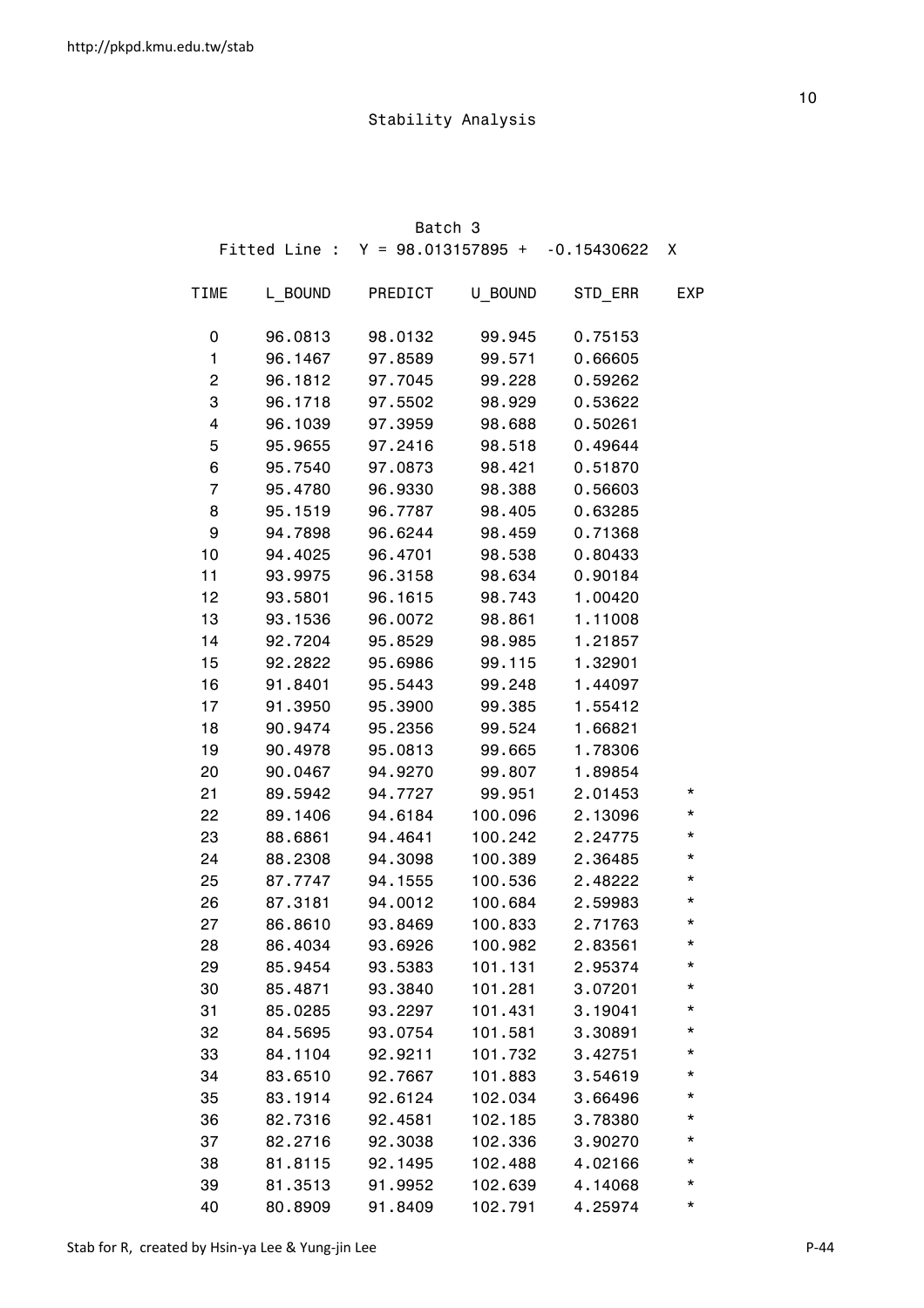| 4.49801<br>79.9698<br>91.5323<br>42<br>103.095<br>91.3780<br>4.61720<br>43<br>103.247<br>79.5091<br>91.2237<br>4.73643<br>103.399<br>79.0483<br>44<br>91.0694<br>4.85569<br>45<br>103.551<br>78.5874<br>90.9151<br>4.97498<br>46<br>78.1265<br>103.704 | 41 | 80.4304 | 91.6866 | 102.943 | 4.37886 | $\star$ |
|--------------------------------------------------------------------------------------------------------------------------------------------------------------------------------------------------------------------------------------------------------|----|---------|---------|---------|---------|---------|
|                                                                                                                                                                                                                                                        |    |         |         |         |         | $\star$ |
|                                                                                                                                                                                                                                                        |    |         |         |         |         | $\star$ |
|                                                                                                                                                                                                                                                        |    |         |         |         |         | $\star$ |
|                                                                                                                                                                                                                                                        |    |         |         |         |         | $\star$ |
|                                                                                                                                                                                                                                                        |    |         |         |         |         | $\star$ |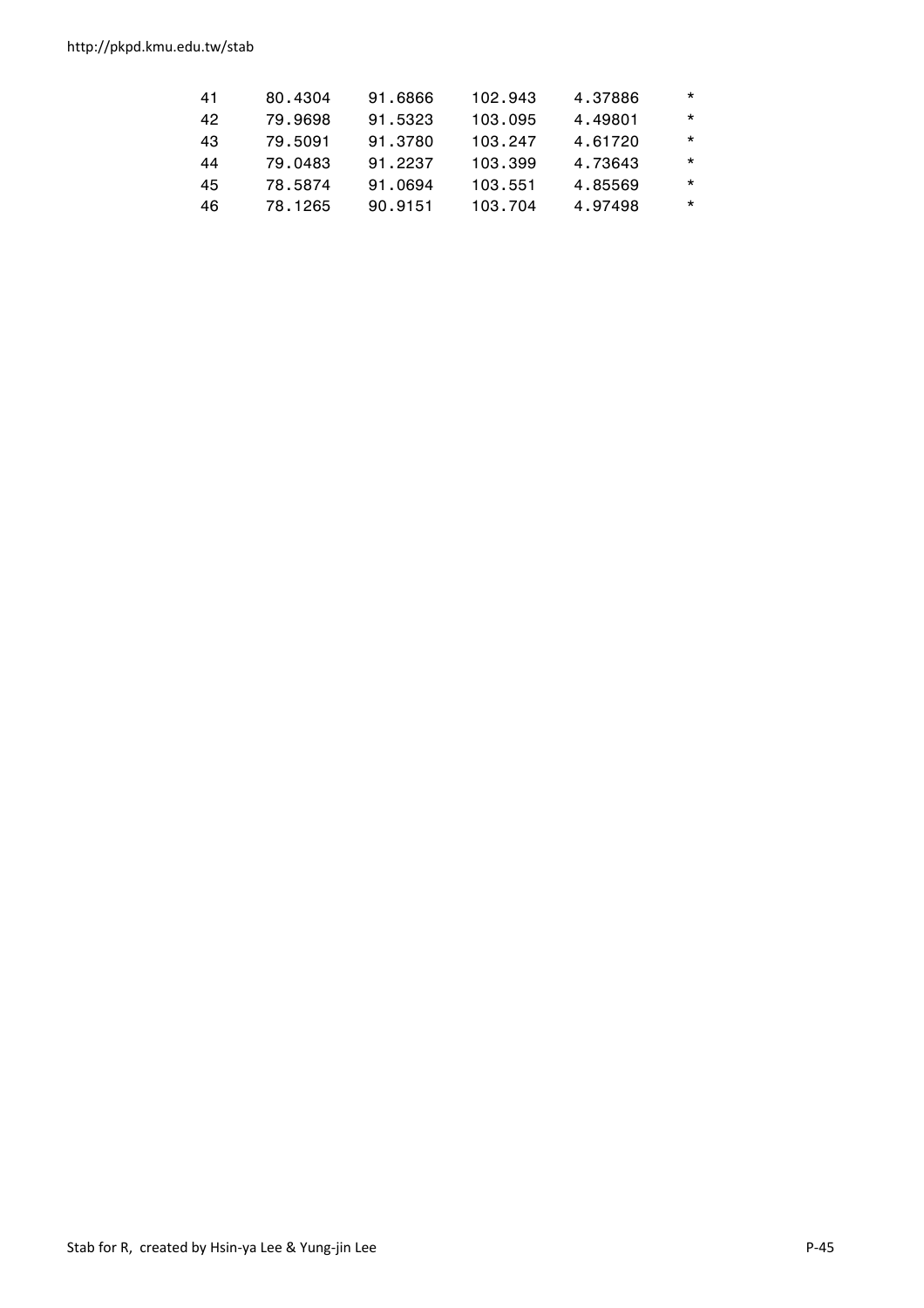|      |         | Batch 3 |                 | Fitted Line : $Y = 98.013157895 + .0.15430622$ X |          |
|------|---------|---------|-----------------|--------------------------------------------------|----------|
| TIME | L BOUND |         | PREDICT U BOUND | STD ERR                                          | EXP      |
| 47   | 77.6654 | 90.7608 | 103.856         | 5.09431                                          | $\star$  |
| 48   | 77.2043 | 90.6065 | 104.009         | 5.21365                                          | $^\star$ |